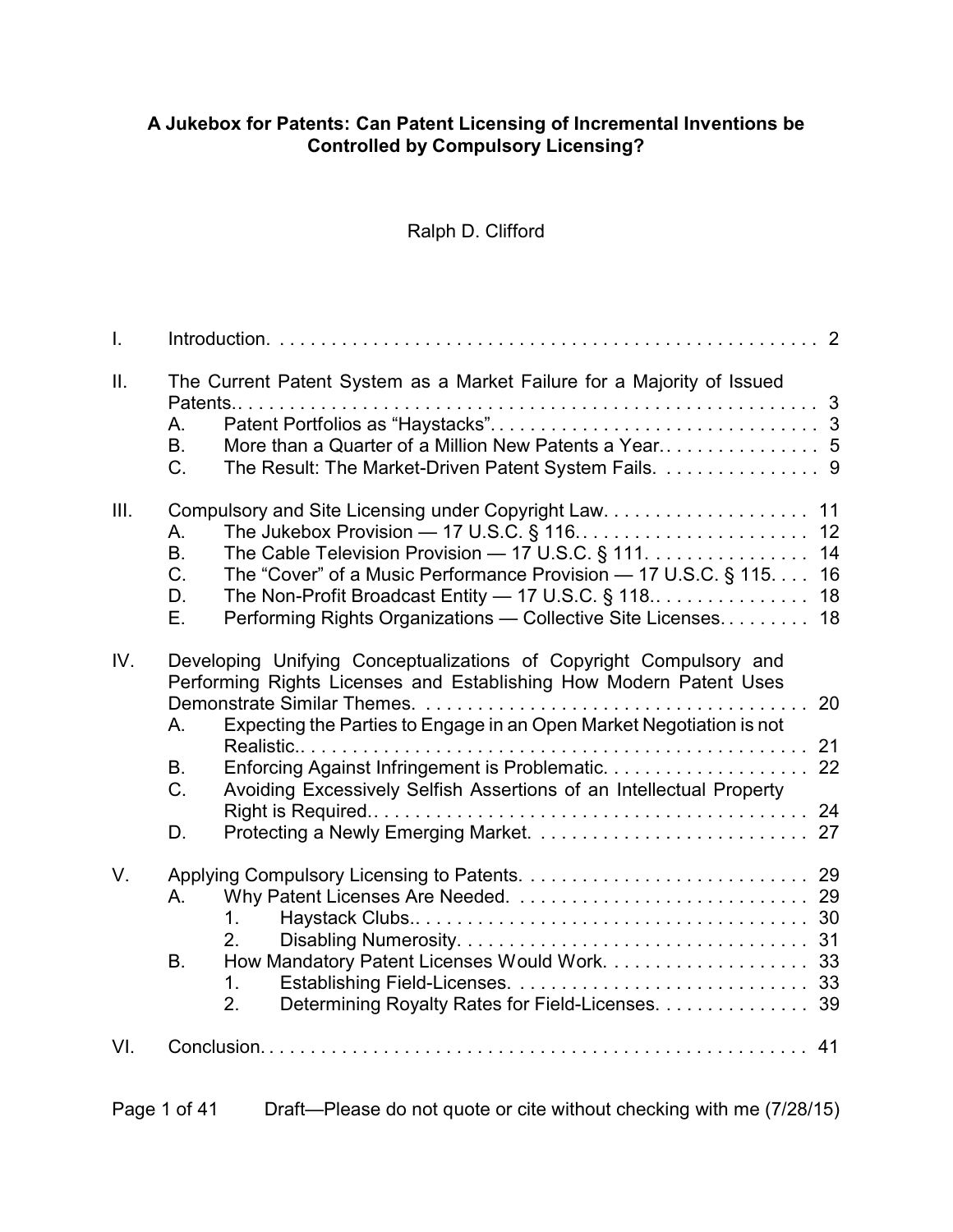#### **I. Introduction**

According to the classical understanding of how patents work, a company takes each of its patents, sees if it reads onto the competitor's product and, if it does, commences negotiations to establish royalty payments or, files patent litigation to claim the appropriate damages, royalties, or injunction.<sup>1</sup> Similarly, as a new product is developed, the company examines the universe of relevant granted patents to make sure no infringement will be triggered by the new product.<sup>2</sup> If a covering patent is found, the company—at least if it is a "good" actor—will attempt to negotiate a license to use the patented technology and, if that fails, will either design the new product around the patent so that infringement will be avoided<sup>3</sup> or will abandon the product development effort.<sup>4</sup>

<sup>1.</sup> *See* Tom Harris, *How Patents Work*, HOWSTUFFWORKS, <http://money.howstuffworks.com/patent.htm> (2001); Jim Anderson, *Why IT Managers Need To Know About How Patents Work*, THE ACCIDENTAL IT LEADER, http://theaccidentalitleader.com/innovation-2/why-it-managers-need-to-know-about-howpatents-work (Jan. 15, 2015); World Intellectual Property Organization, *Frequently Asked Questions: Patents*, http://www.wipo.int/patents/en/faq\_patents.html (last visited Apr. 21, 2015); Christopher A. Cotropia, *Patent Claim Interpretation Methodologies and Their Claim Scope Paradigms*, 47 WM.& MARYL. REV. 49, 61–69 (2005) (describing how patent claims serve to inform others about the scope of the invention made).

Most times, this article will describe the problems being addressed using the language of product patents. The same issues are apropos to process patents, however, but the increasing language complexity necessary to refer to both types of patents seems disadvantageous.

<sup>2.</sup> *See* DAVID A. BURGE, PATENT & TRADEMARK TACTICS & PRACTICE 102–05 (3d ed. 1999); authorities cited *supra* note 1. *But see also* Sean B. Seymore, *The Teaching Function of Patents*, 85 NOTRE DAME L. REV. 621 (2010) (criticizing many current patents for failing to clearly describe the invention made).

<sup>3.</sup> *See, e.g.,* State Indus. Inc. v. A.O. Smith Corp., 751 F.2d 1226, 1235–36 (Fed. Cir. 1985) (acknowledging that "'design[ing] around' a competitor's product" is part of the patent system).

<sup>4.</sup> *See* authorities cited *supra* note 1.

Page 2 of 41 Draft—Please do not quote or cite without checking with me (7/28/15)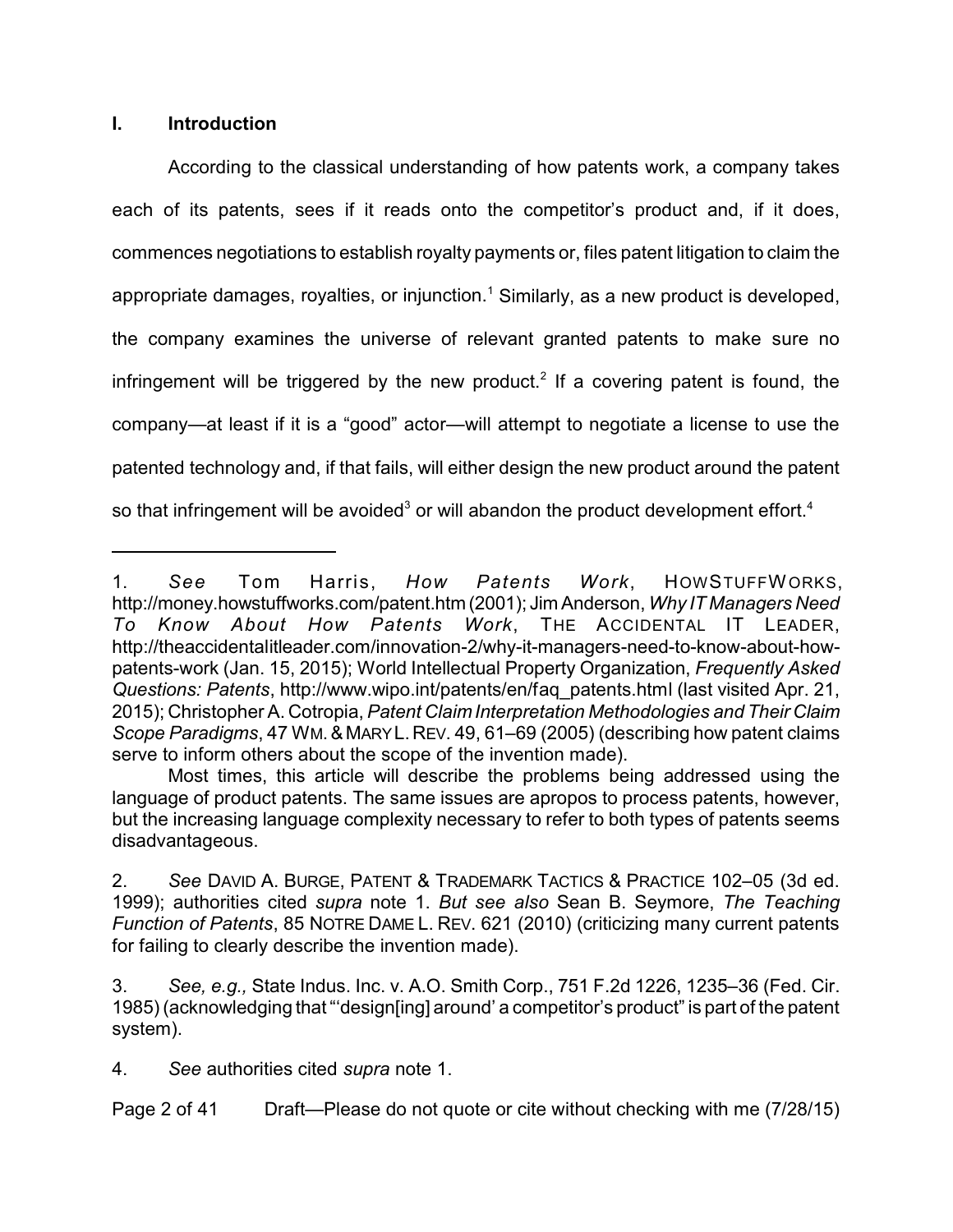The idealized model described above does not match the reality of the modern patent system, however, as a focused examination of a product in comparison to the relevant universe of patents is much less likely to occur now than in the past. This paper examines this disconnect between the reality of how patents are being used today and the underlying principal of patent law that a monopoly is granted in exchange for the disclosure of new technologies. Specifically, it will address two problems that plague the current patent system:<sup>5</sup> the use of "haystack" patent portfolios rather than individual patents and the overwhelming abundance of newly issued patents.

#### **II. The Current Patent System as a Market Failure for a Majority of Issued Patents**

#### **A. Patent Portfolios as "Haystacks"**

Recently, a practicing patent attorney $6$  used an interesting analogy for how he uses his company's patent portfolio when either negotiating or litigating against a competing firm. He constantly referred to his company's patent portfolio as an "haystack." As his talk developed, it became clear that analogy was quite apt, but was not the one that immediately sprung to mind. Typically, a "haystack" is a reference to the proverbial needle in a haystack.<sup>7</sup> On first impression, one could assume that his work for his company

<sup>5.</sup> No argument is made that these problems exhaust the list of patent system problems. *See* Ralph D. Clifford, Thomas G. Field, Jr., & Jon R. Cavicchi, A *Statistical Analysis of the Patent Bar: Where Are the Software-savvy Patent Attorneys?*, 11 N.C. J. OF LAW & TECH. 223 (2010); *id.* at 224–26 n. 4–7 with accompanying text.

<sup>6.</sup> The attorney works as in-house patent counsel for a large computer firm. As the talk he gave was not a public presentation, his and his company's anonymity is preserved.

<sup>7.</sup> *See* ERIC PARTRIDGE, A DICT. OF CLICHÉS 151 (Dutton Paperback ed. 1963).

Page 3 of 41 Draft—Please do not quote or cite without checking with me (7/28/15)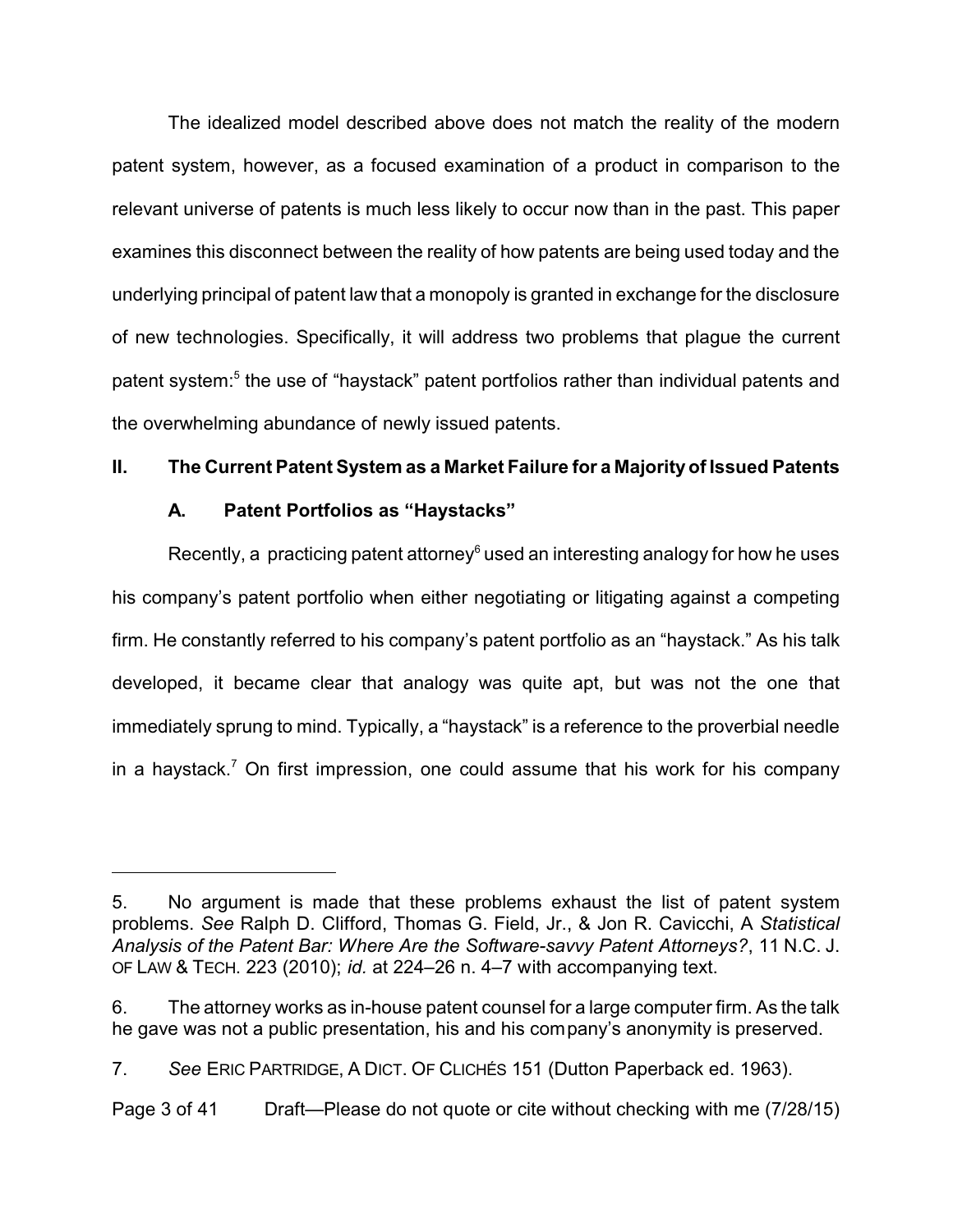involved finding the patent needle within the haystack of his firm's thousands of patents. He soon made it clear, however, that this is not what he meant.

Much of the licensing work that he was doing had nothing to do with an identified technological product that read on to an identified patent; instead, with the thousands and tens of thousands of patents in each company's portfolio, the odds were high that at least some of them would be relevant. In other words, both companies now assume that the needle patent—one that actually does read onto the technology—is in the portfolio somewhere but, like the needle in the haystack, no one has the time or interest to actually read the patents and find the relevant sharp.

Thus, he stated, it is not important to have an identified patent that reads onto the competitor's product; rather, it is important to have a haystack of patents that is so large that no competitor would ever have the time to sort through the haystack to find out if the needle is actually there.<sup>8</sup> The threat of using the haystack was enough, as a practical matter, to force the surrender of the competitor because its size would present an overwhelming burden of comprehension (and expense, if litigation occurs). Under the haystack theory, a thousand patents—even if all of them are likely to be found invalid if challenged in court—is better than one good one. No one, after all, can afford to challenge a thousand patents,<sup>9</sup> but may easily be able to fund the challenge of one.

<sup>8.</sup> *See* Justin R. Orr, *Patent Aggregation: Models, Harms, and the Limited Role of Antitrust*, 28 BERKELEYTECH.L.J. 525, 526 (2013) (student article) (discussing aggregating weak patents into portfolios as a market tactic). As a practical matter, there are likely to be relevant patents to any product if a company that owns thousands of patents within the same art.

<sup>9.</sup> According to a survey conducted by the American Intellectual Property Law Association in 2013, the cost to defend a patent suit runs from an average of \$516,000 to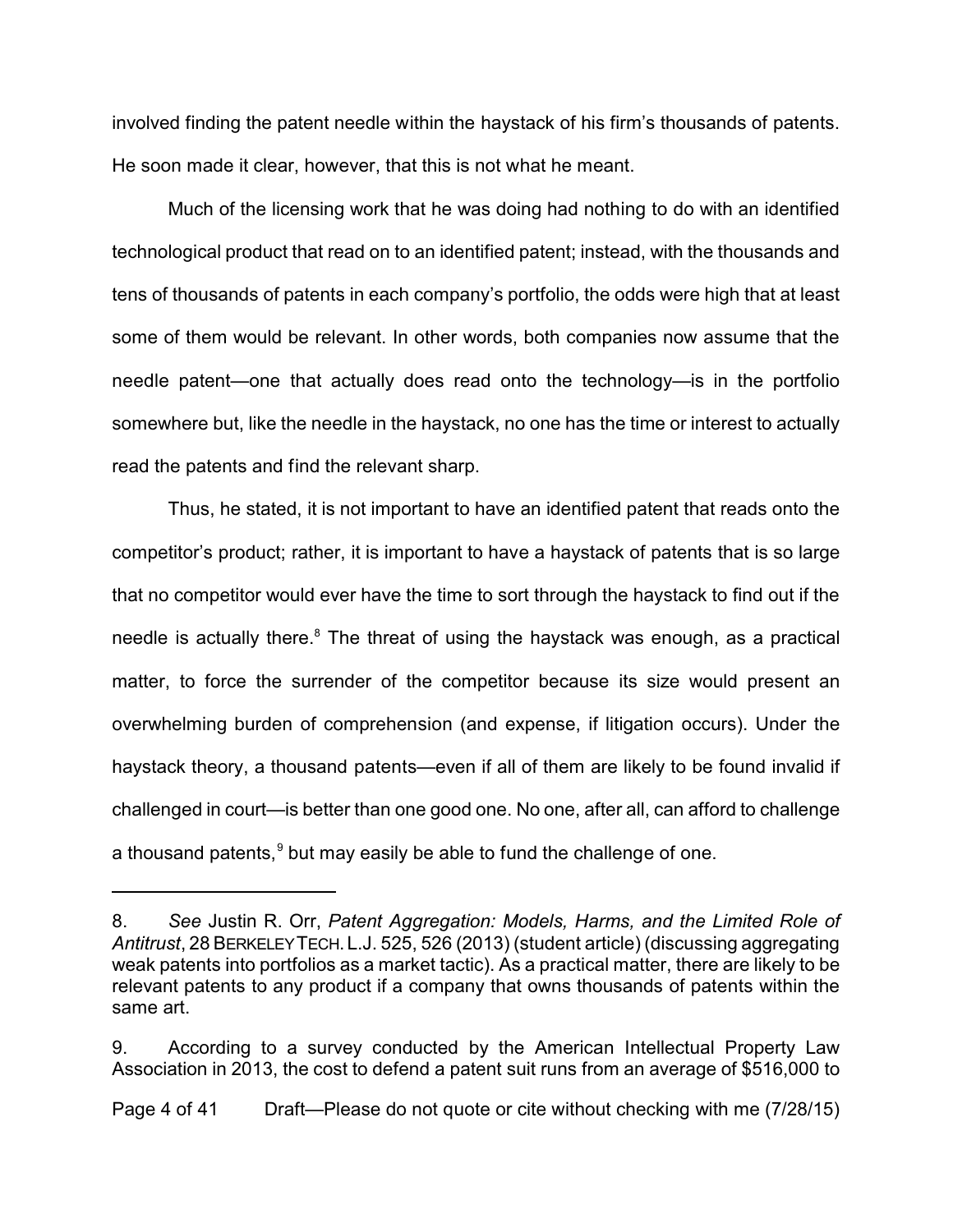Of course, the patent law definitional model established in the United States is built on the use of needles, not haystacks. Although some modifications to the litigation system may encourage a partial return to a needle over a haystack design parameter within the patent system,<sup>10</sup> more systematic change appears necessary to make this universal.

# **B. More than a Quarter of a Million New Patents a Year**

The patent system is dependent on its users understanding the entire portfolio of patented technology within the relevant area as well them absorbing advancing technology as it is disclosed in newly granted patents.<sup>11</sup> Any company that is developing a new product is expected, after all, to design it in a way that does not infringe existing or newly issued patents.<sup>12</sup> A failure to meet this requirement results in liability for infringement.<sup>13</sup> Consequently, to protect a company against suit, its patent attorneys must appreciate the

defend a patent suit if the claim is less than \$1,000,000 and the action ends at the discovery phase to a mean of \$2,671,000 if the claim is more than \$10,000,000 and the action requires a full litigation on the merits. AILPA, RPT. OF THE ECON. SURVEY 2013 at I-145–46.

<sup>10.</sup> *See* Dennis Crouch, *Patent Reform: Innovation Act of 2015*, PATENTLY-O (Feb. 15, 2015), http://patentlyo.com/patent/2015/02/patent-reform-innovation.html (describing litigation reforms in submitted bill).

<sup>11.</sup> DAVID A. BURGE, PATENT& TRADEMARK TACTICS & PRACTICE 103 (3d ed. 1999) ("As patents issue to competitors and in the specific fields of one's interests, you should systematically order and review copies of them.").

<sup>12.</sup> *See* Oskar Liivak, *Rethinking the Concept of Exclusion in Patent Law*, 98 GEO. L.J. 1643 (2010) (discussing the pre-emptive effect of the current patent system and proposing an alternative).

<sup>13.</sup> *See* 35 U.S.C. § 271 (2012). Only a limited defense is available to commercial use of a patent that starts more than a year before the patent application is filed or disclosed. *See id.* § 273.

Page 5 of 41 Draft—Please do not quote or cite without checking with me (7/28/15)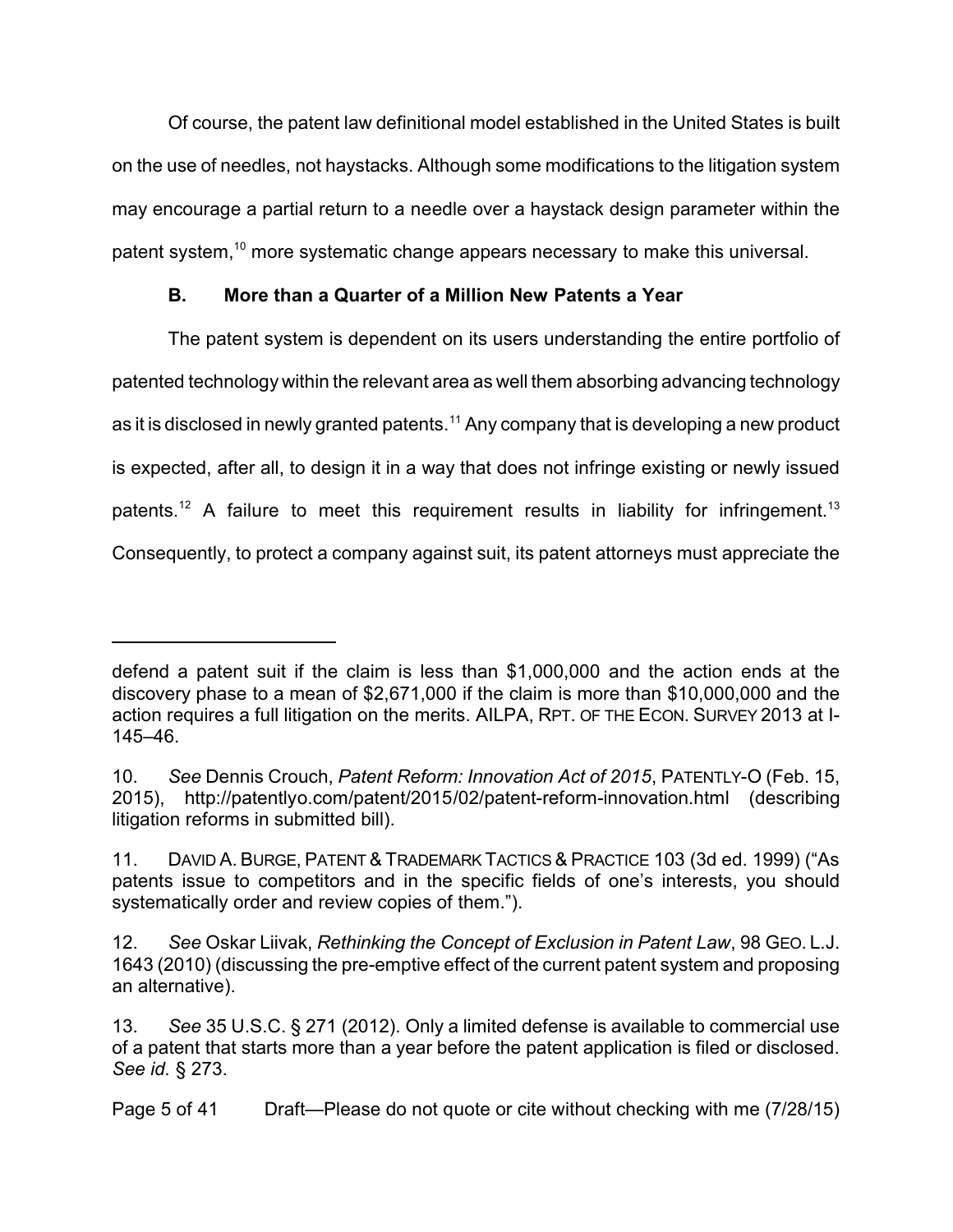entire set of existing patents and must keep abreast of newly issued ones.<sup>14</sup> The reality today, however, is that both of these tasks are practical impossibilities.

Currently, there are an estimated  $3,000,000$  active utility patents,  $15$  many of which could read onto a new product. This number is not static as record numbers of new patents are being issued each year. $^{16}$  In 2013, over 278,000 new patents were issued. $^{17}$  In 2014, the number of new utility patents increased to over  $300,000$ .<sup>18</sup> To process just these new 300,000 patents, you would need to read and understand 144 of them per business hour for eight hours per day on every business day, the equivalent of reading and understanding a new patent every 25 seconds.<sup>19</sup> Even if a hypothetical patent attorney could work 24-

15. *See* Dennis Crouch, *Patent Number Nine Million*, PATENTLYO (Apr. 7, 2015), <http://patentlyo.com/patent/2015/04/patent-number-million.html> (noting that approximately  $\frac{1}{3}$  of the 9,000,000 issued utility patents are currently active).

16. *U.S. Patent Statistics Chart Calendar Years 1963–2014*, U.S. PATENT AND TRADEMARK OFFICE, [http://www.uspto.gov/web/offices/ac/ido/oeip/taf/us\\_stat.htm](http://www.uspto.gov/web/offices/ac/ido/oeip/taf/us_stat.htm) (last modified Mar. 18, 2015, 2:59:43 PM).

17. *Id.*

19. This calculation uses the Federal definition of a business hour which determines that there are 2,087 hours in the average work year. *See* U.S. Off. of Personnel Mngmt., *Pay Administration*, OPM.GOV, http://www.opm.gov/policy-data-oversight/pay-leave/payadministration/fact-sheets/computing-hourly-rates-of-pay-using-the-2087-hour-divisor/(last visited May 20, 2015). The number of hours is based on a 40 hour work week with no vacation or sick time included. *Id.* The formula determines that there are almost 261 business days in the average year.

Dividing the 300,000 patents by 2,087 gives just under 144 per hour. Looking at the

Page 6 of 41 Draft—Please do not quote or cite without checking with me (7/28/15)

<sup>14.</sup> *See* DAVID A. BURGE, PATENT& TRADEMARK TACTICS & PRACTICE 103 (3d ed. 1999).

<sup>18.</sup> *Id.* Some are predicting that 2014 is a peak year in the number of patents issued. *See* Dennis Crouch, *USPTO Grants and Applications Both Down (Slightly) for FY2015*, PATENTLYO (May 26, 2015), http://patentlyo.com/patent/2015/05/applications-slightlyfy2015.html. Even if the predicted drop in issued utility patents occurs, it is expected to be by less than one percent, approximately 2,000 fewer patents from a base of over 300,000.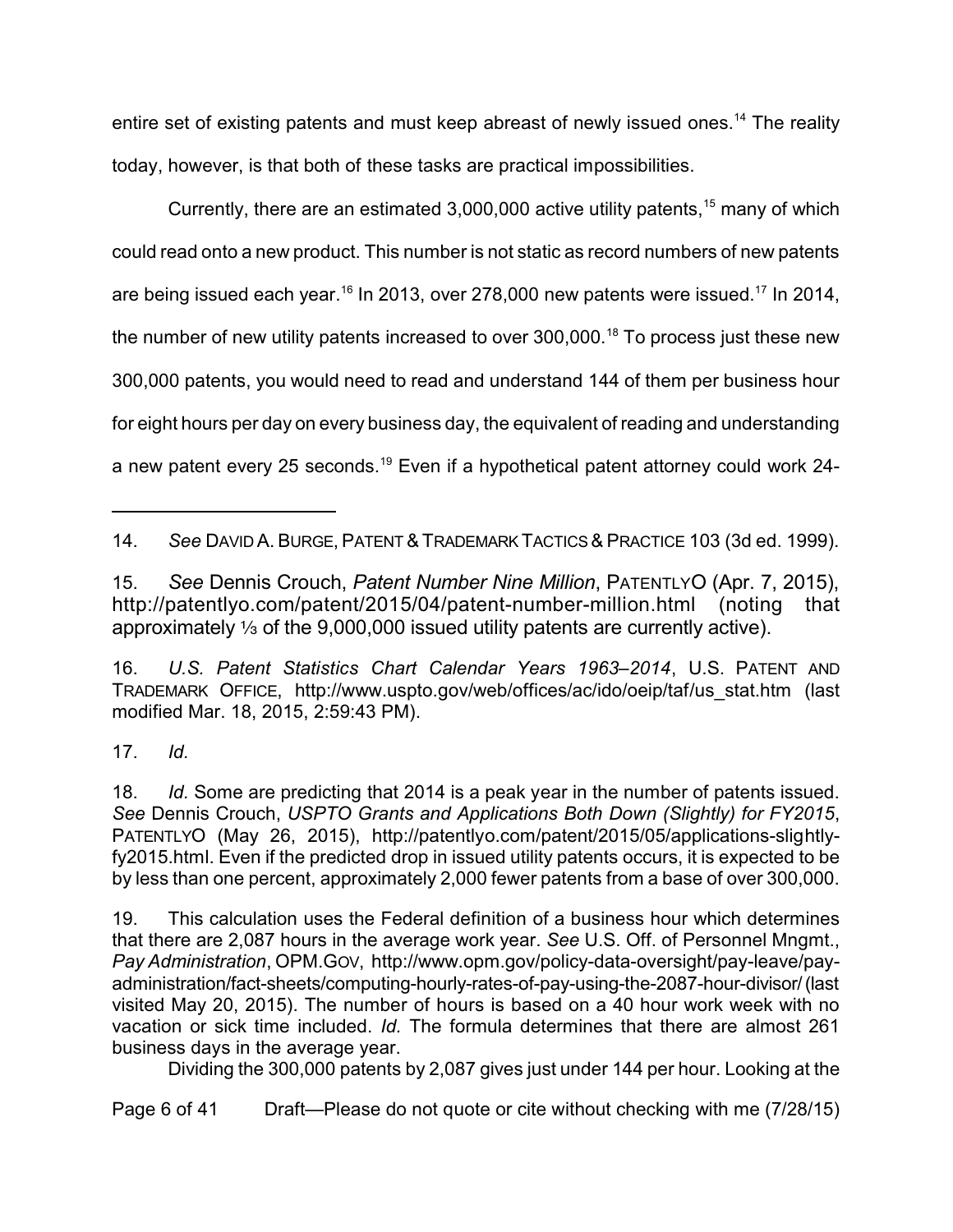hours a day, seven-days a week, more than 34 patents an hour would need to be comprehended.<sup>20</sup> Under the best of circumstances, it takes more than 25 seconds, (or even 2 minutes), to read and understand a patent.

Even if it is assumed that the relevant newly issued patents can be found, read and understood at this rate, failure is still probable. No time is left to review the 3,000,000 patents that have already been issued. Understanding the technology disclosed in existing and newly issued patents is a Sisyphean burden.

Some relief could be had by hiring more patent attorneys to do the work; after all, if one attorney would have to process 144 patents in an hour, two would cut than number in half to 72 patents an hour, four to 36 an hour, and so on. Ultimately, however, throwing more bodies at the problem is also destined to fail.<sup>21</sup> As Dr. Brooks demonstrates, adding labor only shortens complicated tasks somewhat as additional time will be needed to coordinate the work of the larger workforce.<sup>22</sup> More significantly, extra labor can result in the overall project failing as the complex interactions involved in the project become

inverse, this would give someone approximately 25 second to read and understand each patent. Of course, the federal figure excludes things like vacation time, so the problem would actually be more difficult than this calculation shows.

<sup>20.</sup> There are 8,760 clock-hours in a non-leap year (365 times 24).

<sup>21.</sup> *See* FREDERICK P. BROOKS JR., THE MYTHICAL MAN-MONTH: ESSAYS ON SOFTWARE ENGINEERING 25 (2d ed. 1995) ("Oversimplifying outrageously, we state Brooks's Law: *Adding manpower to a late software project makes it later.*"). Similarly, throwing more patent attorneys at the problem of reading and understanding patents could result in a greater amount of work. *See generally id.* 13–19.

<sup>22.</sup> *See id.* at 17 ("In tasks that can be partitioned, but which require communication among the subtasks, the effort of communication must be added to the amount of work to be done.").

Page 7 of 41 Draft—Please do not quote or cite without checking with me (7/28/15)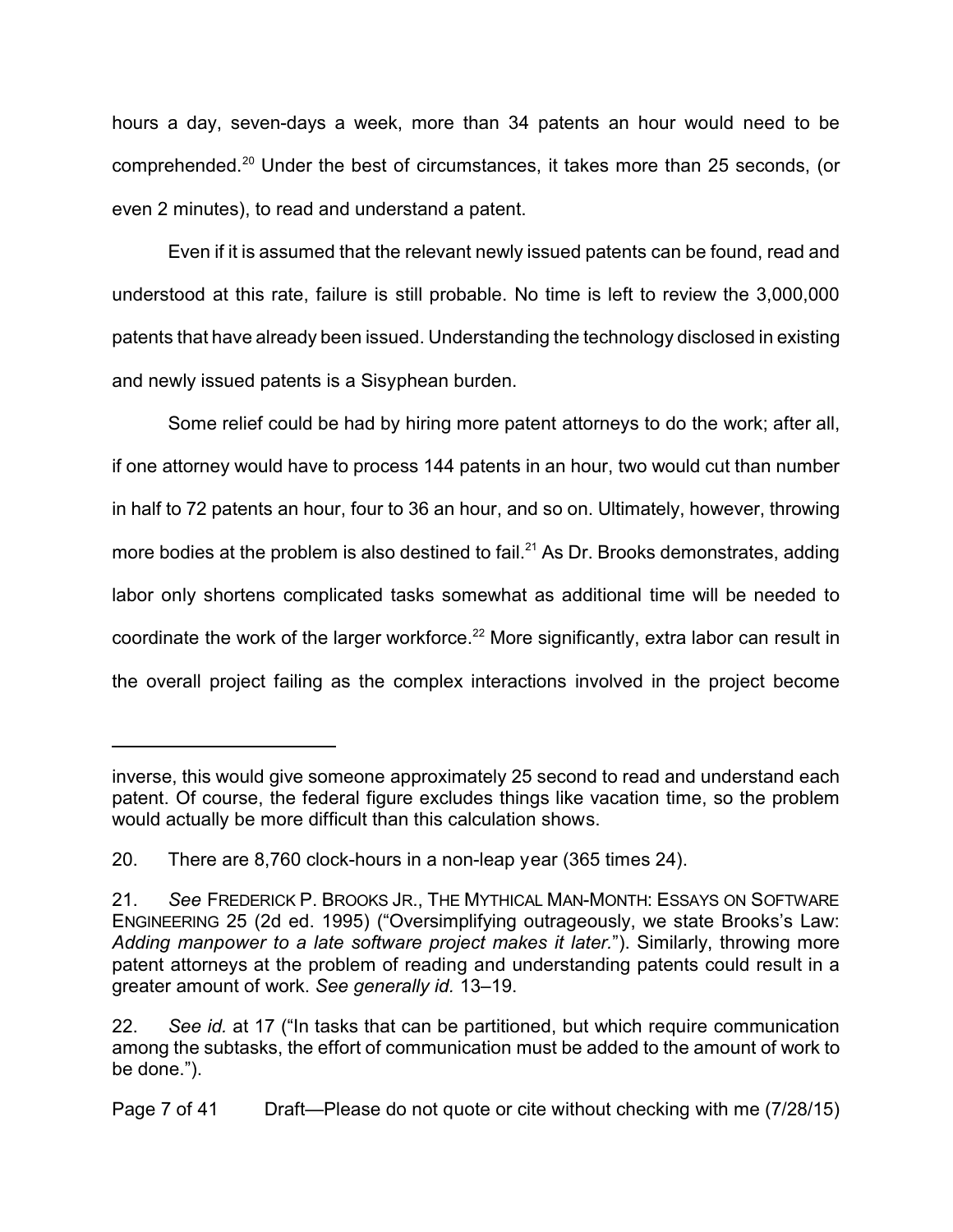significantly less likely to be detected.<sup>23</sup> Although there are obviously differences between designing large-scale computer systems and reading and understanding massive numbers of patents,<sup>24</sup> both seem equally technologically complex as neither will succeed if complete information flow does not happen. The point, after all, is not just to read patents, it is to read, understand, and apply them to a company's developing product line, including appreciating how multiple patents interface with each other.

Another way the estimates given above may slightly overstate the problem is that not all companies are involved in a multitude of industries; $^{25}$  indeed, some companies, particularly new start-up companies, may be involved with a single major project. Even with that limitation, however, if the company is involved with any leading technology, there would still be over 5,200 new patents a year to read and absorb on average.<sup>26</sup> This equates with reading and understanding two and a half patents per business hour, every hour,

Page 8 of 41 Draft—Please do not quote or cite without checking with me (7/28/15)

<sup>23.</sup> *See id.* at 182–84, 211–12.

<sup>24.</sup> *See id.* at x ("In many ways, managing a large computer programming project is like managing any other large undertaking—in more ways than most programmers believe.").

<sup>25.</sup> *But see* General Electric Corp., *All Products*, <http://www.ge.com/products> (last visited May 28, 2015) (describing 26 product categories); 3M Corp., *Products for Business and Consumers*, [http://www.3m.com/3M/en\\_US/company-us/](http://www.3m.com/3M/en_US/company-us/) (last visited May 28, 2015) (describing 32 business and 7 consumer product categories).

<sup>26.</sup> The average number of new patents issued in 2014 for the 50 most popular art units was 5,257. *See* USPTO, *Part II, Patent Counts By Class By Year*, http://www.uspto.gov/web/offices/ac/ido/oeip/taf/cbcby.htm#PartA2 (last visited May 28, 2015) [hereinafter "USPTO Patent Counts"]. If the company were involved with the most commonly triggered art class—257: active solid-state devices—there would have been 15,581 patents to digest. *Id.*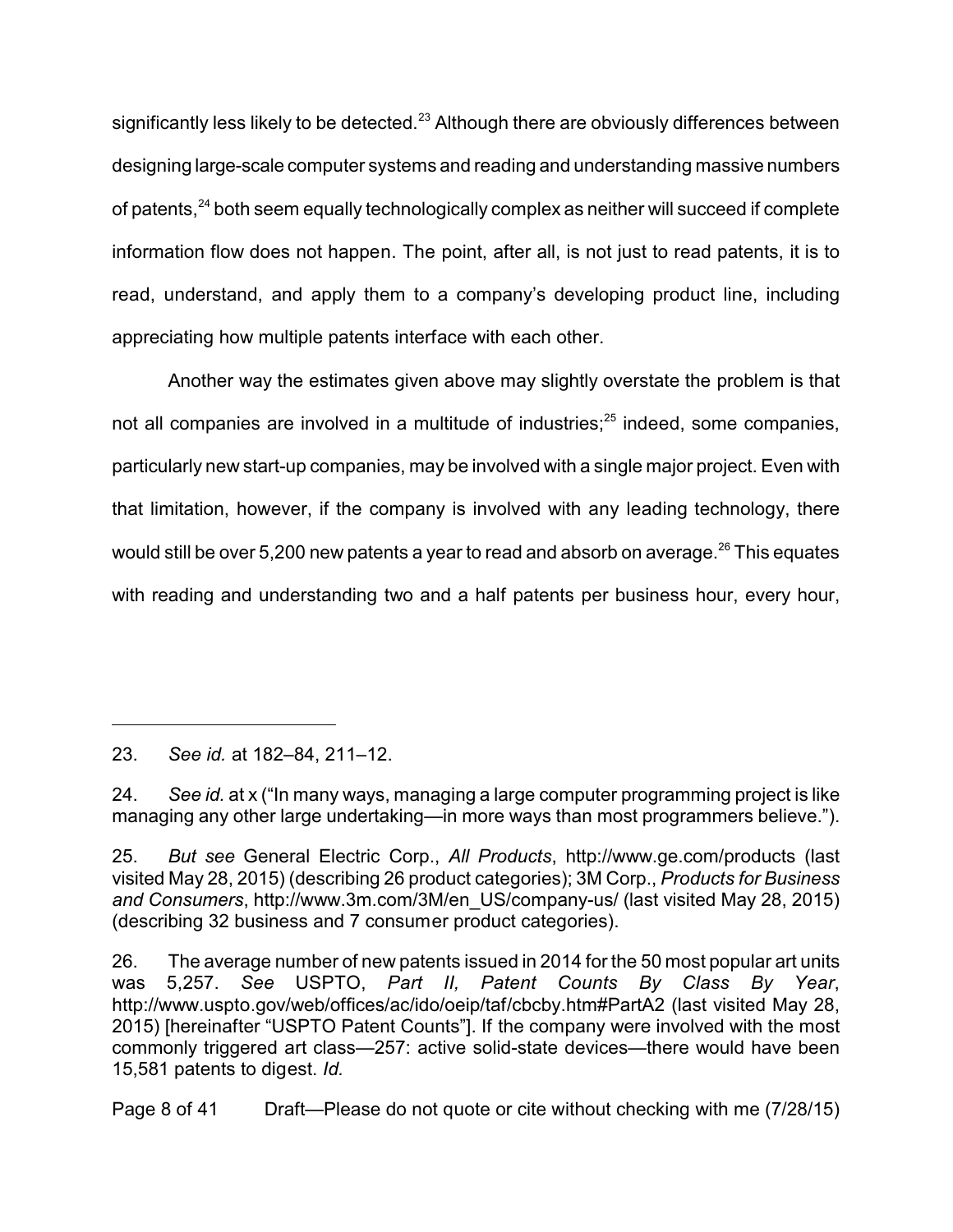every day.<sup>27</sup> Further, most products are built from technologies that are protected by more than one class which could greatly increase the number of patents that must be processed and understood.<sup>28</sup>

# **C. The Result: The Market-Driven Patent System Fails**

Consequently, it has become a practical impossibility for a company to protect itself against infringing patents by a regularized comprehensive review of issued patents. Even the "good actors" in the marketplace cannot reasonably be expected to know the technology disclosed in the 3,000,000 active patents much less keep track of the new disclosures in the 300,000 annually issued new patents. Unfortunately, the patent system continues to operate with this expectation. In *In re Seagate Technology, LLC*, for example, the Federal Circuit noted that willfulness on the part of an accused infringer is not needed to establish liability, but it does serve to give the court the right to enhance damages that are to be paid for the infringement.<sup>29</sup> The determination of willfulness is not simple; indeed, the Federal Circuit has identified nine factors that are relevant to the determination:

(1) whether the infringer deliberately copied the ideas or design of another; (2) whether the infringer, when he knew of the other's patent protection, investigated the scope of the patent and formed a good-faith belief that it was invalid or that it was not infringed; and (3) the infringer's behavior as a

Page 9 of 41 Draft—Please do not quote or cite without checking with me (7/28/15)

<sup>27.</sup> 5,200 divided by 2,087. For the most popular art class, 257, approximately seven and a half patents would need to be processed every hour.

<sup>28.</sup> Consider the television. Its broad art class is 348, the tenth most common class in 2014. At the same time, seven of the remaining top ten classes could easily impact on the design of a new TV. Only the seventh and eighth categories, drugs (514) and molecular biology (435), are completely separate from television technology. Almost 90,000 patents are indexed under the eight TV-relevant classes.

<sup>29.</sup> 497 F.3d 1360, 1368 (Fed. Cir. 2007). *See* 35 U.S.C. § 284 (2012) (authorizing a court to triple damages).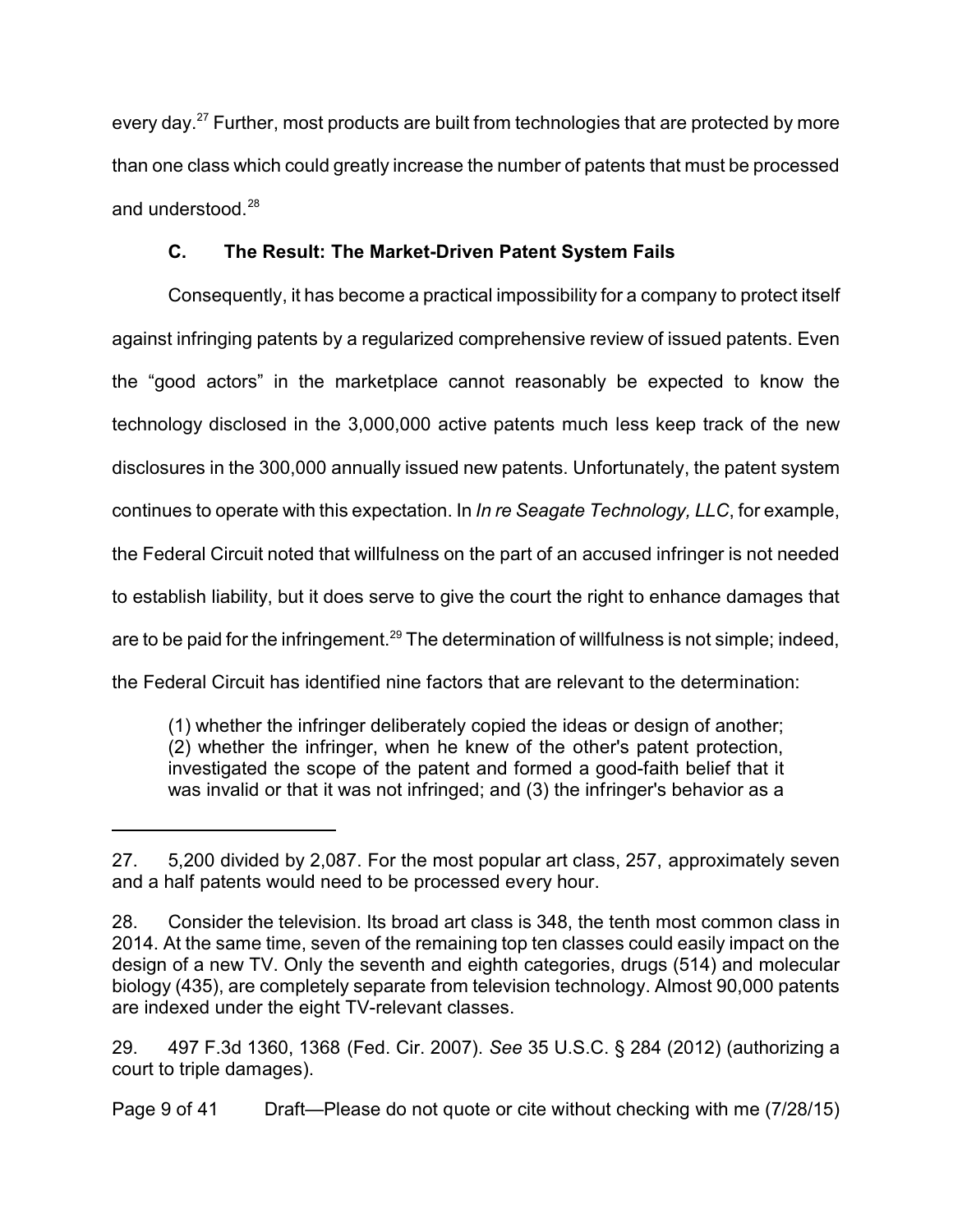party to the litigation. ... (4) Defendant's size and financial condition. ... (5) Closeness of the case. (6) Duration of defendant's misconduct. (7) Remedial action by the defendant. (8) Defendant's motivation for harm. (9) Whether defendant attempted to conceal its misconduct.<sup>30</sup>

Under this test, it is questionable if a defendant can avoid a finding of willfulness and its consequential multiple damages if its explanation of how the infringement occurred was that searching existing and newly issued patents was impractical. Ostrich-like behavior can be evidence of willfulness. $31$  Consequently, although the explosion in the number of potentially relevant patents make the search task a practical impossibility, companies must nevertheless attempt it or could be found reckless and thus subject to multiple damages.<sup>32</sup> With the number of issued patents in existence, there is "an objectively high likelihood"<sup>33</sup> that at least one of them will read on to any new product mandating an expensive but fruitless search for something that is unlikely to be found.

Alternatively, of course, the current system could be changed to resolve the Hobson's choice between expensively attempting to conduct an impossible search or "willfully" failing to engage in a futile effort, only to have multiple damages awarded as a result.

30. *Seagate Technology*, 497 F.3d at 827 (citations and footnote omitted).

33. *Id.*

Page 10 of 41 Draft—Please do not quote or cite without checking with me (7/28/15)

<sup>31.</sup> *Cf.* Metso Minerals, Inc. v. Powerscreen Intern. Distribution, Ltd., 526 Fed. Appx. 988, 998 (Fed. Cir. 2013) (dicta) (noting that the district court's finding that the defendant "'evinced ostrich-like, head-in-the-sand behavior'" could justify a willfulness finding while overturning the district court on its finding of infringement).

<sup>32.</sup> *See Seagate Technology*, 497 F.3d at 1371 ("[W]e ... hold that proof of willful infringement permitting enhanced damages requires at least a showing of objective recklessness. ... Accordingly, to establish willful infringement, a patentee must show by clear and convincing evidence that the infringer acted despite an objectively high likelihood that its actions constituted infringement of a valid patent.")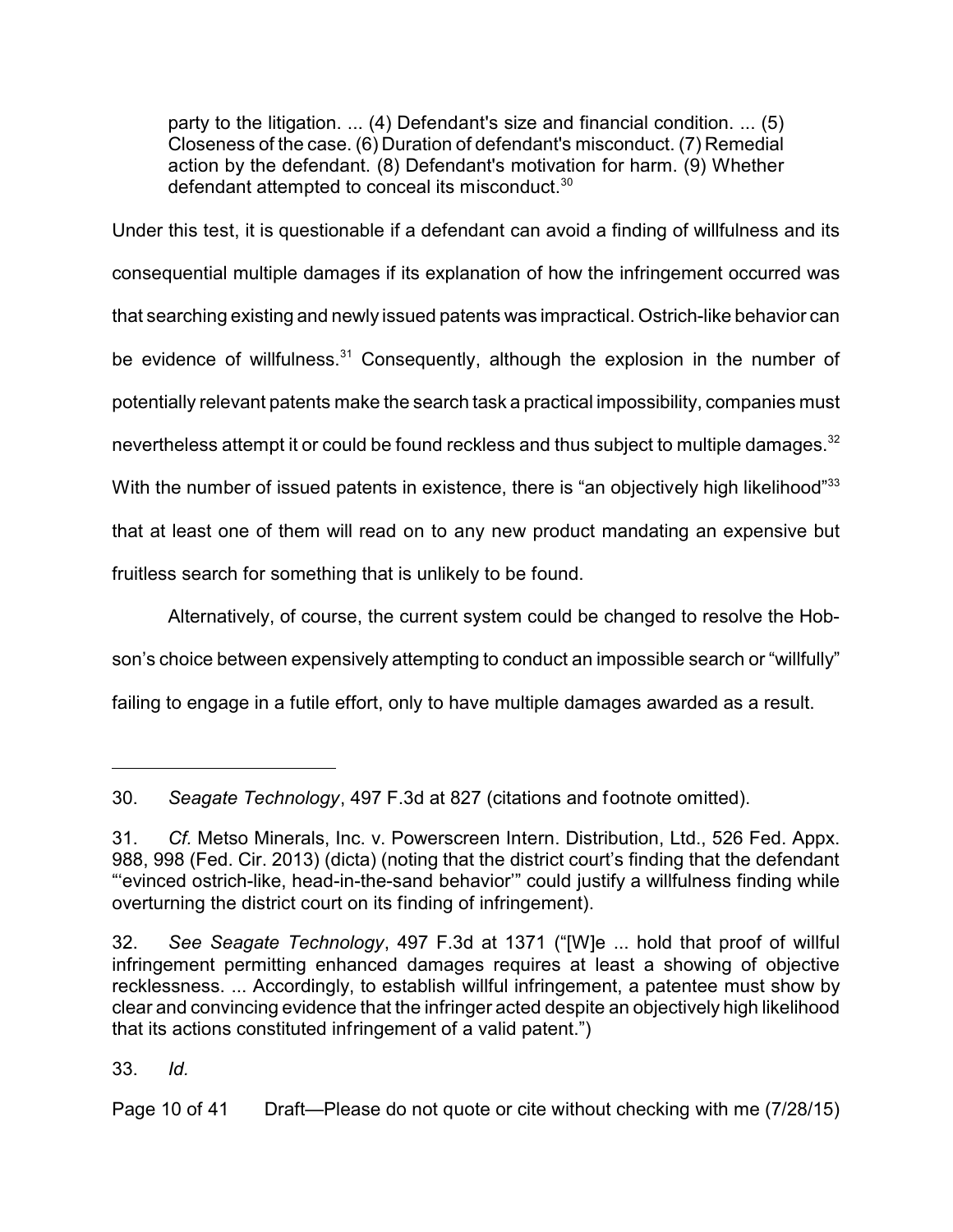The kinds of failure being discussed here are not without precedent as another intellectual property system has faced similar issues: copyright law. In a variety of copyright areas, both statutory and societal solutions to similar market failures have been developed. The next part will explore the major solutions that have been applied in copyright law. Once this is done, some common themes will be extracted that can be used to propose techniques that can help resolve the failures of the patent system being discussed in this article.

## **III. Compulsory and Site Licensing under Copyright Law**

The examples from copyright law will be taken from how it addresses the use and distribution of music and how it addresses performances, particularly those that occur through the electronic media. Most of these special rules were established because individualized license negotiations would be impractical $34$  or market power was significantly out-of-balance so that appropriate dissemination of the work would not occur.<sup>35</sup> Copyright

<sup>34.</sup> *See, e.g.*, H. REP. NO. 94-1476, at 89, *reprinted in* 1976 U.S.C.C.A.N. 5659, 5704 ("In general, the Committee believes that cable systems are commercial enterprises whose basic retransmission operations are based on the carriage of copyrighted program material and that copyright royalties should be paid by cable operators to the creators of such programs. The Committee recognizes, however, that it would be impractical and unduly burdensome to require every cable system to negotiate with every copyright owner whose work was retransmitted by a cable system."). *See generally*, Christian Handke, *Joint Copyrights Management by Collecting Societies and Online Platforms: An Economic Analysis* 4–6 (2015), *available at* http://ssrn.com/abstract=2616442.

<sup>35.</sup> *See, e.g.,* H. REP. at 117, 1976 U.S.C.C.A.N. at 5732 ("The Committee is cognizant of the intent of Congress, in enacting the Public Broadcasting Act on November 7, 1967, that encouragement and support of noncommercial broadcasting is in the public interest. It is also aware that public broadcasting may encounter problems not confronted by commercial broadcasting enterprises, due to such factors as the special nature of programming, repeated use of programs, and, of course, limited financial resources. Thus, the Committee determined that the nature of public broadcasting does warrant special treatment in certain areas.").

Page 11 of 41 Draft—Please do not quote or cite without checking with me (7/28/15)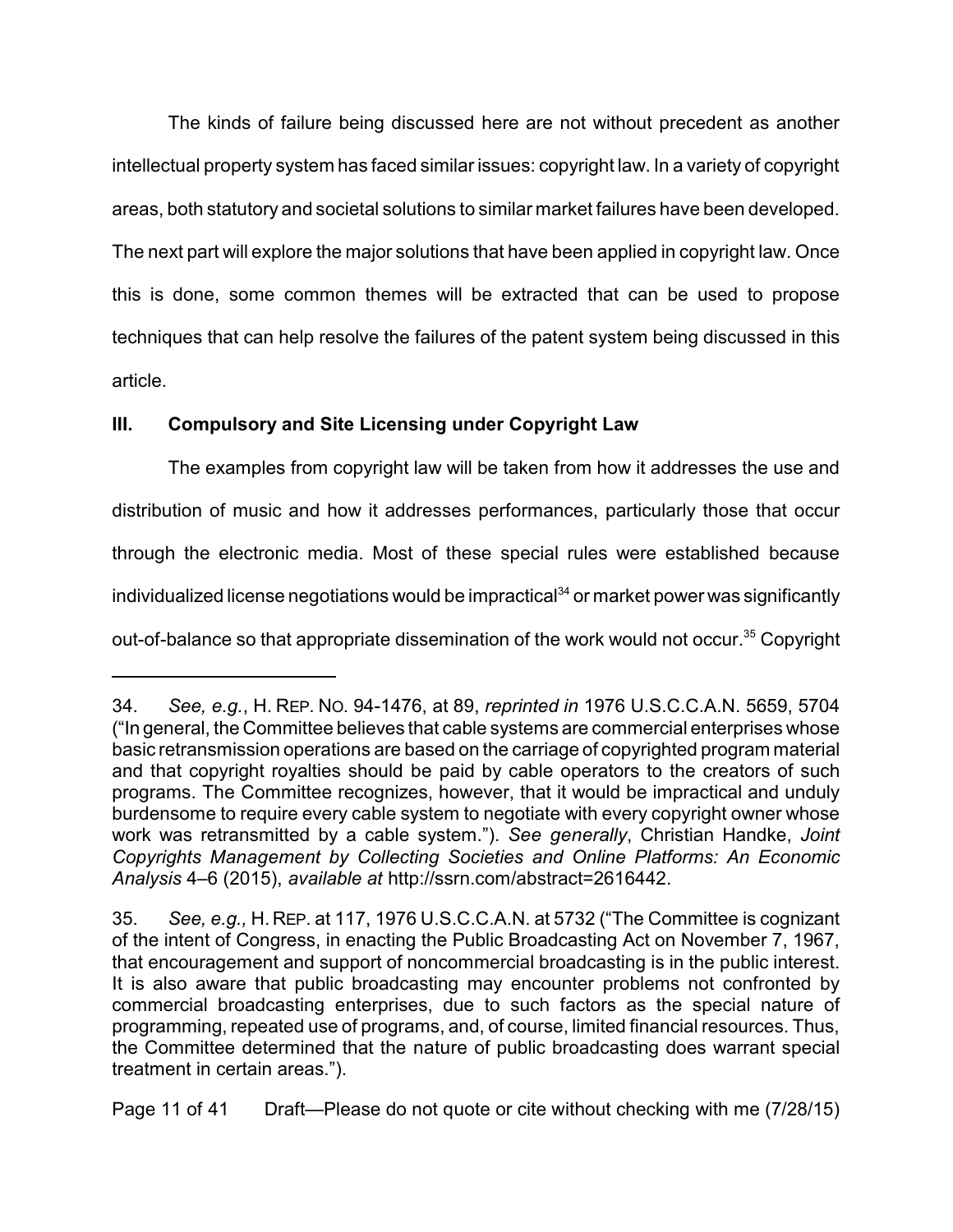law, after all, has to deal with a significantly higher number of works than are claimed under the patent law.<sup>36</sup> In each case, Congress has attempted to establish a specialized balance for the compensation of authors that differ from what would occur if the market was allowed to operate without special rules. Examining these rules briefly will provide the background for a similar specialized balancing provision for patents.

# **A. The Jukebox Provision — 17 U.S.C. § 116**

Copyright royalty payments for music played on a jukebox have special rules in the code.<sup>37</sup> Under the system in force today, direct negotiations between the jukebox operator and the copyright owners<sup>38</sup> are preferred, but if they do not occur or if they fail, Copyright Royalty Judges can set rates for the license under the provision of Chapter 8 of the Copyright Act.*<sup>39</sup>*

As originally enacted in the 1976 act, jukeboxes had a more particular set of compulsory royalty provisions than the current law provides.<sup>40</sup> Under the original 1976

<sup>36.</sup> *See* U.S. Copyright Office, *Annual Report 2013* at 13, *available at* <http://copyright.gov/reports/annual/2013/ar2013.pdf> (last visited June 12, 2015) (Table) (showing over 500,000 new claims for a copyright registrations in in each of the last five years). Of course, a registration is never sought for a vast majority of copyrighted works as registration is not mandatory for copyright validity. *See* 17 U.S.C. § 408(a) (2012).

<sup>37.</sup> *See* 17 U.S.C. § 116 (2012). The statute uses the phrase "coin-operated phonorecord player" as a synonym for a jukebox. *Id.* § 116(d)(1).

<sup>38.</sup> This would include the owner of the copyright in each musical work available in the jukebox as well as the owner of the copyright in each performance.

<sup>39.</sup> *See id.* § 116(b). *See generally id.* §§ 801–05 (creating Copyright Royalty Judges and establishing the compulsory royalty rate setting procedures). The rates established are published at Compulsory License Fees for Coin-Operated Phonorecord Players, 37 C.F.R. § 254.3 (2015). Since the 1990s, a privately negotiated set of rates is in force. *Id.*

<sup>40.</sup> *See* Copyright Act of 1976, Pub. L. No. 94-553, sec. 101 at § 116, 90 Stat. 2541.

Page 12 of 41 Draft—Please do not quote or cite without checking with me (7/28/15)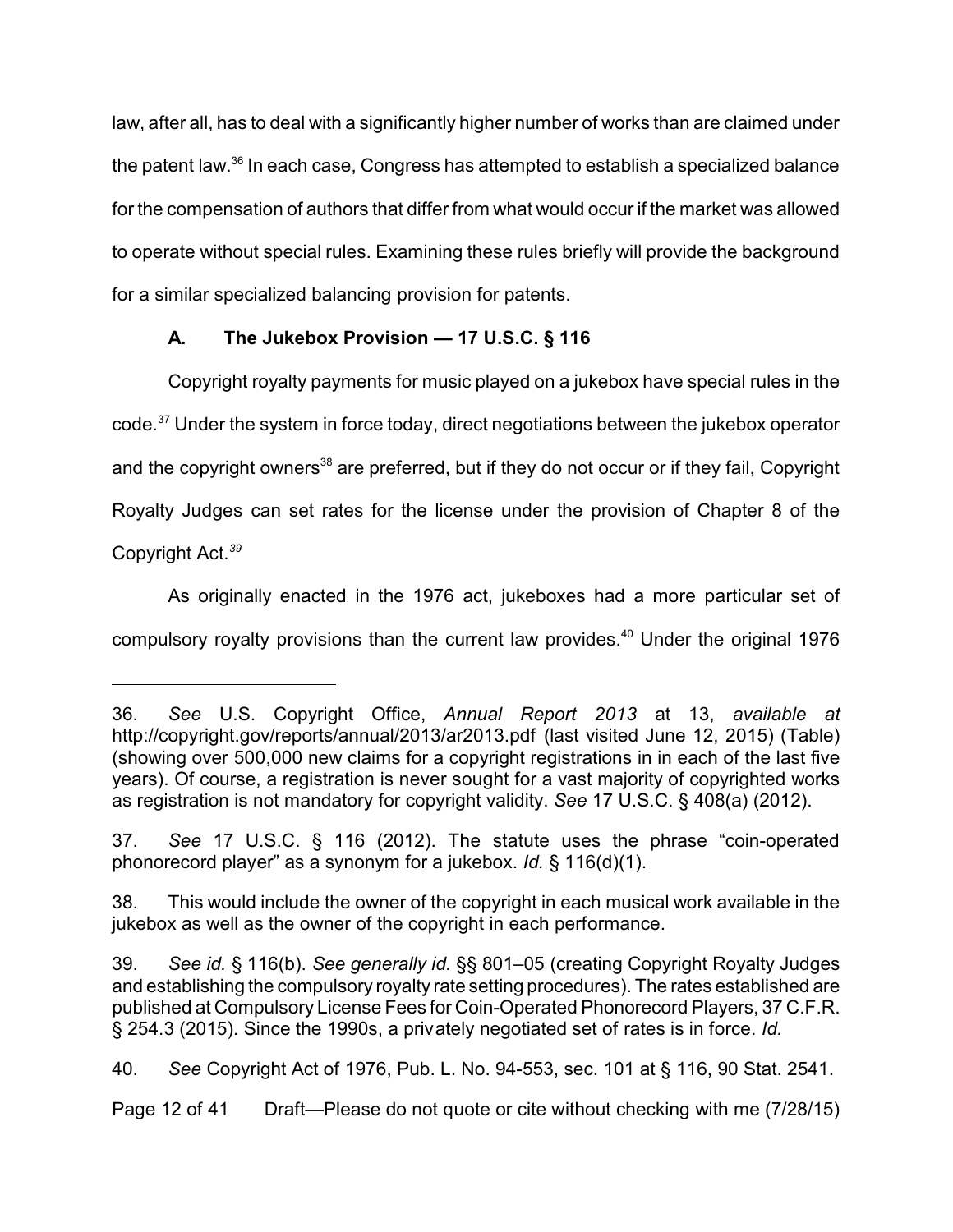provision, an annual royalty was set for each jukebox which was paid to the Copyright Office.<sup>41</sup> The money that was collected under this provision would be distributed to copyright holders who could *prove* that their work had been performed on one of them. 42 Not surprisingly, "prov[ing] entitlement"<sup>43</sup> to royalties could be extraordinarily challenging considering that jukeboxes are distributed throughout the U.S., often in location that are not readily available for copyright owners to inspect.<sup>44</sup>

Despite the practical difficulties, the initially enacted compulsory license for jukeboxes was a step forward for the music copyright owners as the 1909 Copyright Act provided no compensation for the copyright owners when a work was performed on a jukebox.<sup>45</sup> Indeed, the market disturbance that congress was attempting to correct with the

Page 13 of 41 Draft—Please do not quote or cite without checking with me (7/28/15)

<sup>41.</sup> *See id*. at § 116(b).

<sup>42.</sup> *See id.* at § 116(c)(2) & (c)(4). Costs incurred by the Copyright Office and the Royalty Tribunals were to be deducted from the amounts collected. *See id.* at sec.  $116(c)(1)$  &  $(c)(3)$ .

<sup>43.</sup> *Id.* at § 116(c)(4)(A) & (c)(4)(B).

<sup>44.</sup> NIMMER, NIMMER ON COPYRIGHT ???.

<sup>45.</sup> Copyright Act of 1909 § 1(e), 61 Stat. 652 (codifying the 1909 Act as amended) *as amended by* Act of Apr. 27, 1948, ch. 236, 62 Stat. 202, Act of June 25, 1948, ch. 646 § 39, 62 Stat. 992, Act of June 3, 1949, ch. 171, 63 Stat. 153, Act of Oct. 31, 1951, ch. 655 § 16, 65 Stat. 716, Act of July 17, 1952, ch. 923, 66 Stat. 752, Act of Apr. 13, 1954, ch. 137 § 2, 68 Stat. 52, Act of Aug. 31, 1954, ch. 1161, 68 Stat. 1030, Act of Mar. 29, 1956, ch. 109, 70 Stat. 63, Act of Sept. 7, 1957, Pub. L. No. 85-313, 71 Stat. 633, Act of Sept. 7, 1962, Pub. L. No. 87-646 § 21, 76 Stat. 446, Act of Oct. 27, 1965, Pub. L. No. 89-297, 79 Stat. 1072, Act of Aug. 12, 1970, Pub. L. No. 91-375 § 6(I), 84 Stat. 777, Act of Oct. 15, 1971, Pub. L. No. 92-140, 85 Stat. 391, Act of June 6, 1972, Pub. L. No. 92-310, Title II § 205, 86 Stat. 203, Act of Dec. 31, 1974, Pub. L. No. 93573, Title I §§ 102 & 104, 88 Stat. 1873 ("The reproduction or rendition of a musical composition by or upon coin-operated machines shall not be deemed a public performance for profit unless a fee is charged for admission to the place where such reproduction or rendition occurs.") [hereinafter Copyright Act of 1909], *repealed by* Copyright Act of 1976, 90 Stat. 2541.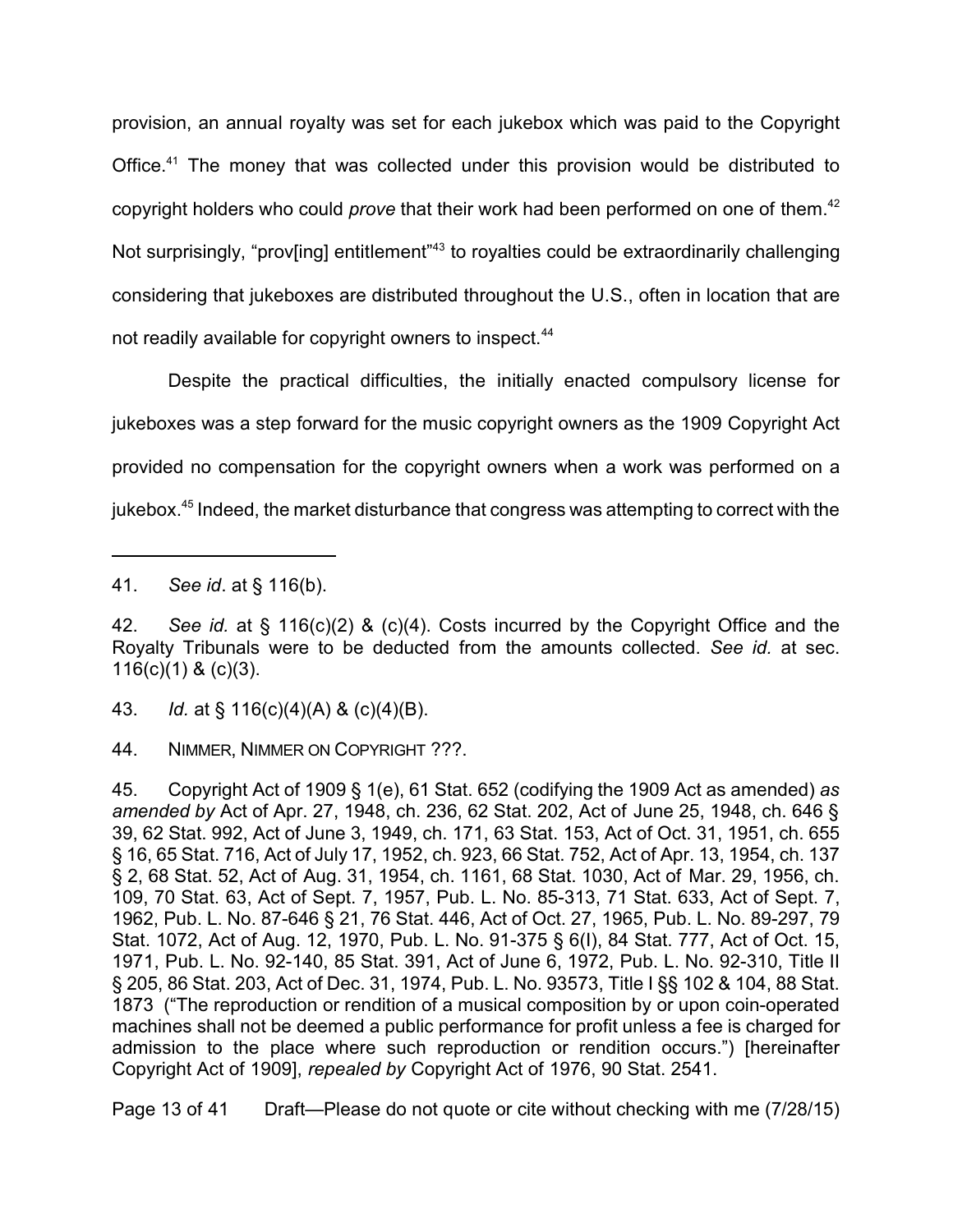jukebox compulsory license provision in the 1976 Copyright Act was the very fact that no compensation was being provided to owners of music copyrights when the works were played on a jukebox.<sup>46</sup> The drafters of the 1976 Act determined that the step from requiring no compensation by the jukebox industry to requiring normal, fully negotiated copyright compensation was too extreme, so a compulsory license was appropriate.<sup>47</sup> There was also a practical problem of the number of negotiations that would be necessary as the jukeboxes of the era could each store 100 distinct songs. $48$ 

# **B. The Cable Television Provision — 17 U.S.C. § 111**

The provisions of section 111 grant compulsory licenses that allow, among other similar uses,<sup>49</sup> a cable television company to rebroadcast over-the-air television signals to

48. *See Seeburg Select-O-Matic Jukebox*, VINTAGE VENDING (Aug. 1, 2008), <http://www.vintagevending.com/seeburg-select-o-matic-jukebox.>

Page 14 of 41 Draft—Please do not quote or cite without checking with me (7/28/15)

<sup>46.</sup> *See* H. REP. NO. 94-1476, at 89, *reprinted in* 1976 U.S.C.C.A.N. 5659, 5728 ("The present blanket jukebox exemption should not be continued. Whatever justification existed for it in 1909 exists no longer, and one class of commercial users of music should not be completely absolved from liability when none of the others enjoys any exemption."). Of course, by the time the fix was made, jukeboxes were no longer as important in the distribution as they had been through the middle of the twentieth century. *See* TAYLOR COWEN, IN PRAISE OF COMMERCIAL CULTURE 164–66 (2000) (noting that ¾ of the records produced in the 1940s were used in jukeboxes); *The Jukebox, it Seems, Is a Hit of the Past*, N.Y. TIMES, July 21, 1982 (noting a decline in the number of jukeboxes by more than<br>fifty percent from the early 1950s to the 1980s), available at fifty percent from the early 1950s to the 1980s), *available at* http://www.nytimes.com/1982/07/21/garden/the-jukebox-it-seems-is-a-hit-of-the-past.html. *See generally,* KERRYSEGRAVE,JUKEBOXES:ANAMERICANSOCIALHISTORY274–301 (2002).

<sup>47.</sup> *See* H.REP.NO. 94-1476, at 89, *reprinted in* 1976 U.S.C.C.A.N. 5659, 5728 ("Unlike other commercial music users, who have been subject to full copyright liability from the beginning and have made the necessary economic and business adjustments over a period of time, the whole structure of the jukebox industry has been based on the existence of the copyright exemption.").

<sup>49.</sup> This section of the Copyright Act of 1976 is among its most complex provisions. *See* Am. Broadcasting Co., Inc. v. Aereo, Inc. 134 S. Ct. 2498, 2506 (2014) ("Section 111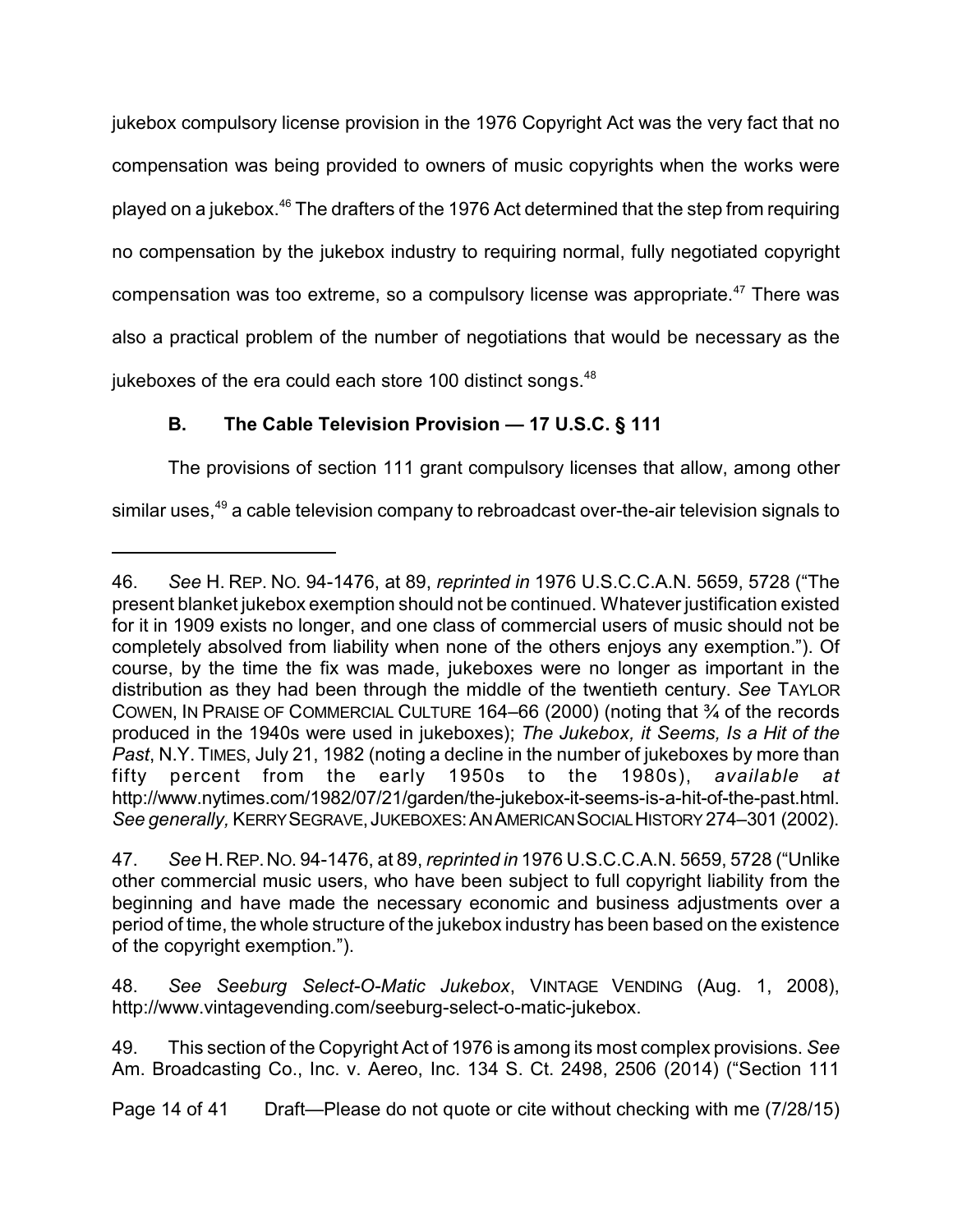its subscribers. $50$  The basic system establishes royalty rates to be paid by the cable company based on its gross receipts from its subscribers.<sup>51</sup> Subsequently, any copyright owner who claims to have a work that was rebroadcast must make a claim for compensation by filing a claim under the Copyright Royalty system set forth in Chapter 8 of the Copyright Act and can be awarded a proportionate share of the revenues collected.<sup>52</sup> Again, as was the case with jukeboxes, if the parties claiming royalties can agree on how the money should be distributed, Congress requires that agreement to be used.<sup>53</sup>

The cable television compulsory royalties system initially was made necessary by the failure of the Copyright Act of 1909 to require cable systems to provide any compensation for the rebroadcast of the signals.<sup>54</sup> After making the determination that cable television should pay royalties, the lack of such a requirement under the 1909 Act

50. *See* 17 U.S.C. § 111 (2012). For the current rates set, see Royalty Fee for Secondary Transmission by Satellite Carriers, 37 C.F.R. § 386.2 (2015).

Page 15 of 41 Draft—Please do not quote or cite without checking with me (7/28/15)

creates a complex, highly detailed compulsory licensing scheme that sets out the conditions, including the payment of compulsory fees, under which cable systems may retransmit broadcasts."); H. Rep. No. 94-1476 at 88, *reprinted in* 1976 U.S.C.C.A.N. 5659, 5702 ("The complex and economically important problem of 'secondary transmissions' is considered in section 111. For the most part, the section is directed at the operation of cable television systems, ... [h]owever, other forms of secondary transmissions are also considered, including apartment house and hotel systems, wired instructional systems, common carriers, nonprofit 'boosters' and translators, and secondary transmissions of primary transmissions to controlled groups.").

<sup>51.</sup> *See* 17 U.S.C. § 111(d)(1) (2012). Royalty rates are determined based on subscribers who are not physically within the range of the normal broadcast signal. *See id.*  $§ 111(d)(1)(B).$ 

<sup>52.</sup> *See id.* § 111(d)(4).

<sup>53.</sup> *See id.* § 111(d)(4)(A).

<sup>54.</sup> *See* H. Rep. No. 94-1476 at 89, *reprinted in* 1976 U.S.C.C.A.N. 5659, 5704.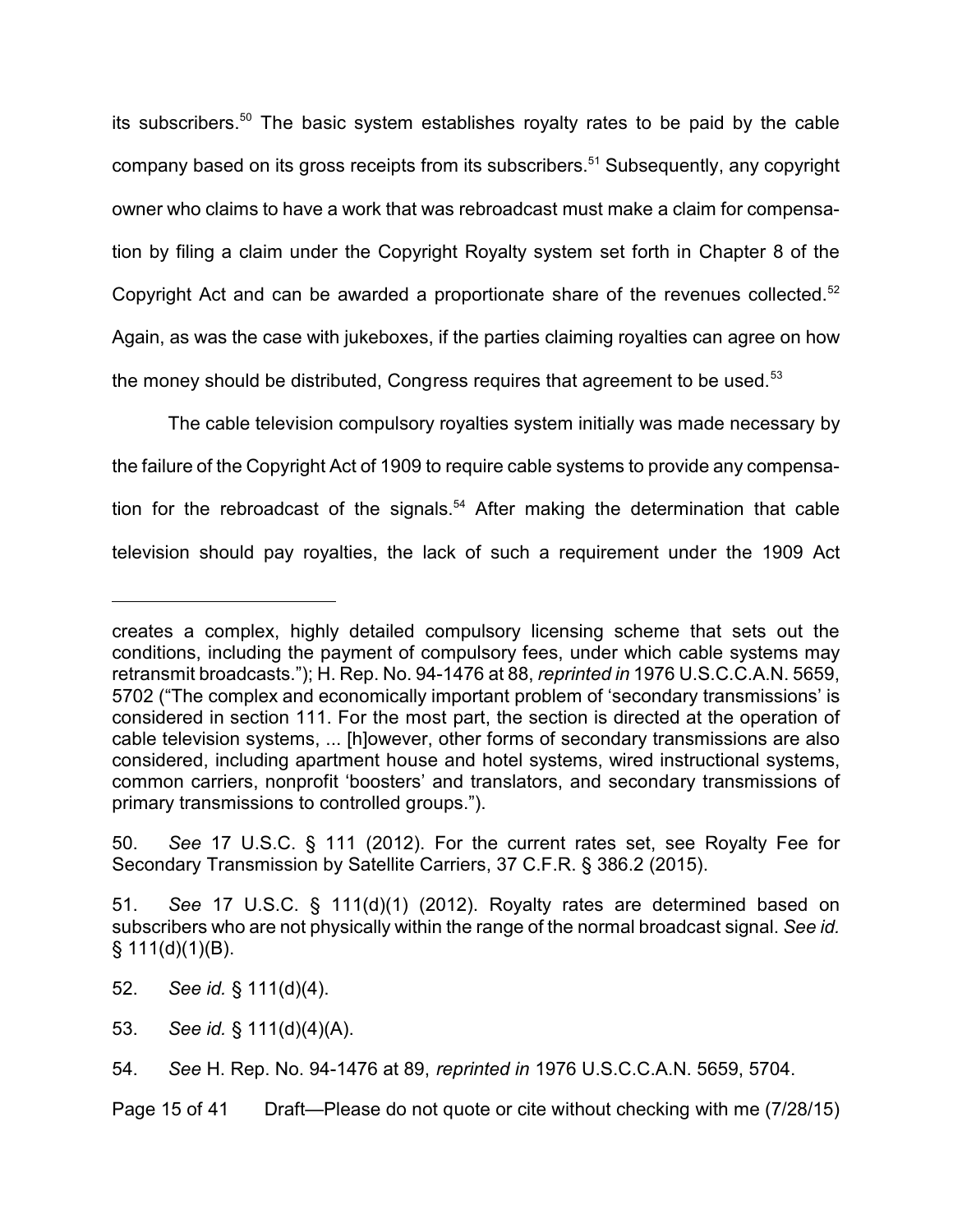suggested that transitional provisions, rather than immediately using an open market system, would be necessary.<sup>55</sup> Beyond the transitional issue, there was congressional doubt that retransmission royalties could be adequately addressed by the open market:

The Committee recognizes ... that it would be impractical and unduly burdensome to require every cable system to negotiate with every copyright owner whose work was retransmitted by a cable system. Accordingly, the Committee has determined ... to establish a compulsory copyright license for the retransmission of those over-the-air broadcast signals that a cable system is authorized to carry pursuant to the rules and regulations of the  $FCC.<sup>56</sup>$ 

# **C. The "Cover" of a Music Performance Provision — 17 U.S.C. § 115**

Under section 115, a performer is granted a compulsory license for making a

phonorecord<sup>57</sup> of a copyright-protected musical works as long as that work has already

been performed on a phonorecord.<sup>58</sup> A prior phonorecord-captured performance authorized

56. H. Rep. No. 94-1476 at 88–89, *reprinted in* 1976 U.S.C.C.A.N. 5659, 5703.

57. "Phonorecord" is defined term under the Copyright Act to mean, "material objects in which sounds, other than those accompanying a motion picture or other audiovisual work, are fixed by any method now known or later developed, and from which the sounds can be perceived, reproduced, or otherwise communicated, either directly or with the aid of a machine or device." 17 U.S.C. § 101, para. 32 (2012). *See* London-Sire Records, Inc. v. Doe 1, 542 F. Supp. 2d 153, 170–71 (D. Mass. 2008) ("The Copyright Act thus does not use materiality in its most obvious sense—to mean a tangible object with a certain heft, like a book or compact disc. Rather, it refers to materiality as a medium in which a copyrighted work can be 'fixed.'").

58. *See* 17 U.S.C. § 115 (2012); H. Rep. No. 94-1476 at 107, *reprinted in* 1976 U.S.C.C.A.N. 5659, 5722 ("Under [section 115], ... a musical composition that has been reproduced in phonorecords with the permission of the copyright owner may generally be reproduced in phonorecords by another person, if that person notifies the copyright owner and pays a specified royalty."). The current defined royalties can be found at Royalty Rates for Making and Distributing Phonorecords, 37 C.F.R. § 385.3 (2015).

Page 16 of 41 Draft—Please do not quote or cite without checking with me (7/28/15)

<sup>55.</sup> *See* 17 U.S.C. § 111 (2012).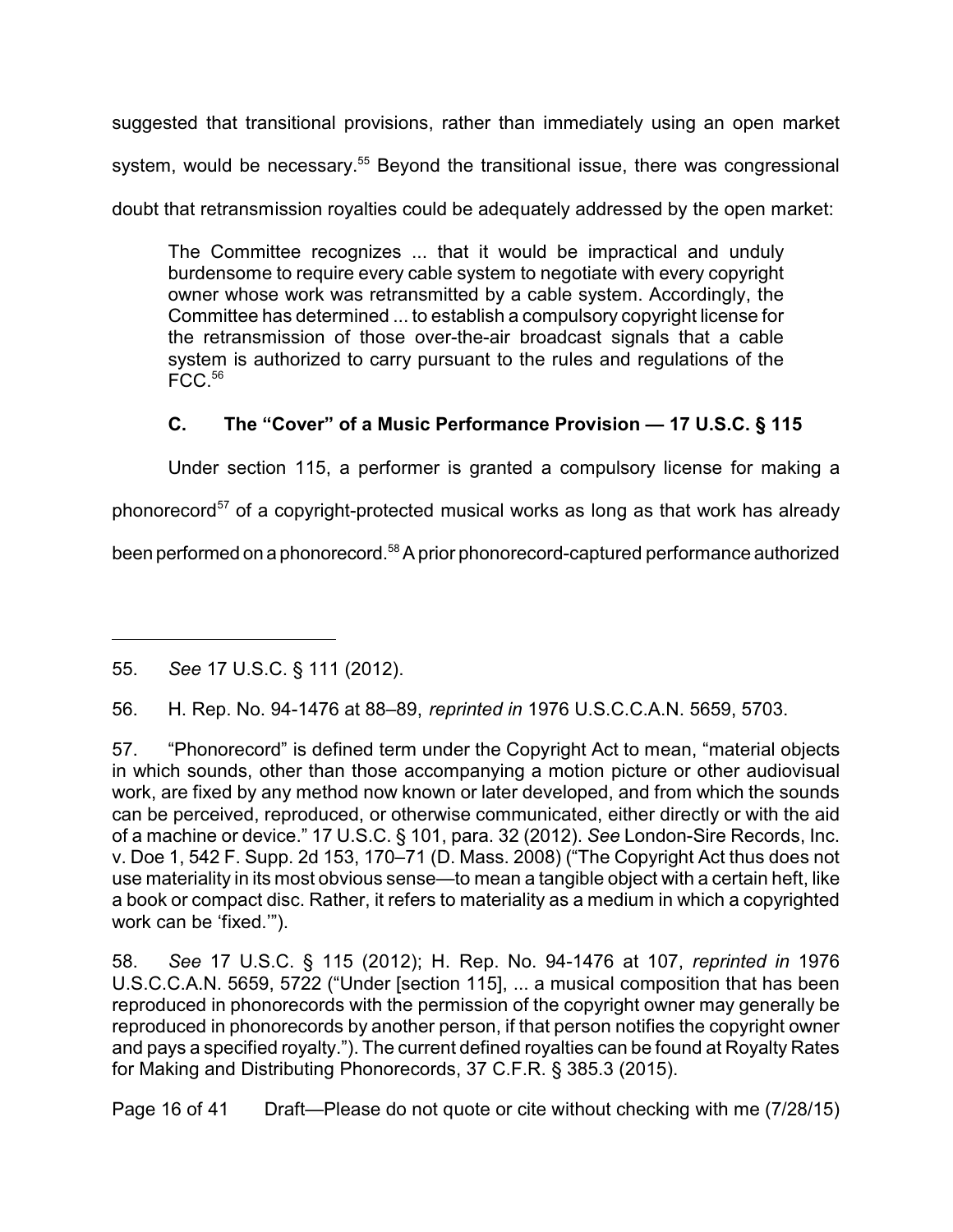by the copyright owner is a prerequisite and no compulsory license is available for music that has not been rendered on a phonorecord with the copyright owner's consent.<sup>59</sup>

Unlike the two compulsory licenses discussed above, this license existed under the 1909 Act. $60$  Congress continued the license after determining that it was needed to appropriately balance the market for recorded music.<sup>61</sup> The modified license found in the 1976 Act clarified some aspects of its applicability $62$  and made it subject to the royalty determination provisions in the 1976 Act that allowed for non-legislative modifications of the rates.<sup>63</sup> This continues today under the procedures established in Chapter 8 of the act.<sup>64</sup> As is typical, however, Congress expressly supports private understandings about copyright compensation and gives a private agreement preference over Chapter 8 defined rates.<sup>65</sup>

62. *See* H. Rep. No. 94-1476 at 107–08, *reprinted in* 1976 U.S.C.C.A.N. 5659, 5722–23.

63. *See* 17 U.S.C. § 115(c)(3)(C) (2012).

64. *See id.*

65. *See id.* § 115(c)(3)(B). The reality today is that compulsory license royalty rate serves as a cap as most music performances that cover prior works are negotiated. *See* NIMMER, *supra* note 44, at ???.

Page 17 of 41 Draft—Please do not quote or cite without checking with me (7/28/15)

<sup>59.</sup> *See* 17 U.S.C. § 115(a)(1) (2012).

<sup>60.</sup> *See* Copyright Act of 1909 §§ 1(e) & 101(e).

<sup>61.</sup> *Cf.* H. Rep. No. 94-1476 at 107, *reprinted in* 1976 U.S.C.C.A.N. 5659, 5722 (citing H. Rep. No. 83, 90th cong., 1st sess. at 66–67 that discussed the dispute between maintaining the license to support the existing market for recorded music while acknowledging that "the special antitrust problems existing in 1909" no longer existed).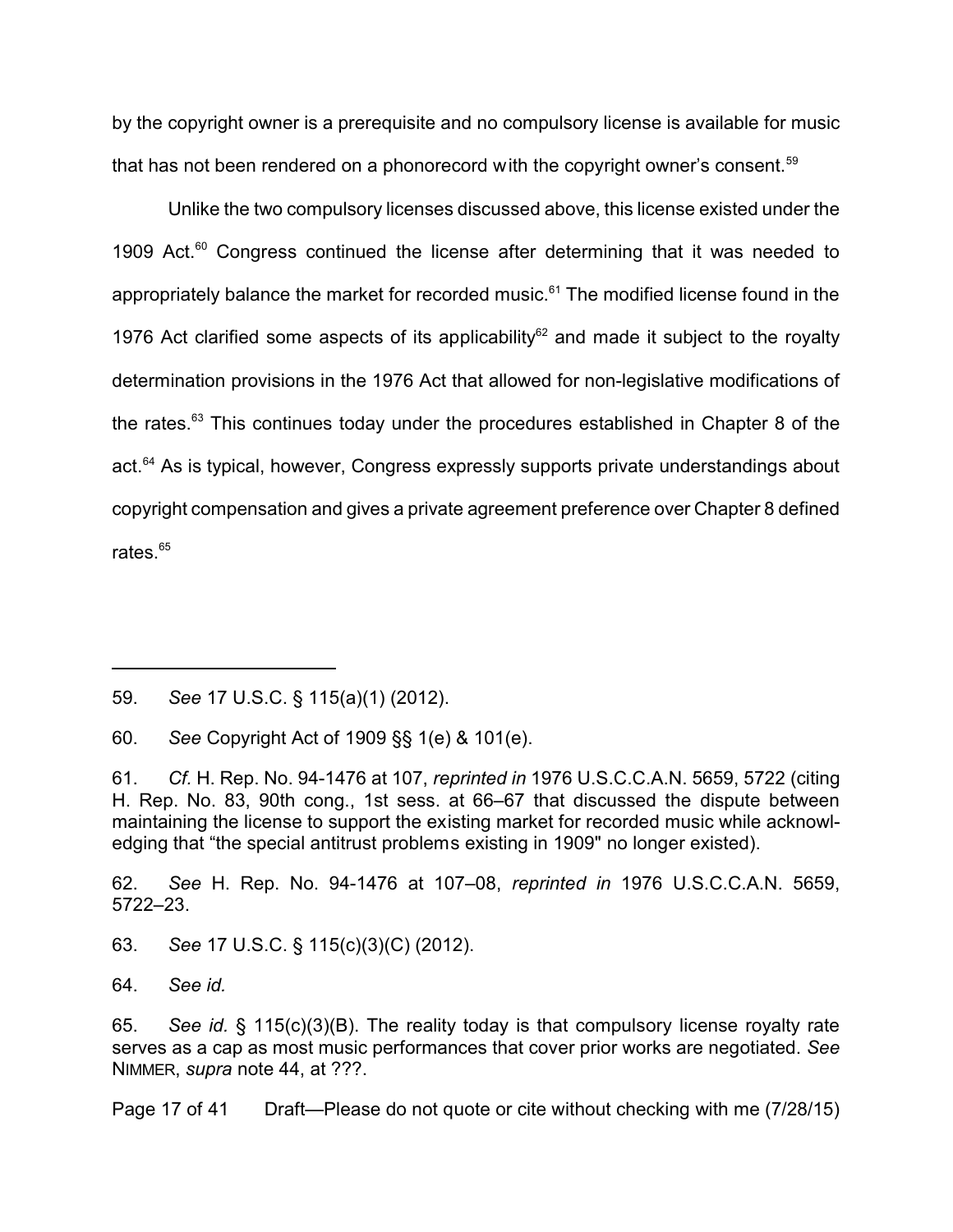# **D. The Non-Profit Broadcast Entity — 17 U.S.C. § 118**

Public broadcasters are given a compulsory license to use published non-dramatic

musical, pictorial, graphic and sculptural works in section 118 of the Copyright Act.<sup>66</sup>

Royalties for use are set by Copyright Royalty Judges under Chapter 8.<sup>67</sup>

This license is the one that is most directly designed to satisfy a need for the

distribution of copyrighted works because it is in the public interest even though market

economics may prevent this from happening:

The Committee is cognizant of the intent of Congress, in enacting the Public Broadcasting Act on November 7, 1967, that encouragement and support of noncommercial broadcasting is in the public interest. It is also aware that public broadcasting may encounter problems not confronted by commercial broadcasting enterprises, due to such factors as the special nature of programming, repeated use of programs, and, of course, limited financial resources. Thus, the Committee determined that the nature of public broadcasting does warrant special treatment in certain areas.<sup>68</sup>

# **E. Performing Rights Organizations — Collective Site Licenses**

<sup>66.</sup> *See* 17 U.S.C. § 118(c) (2012). Currently defined rates can be found at Use of Certain Copyrighted Works in Connection with Noncommercial Educational Broadcasting, 37 C.F.R., part 381 (2015).

<sup>67.</sup> *See* 17 U.S.C. § 118(b)(4) (2012). As is typical, a private agreement will be enforced over the rates set by the Royalty Judges. *See id.* § 118(b)(4) & (c).

<sup>68.</sup> H. Rep. No. 94-1476 at 117, *reprinted in* 1976 U.S.C.C.A.N. 5659, 5732.

Page 18 of 41 Draft—Please do not quote or cite without checking with me (7/28/15)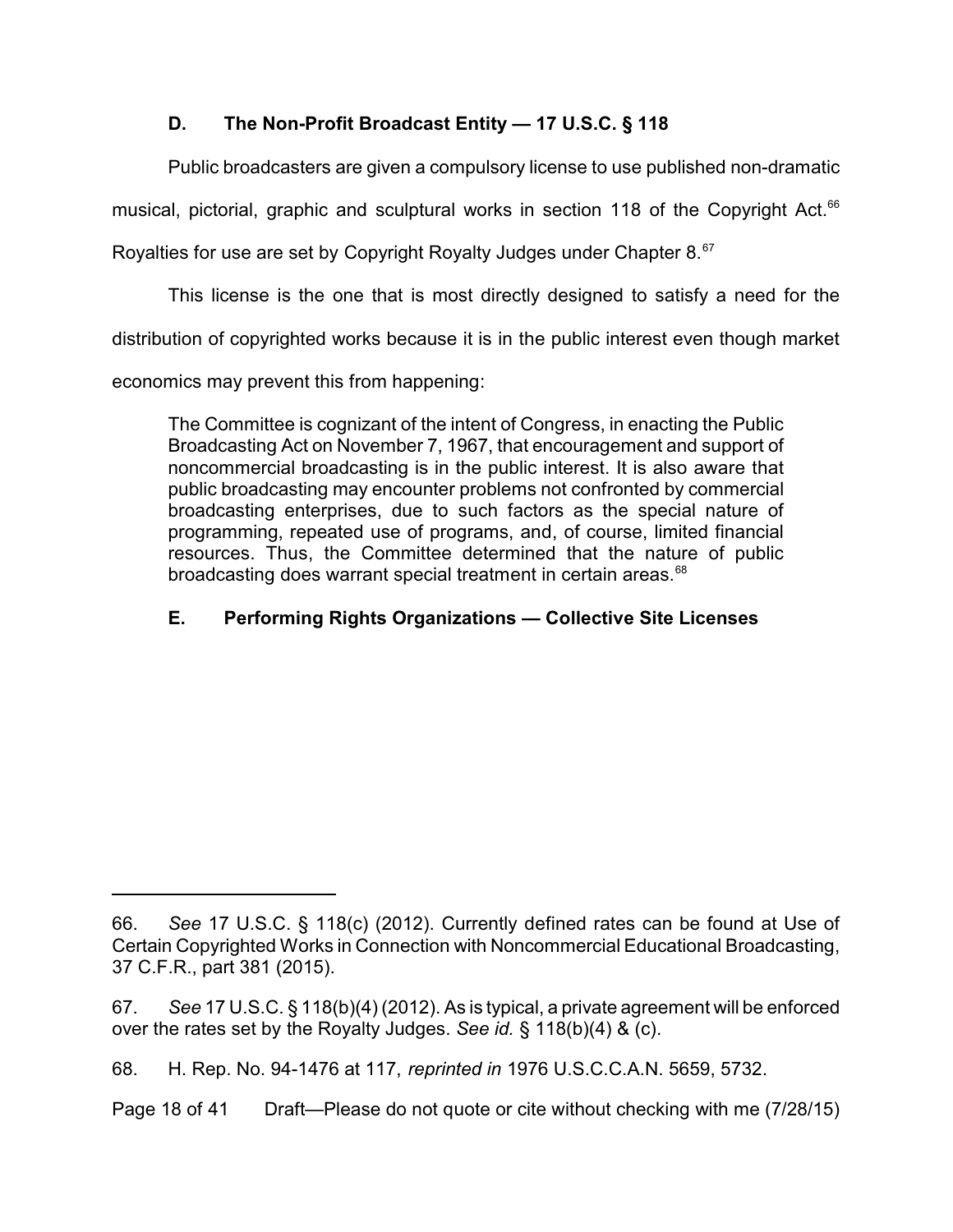Performing Rights Organizations such as ASCAP<sup>69</sup> or BMI<sup>70</sup> allow musicians to collect royalties where it would otherwise be difficult or impossible.<sup>71</sup> Equally, the organizations allow facilities such as concert halls to lessen the likelihood that a performance of copyrighted works at the facility will be infringing as the catalog of works held by the Organizations is quite broad.<sup>72</sup> Each organization negotiates a license agreement with entities that common use multiple copyrighted works, such as night clubs, concert halls, radio and television broadcasters, etc.<sup>73</sup> By entering into the license agreement, the entity is given a site license to use all compositions within the ASCAP or BMI catalog of music.<sup>74</sup> For example, if a musical group performs a copyrighted song in a

72. *See, e.g., id.*

<sup>69.</sup> *See generally About ASCAP*,<http://www.ascap.com/about/> (last visited June 11, 2015) ("[T]he American Society of Composers, Authors and Publishers (ASCAP) [is] a membership association of more than 525,000 US composers, songwriters, lyricists and music publishers of every kind of music. ... We protect the rights of ASCAP members by licensing and distributing royalties for the non-dramatic public performances of their copyrighted works.").

<sup>70.</sup> *See generallyOur Role*, http://www.bmi.com/about (last visited June 11, 2015)("BMI supports businesses and organizations that play music publicly by offering blanket music licenses that permit them to play more than 8.5 million musical works.").

<sup>71.</sup> *Cf., e.g.,* Broadcast Music, Inc. v. McDade & Sons, Inc., 928 F. Supp. 2d 1120, 1124 (D. Ariz. 2013).

<sup>73.</sup> *See* <http://www.ascap.com/licensing/licensefinder>(last visited June 11, 2015) (listing the different types of entities for which a license is available);<http://www.bmi.com/licensing> (last visited June 11, 2015) (listing some types of entities and allowing for the search for others).

<sup>74.</sup> See FAQ: What does the ASCAP license do?, http://www.ascap.com/licensing/licensingfaq.aspx#general (last visited June 11, 2015); *FAQ: What does a business really get with a BMI Music License?*, <http://www.bmi.com/licensing> (last visited June 11, 2015).

Page 19 of 41 Draft—Please do not quote or cite without checking with me (7/28/15)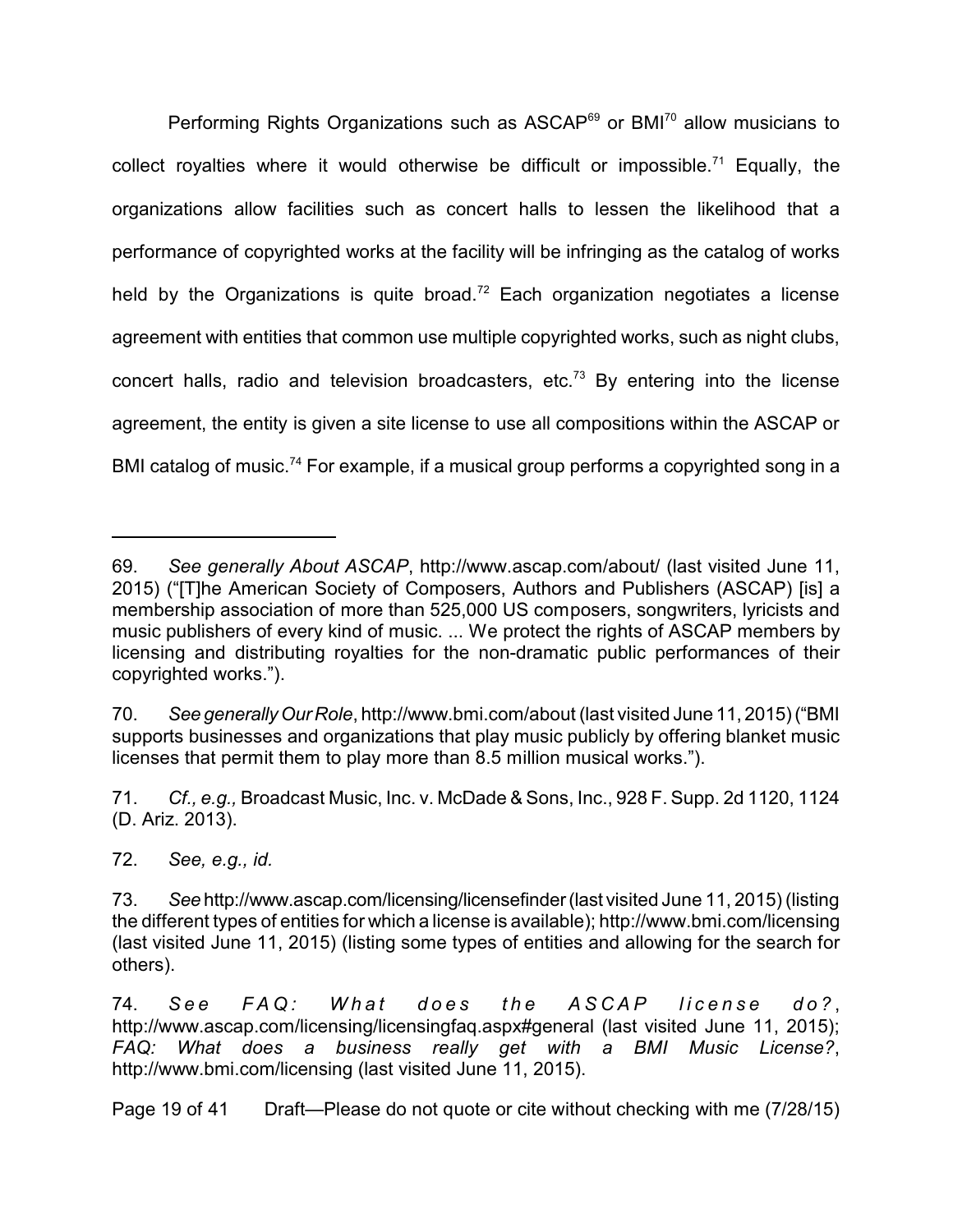performance at a concert hall, the hall itself will not be considered to be an infringer as it will have a license for the performance; otherwise, the hall could have copyright liability regardless of the responsibilities of the musicians.<sup>75</sup> The compensation that is paid to the Performing Rights Organization is distributed to the actual copyright owners by the organization.<sup>76</sup>

#### **IV. Developing Unifying Conceptualizations of Copyright Compulsory and Performing Rights Licenses and Establishing How Modern Patent Uses Demonstrate Similar Themes**

When the licensing methodologies discussed in part III above are analyzed, several common concepts emerge, most of which are applicable to solving issues arising in modern patent use. These themes segment into four major areas: (1) open market negotiations not being a realistic expectation, (2) enforcement against infringement being at best problematic or at worst impossible, (3) an owner's assertion of intellectual property rights is overly self-centered, imposing costs that are significantly higher than the value returned by the work's creation, and (4) a need to protect a newly created market for a developing kind of work. Each of these will be discussed in turn.

<sup>75.</sup> *See, e.g.*, Broadcast Music, Inc. v. Niro's Palace, Inc., 619 F. Supp. 958, 961 (N.D. Ill. 1985) ("Copying can take many forms. The most straightforward type of copying is the public performance of another's musical composition. Moreover, not only is the performer liable for infringement, but so is anyone who sponsors the performance." (citation omitted)).

<sup>76.</sup> See ASCAP Payment System: Introduction, <http://www.ascap.com/members/payment/>(last visited June 12, 2015); *BMI General Royalty Information*, [http://www.bmi.com/creators/royalty/general\\_information](http://www.bmi.com/creators/royalty/general_information) (last visited June 12, 2015).

Page 20 of 41 Draft—Please do not quote or cite without checking with me (7/28/15)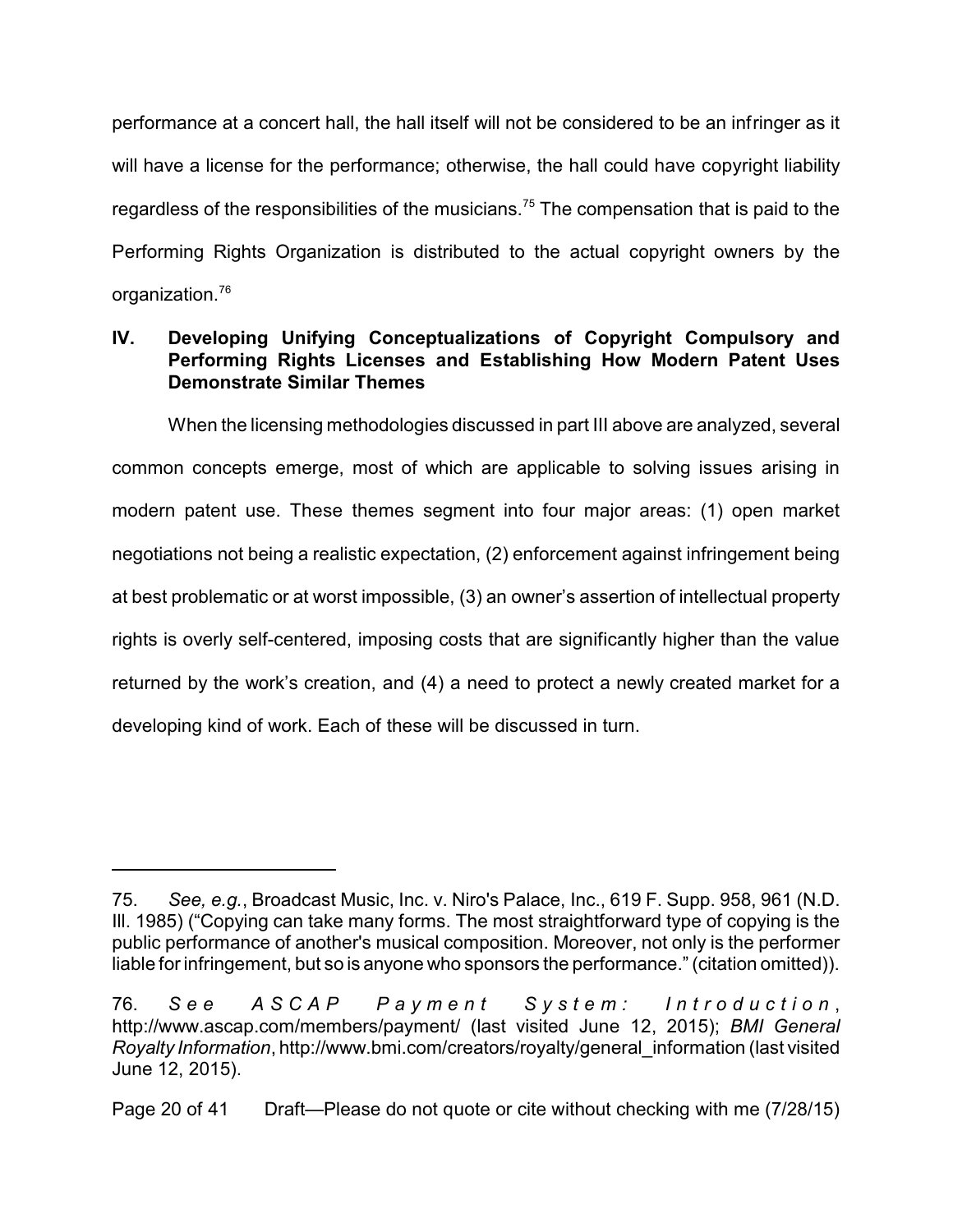## **A. Expecting the Parties to Engage in an Open Market Negotiation is not Realistic**

The most common theme that interconnects the five copyright compulsory or collective site licenses is that a face-to-face negotiation for the rights to use a particular kind of copyrighted work is not practical. For jukeboxes, it would be impractical to expect the operator of each box to discuss royalty payments with every artist represented on a record within the box as over 100,000 songs can now be found on a modern jukebox.<sup>77</sup>

A similar but even more complex problem is raised by a cable television system's rebroadcast of a show as each show could involve independently owned and controlled copyrights in the dramatic script and its performance as well as the music and other copyrighted works that are incorporated.<sup>78</sup> For both record covers and nonprofit uses, the negotiation difficulty is a result of inherent market imbalances as neither a typical singer nor a public broadcasting system can obtain the copyright clearances needed to function because of their limited financial means.<sup>79</sup> Finally, for performance venues, negotiating for

Page 21 of 41 Draft—Please do not quote or cite without checking with me (7/28/15)

<sup>77.</sup> *See Rock-Ola Bubbler Nostalgic Music Center*, BMI GAMING.COM, [http://www.bmigaming.com/games-juke-box-digital.htm](http://www.bmigaming.com/games-jukebox-digital.htm) (last visited June 17, 2015) (describing ability of digital jukebox to hold 125,000 songs). Multiple negotiations might be needed for each song as both the rights of the music copyright and performance copyright can be affected. *See* 17 U.S.C. § 114 (2012).

<sup>78.</sup> Even props could be an issue if a copyrighted art work is shown during the show. *See generally* Stacey M. Byrnes, *Copyright Licenses, New Technology and Default Rules: Converging Media, Diverging Courts?*, 20 LOY. L.A. ENT. L. REV. 243 (2000) (discussing difficulty of determining whether a new use is authorized under an earlier license); Fara Daun, Comment, *The Content Shop: Toward an Economic Legal Structure for Clearing and Licensing Multimedia Content*, 30 LOY. L.A. L. REV. 215 (1996) (discussing the copyright issues raised by multimedia).

<sup>79.</sup> *See* H. Rep. No. 94-1476 at 117, *reprinted in* 1976 U.S.C.C.A.N. 5659, 5732 (noting financial limitations on public broadcasting); *supra* note 61, and accompanying text (discussing covers).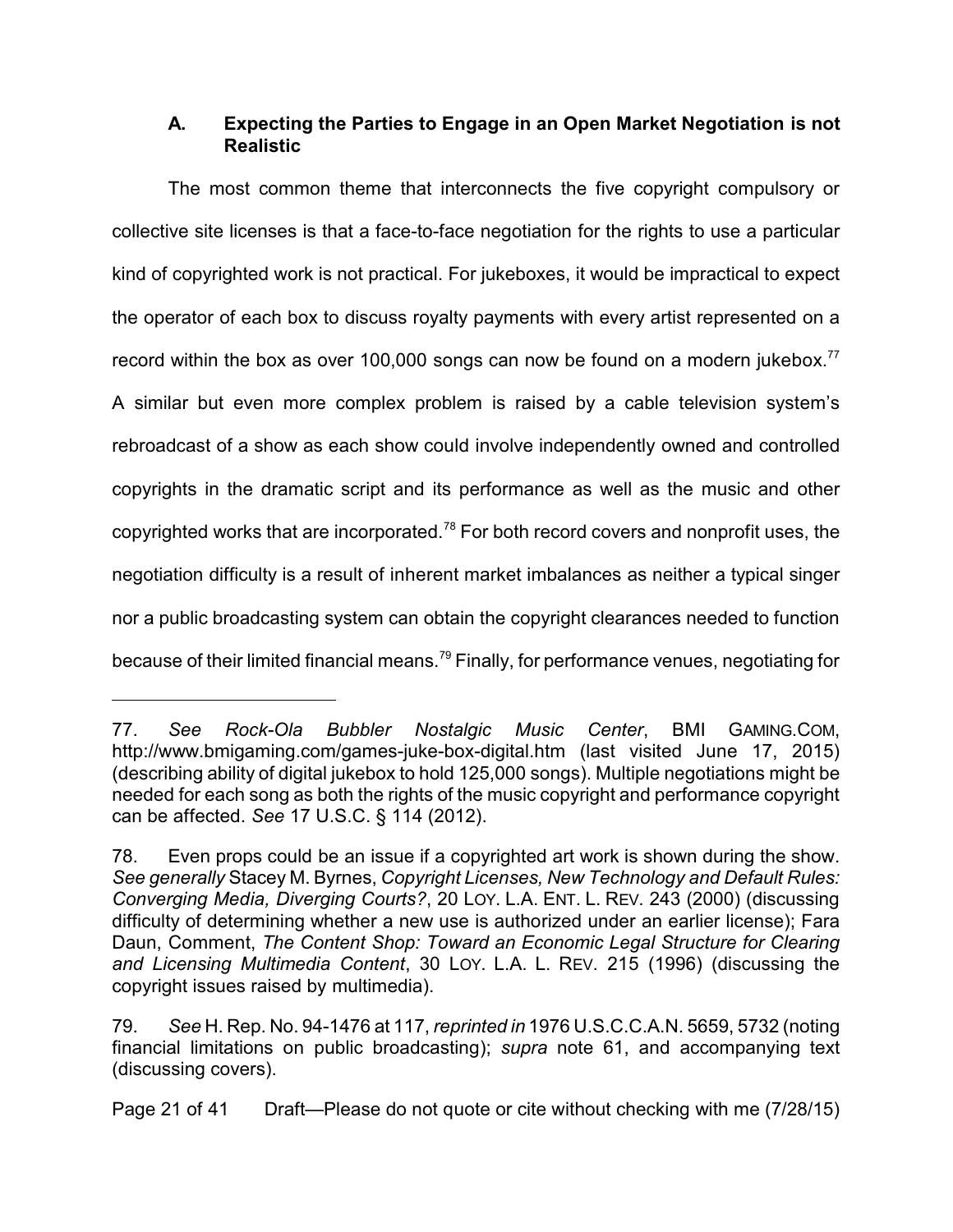permission for each song that is going to be performed would be impractical; after all, the venue may not even know in advance what songs are going to be performed by a performer.<sup>80</sup>

The inability to negotiate is typical in the modern patent system, too. As discussed in Part II above, patent enforcement is no longer based the "reading on" process that theoretically underlies the system as doing so is no longer practical. $81$  Whether the root cause of this transformation is based on the overwhelming quantity of patents being issued or on market players' decisions to use their patent portfolios in ways not designed by the law does not matter as the reality is that open market negotiations for most patents is an unrealistic expectation.<sup>82</sup>

#### **B. Enforcing Against Infringement is Problematic**

A second common theme that ties the copyright licenses together is that practical enforcement of rights is often difficult to impossible. For example, the owner of the rights to a song or its performance may find it close to impossible to know if those rights are infringed by a jukebox located in a private club, or by a concert given in a church recreation hall.<sup>83</sup> First, few copyright holders have the resources to survey all of the possible infringers

<sup>80.</sup> *See supra* note 72, and accompanying text (discussing concert hall site licenses).

<sup>81.</sup> *See supra* note 1 and accompanying text.

<sup>82.</sup> As is discussed in more depth below, pioneering patents which develop a new technology requires a separate consideration.

<sup>83.</sup> *See, e.g., ASCAP Payment System: Keeping Track of Performances*, <http://www.ascap.com/members/payment/keepingtrack.aspx> (last visited June 24, 2015).

Page 22 of 41 Draft—Please do not quote or cite without checking with me (7/28/15)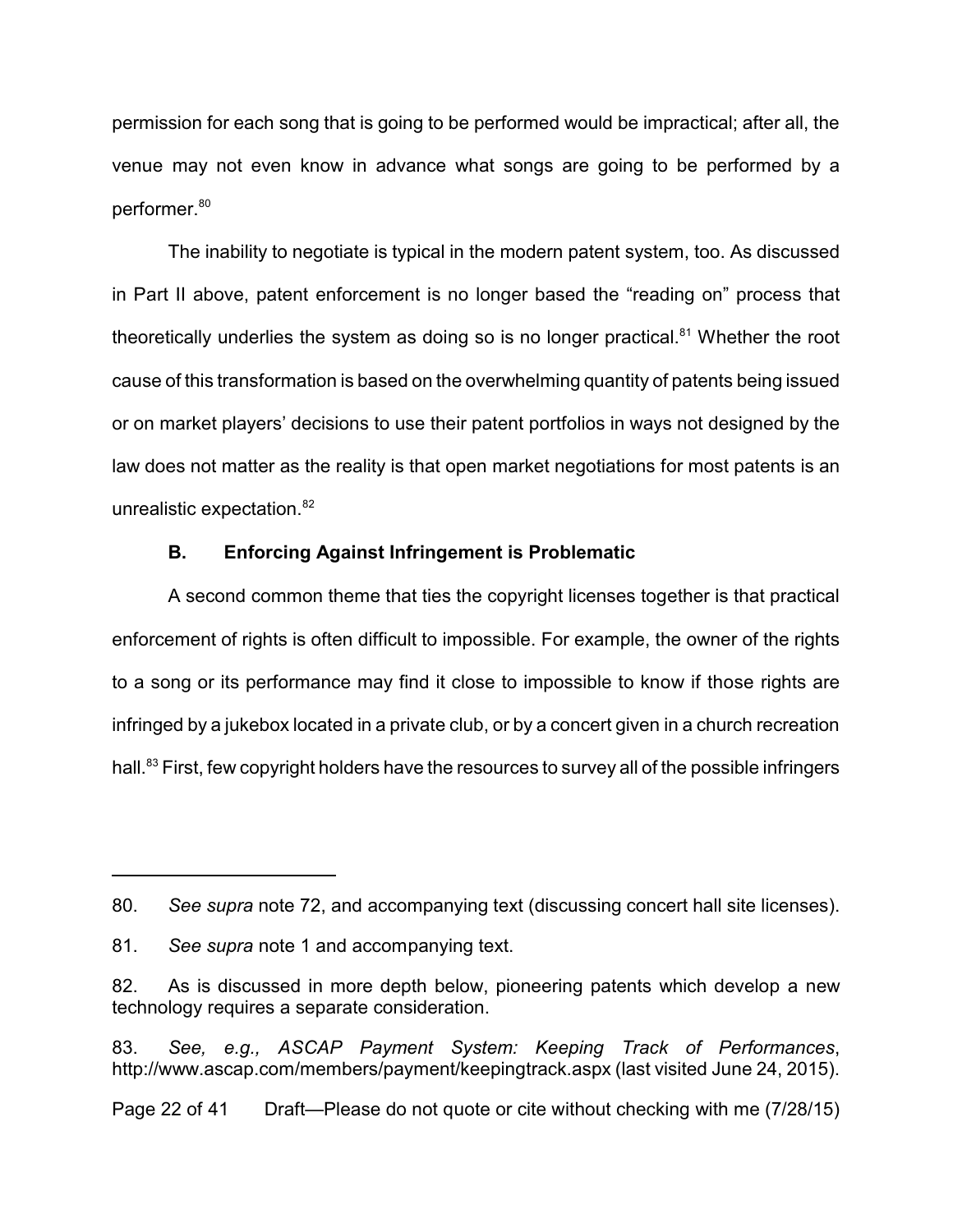around the country.<sup>84</sup> Even if the copyright holder could locate every jukebox that contains a phonorecord of a copyrighted song or performance, infringement does not occur until the phonorecord is played, which could be at any hour of the day or night. Mere possession of a legitimate phonorecord is not infringing.<sup>85</sup> Similarly, a concert in a church hall may only be open to members of the church and never be advertised to the public, yet it remains an infringing public performance under the copyright act.<sup>86</sup> The use of mandatory royalties and collective societies cannot eliminate these problems of enforcement, particularly by smaller entities, but they can significantly limit the problem among more commercial users of copyrighted music.

In many patent-intensive industries, similar enforcement problems occur. For software- or business method-based inventions, in particular, it can be difficult to impossible to know whether a competitor is using a claimed invention as it is likely to be incorporated into a complex software system or hidden in the back-office business

Page 23 of 41 Draft—Please do not quote or cite without checking with me (7/28/15)

<sup>84.</sup> *See, e.g., id.* (explaining the difficulty in determining copyright use); *ASCAP* Payment System: The ASCAP Surveys, <http://www.ascap.com/members/payment/surveys.aspx>(last visited June 24, 2015)(same).

<sup>85.</sup> *See* 17 U.S.C. § 106 (2012) (listing the conduct that is infringing under the Copyright Act). Playing the phonorecord infringes as it is a performance. *See id.* § 106(4). Making the phonorecord without authority infringes as it is a copy. *See id.* § 106(1). Possessing a phonorecord, wether legitimate or not, does not infringe any rights granted by section 106, *see* Jalbert v. Grautski, 554 F. Supp. 2d 57, 69 (D. Mass. 2008), although it might be subject to seizure and destruction if the phonorecord was unauthorized. *See* 17 U.S.C. § 503(a)(1)(A) (2012).

<sup>86.</sup> A performance is considered public under the Copyright Act when it is "perform[ed] ... at a place open to the public or *at any place where a substantial number of persons outside of a normal circle of a family and its social acquaintances is gathered*." 17 U.S.C. § 101, para. 37 (2012). As a non-human, churches have no family or social acquaintances. *Cf.* Columbia Pictures Ind., Inc. v. Redd Horne, Inc., 749 F.2d 154 (3d Cir. 1984).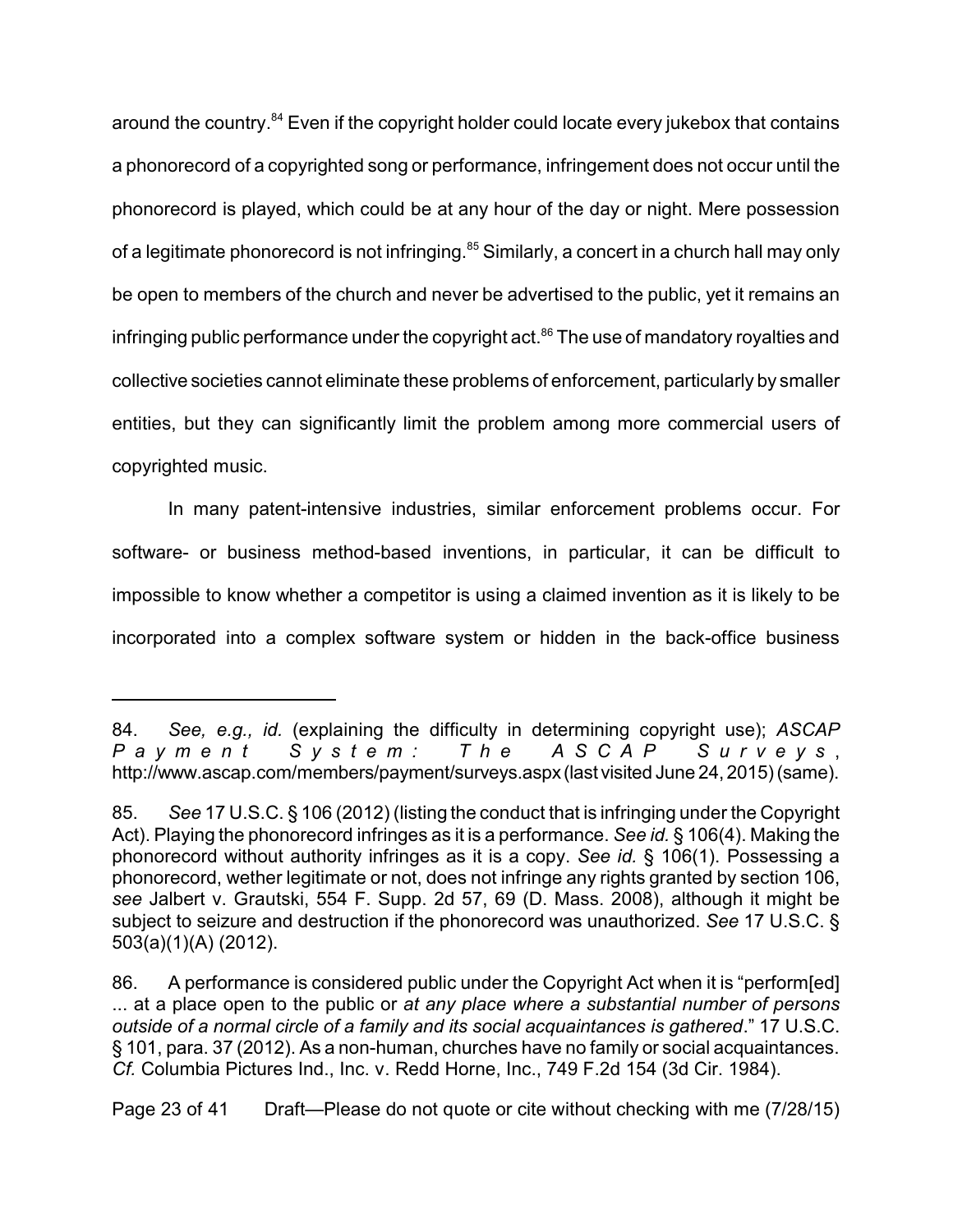processing of a company. For software, although it is theoretically possible to reverse engineer a software products to determine how it is designed and whether it practices a patented invention, the reality is often different. In the best of circumstances, reverseengineering software is technologically challenging,<sup>87</sup> but even if it should prove possible, many products are distributed using purported licensing agreements that prohibit reverseengineering from being attempted,<sup>88</sup> making an attempt to discover potential infringement a breach of contract. For business-based patents, the problem can be even more intractable. Some business patents are practiced in front of the customer, potentially allowing the technology to be observed (one can see how french fries are prepared at most fast food restaurants, for example), but others are completely hidden (one cannot see how a brokerage determines proxy voting rights for shares held in a street name without access to the company's back office).

#### **C. Avoiding Excessively Selfish Assertions of an Intellectual Property Right is Required**

With some uses of copyrighted music, requiring a one-on-one negotiation for the use of the work will lead to circumstances that can be described best as a failure of the

<sup>87.</sup> *See* Mathew Schwartz, *Reverse-Engineering*, COMPUTERWORLD (Nov. 12, 2001 12:00AM PT), http://www.computerworld.com/article/2585652/app-development/reverseengineering.html.

<sup>88.</sup> *See* David N. Pruitt, *Beyond Fair Use: the Right to Contract Around Copyright Protection of Reverse Engineering in the Software Industry*, 6 CHI.-KENT J. INTELL. PROP. 66 (2006). It may be that such contractual attempts to prevent reverse-engineering by all customers constitutes an inappropriate use of state law in a way that is preempted by federal intellectual property policy. *See* Ralph D. Clifford, *The Federal Circuit's Cruise to Uncharted Waters: How Patent Protection for Algorithms and Business Methods May Sink the UCITA and State Intellectual Property Protection*, 73 TEMPLEL. REV. 1241, 1269 n.178 (2000).

Page 24 of 41 Draft—Please do not quote or cite without checking with me (7/28/15)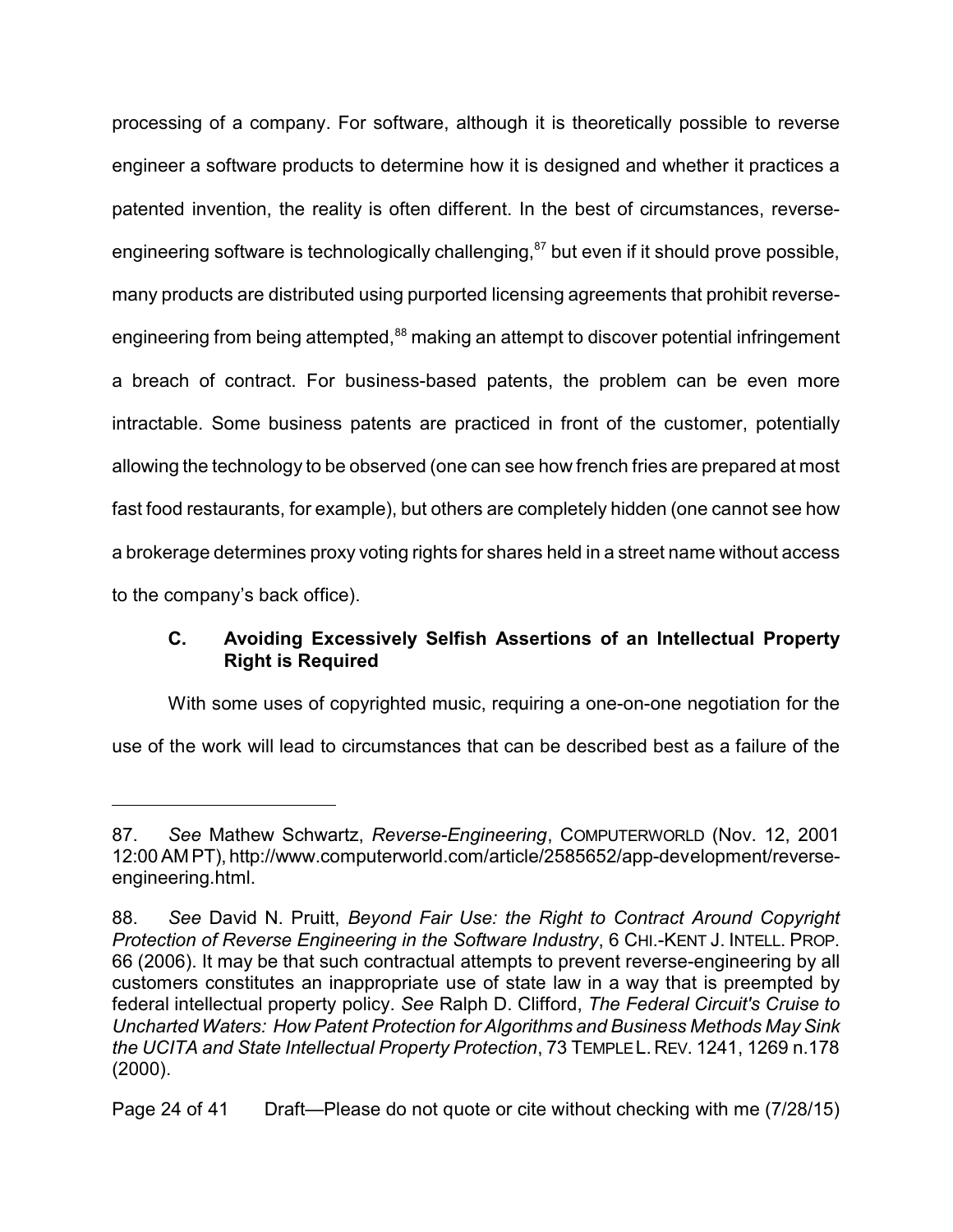intellectual property law to achieve its primary goal: the wide dissemination of the copyrighted work. For example, the owner of a copyrighted musical composition may wish to prevent anyone save him or her self to sing a copyrighted song in a public performance. Theoretically, insisting on this methodology could maximize the financial return to the owner, particularly if the composition is popular. If the public wants to hear a performance of the song, the copyright owner gains compensation for both the music and the performance rather than just the music alone. This model of distribution, however, discounts the reality of how music tends to spread. After all, if people hear a new song that strikes their fancy, that are likely to leave "whistling the tune and everything"<sup>89</sup> with the corresponding demand for more performances than the copyright owner can satisfy. The cover license provision in the Copyright Act works against this consequence by giving, in effect, the copyright owner only the first opportunity of releasing the song on a phonorecord but, having done so, all others may also, paying the copyright owner what is determined to be a fair royalty for the privilege of using the underlying music.

In the world of patents, this overly selfish assertion of rights is also seen. As a primary example, a patent owner can exercise a patent to prevent all others from making, using or selling the patented invention even though the owner is not planning on using the invention. In effect, the patent owner is using the patent to injure others by preventing their use of the invention for no return.

The early days of the electronics industry serve as an example of how the strong assertion of patent rights can have a significantly negative effect on the development of a

Page 25 of 41 Draft—Please do not quote or cite without checking with me (7/28/15)

<sup>89.</sup> PETER SCHICKELE, *"Unbegun" Symphony, on* AN HYSTERIC RETURN P.D.Q. BACH AT CARNEGIE HALL (Vanguard Records 1966).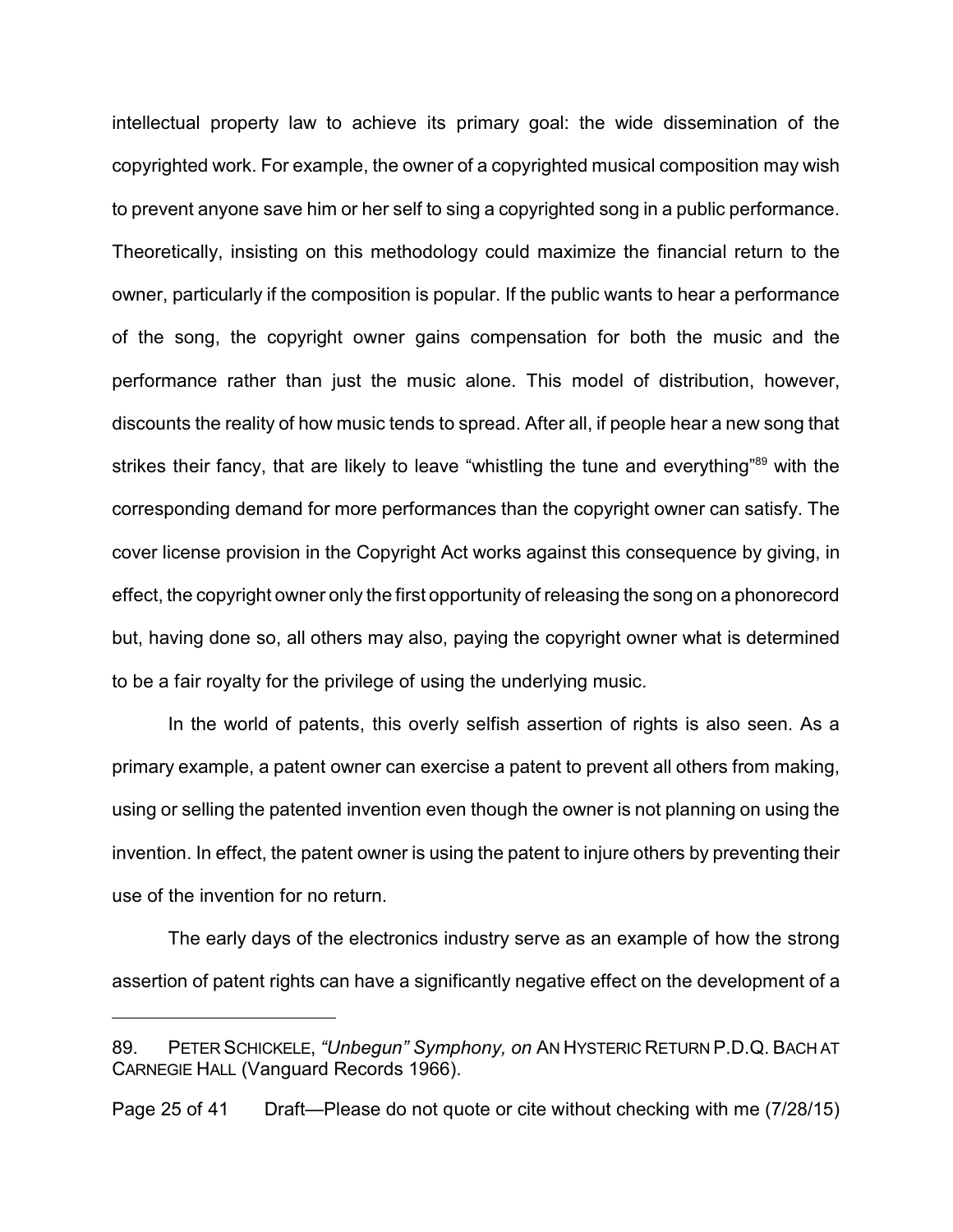technology. John Fleming, the first to obtained a patent in what became the electronics space, was granted a patent on the vacuum-tube diode.<sup>90</sup> Several years later, Lee de Forest was issued a patent on the vacuum-tube triode.<sup>91</sup> Although the triode has functions that are quite different than the diode—fundamentally, a diodes transforms electricity from alternating to direct form while a triode can amplify signals $92-$ a triode can also be used as a diode and, more critically, a triode reads on to the Fleming diode patent.<sup>93</sup> Unfortunately, both Fleming and de Forest strongly asserted their patents, resulting in a significant delay in the development of electronic technology as no one could safely license the technology from either of the parties.  $94$ 

91. U.S. Patent No. 841,387 (filed Oct. 25, 1906).

92. *See Early Tube History*, ALL ABOUT CIRCUITS, http://www.allaboutcircuits.com/textbook/semiconductors/chpt-13/early-tube-history/ (last visited July 21, 2015) (describing the diode); *The Triode*, ALL ABOUT CIRCUITS, http://www.allaboutcircuits.com/textbook/semiconductors/chpt-13/the-triode/ (last visited July 21, 2015) (describing the triode). Both devices also have additional uses in the area of capturing and producing radio waives. *See* Radio Corp. of Am. v. Radio Eng'g Lab., 293 U.S. 1, 10–11 (1934).

93. *See* Marconi Wireless Tel. Co. of Am. v. De Forest Radio Tele. & Tel. Co., 243 F. 560, 565 (2d Cir. 1917). *See generally* Deepa Varadarajan, *Improvement Doctrines*, 21 GEO. MASON L. REV. 657, 688 (2014) (discussing how an earlier "blocking" patent can prevent use of an improvement patent).

94. *See* Peter E. Mayeux, *Fleming, Sir John Ambrose 1849–1945 British Electrical Engineer; Inventor of the Vacuum Tube*, 2 ENCYCLOPEDIA OF RADIO 972 (Christopher H. Sterling, ed. 2004) ("Litigation of the de Forest and Fleming patents continued for years. Court decisions in 1916 tied most companies into knots.").

Page 26 of 41 Draft—Please do not quote or cite without checking with me (7/28/15)

<sup>90.</sup> U.S. Patent No. 803,684 (filed Apr. 19, 1905).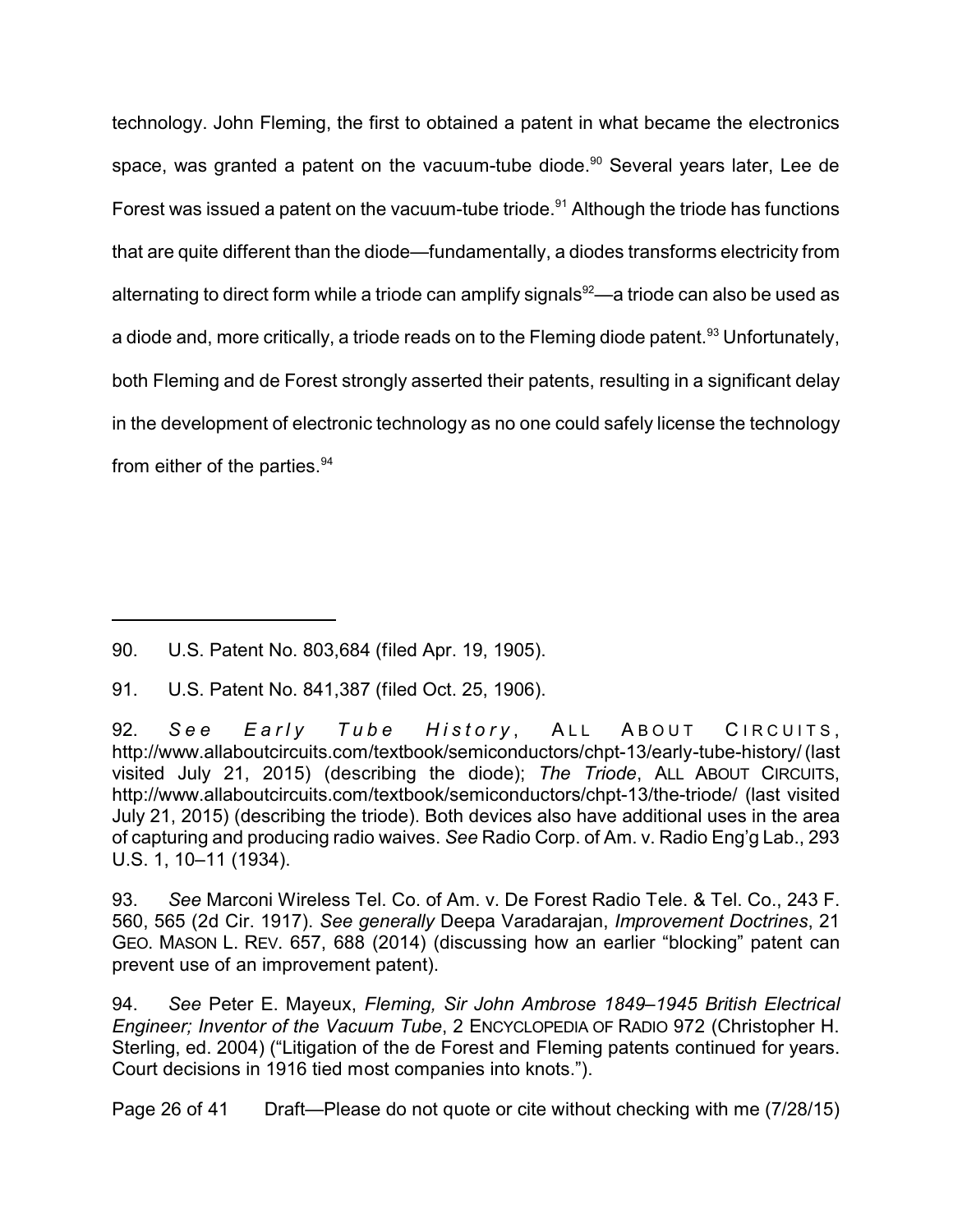Today, the use of a patent to prevent anyone from using a technology has been associated strongly with a "patent troll," often now called a "non-practicing entity" or "NPE."<sup>95</sup> What is being identified in this article, however, is narrower than a NPE; instead, a distinction is being made between a NPE that actively seeks to allow others to use a patented invention by entering into license agreements $^{\textrm{\tiny{96}}}$  and one that seeks to prevent a technology from being used although no attempts are made to market the technology. Where patent rights are used solely to prevent use rather than to enable it, the "licensing" protocol equates to the third theme underlying copyright compulsory licenses.

#### **D. Protecting a Newly Emerging Market**

The final common theme that underlies the copyright licenses is the need to respond to a newly developing market. Sometimes this new market for copyrighted works was a result of the prior law leaving the use free from copyright restrictions.<sup>97</sup> Other times, the market developed because of a novel technology.<sup>98</sup> In both cases, Congress determined that an open, one-on-one negotiation between the copyright owners and the new users would be ruinous to the development of the newly emerging distribution method.<sup>99</sup>

Page 27 of 41 Draft—Please do not quote or cite without checking with me (7/28/15)

<sup>95.</sup> *See, e.g.,* Kristen Osenga, *Formerly Manufacturing Entities: Piercing the "Patent Troll" Rhetoric*, 47 CONN. L. REV. 435, 437–41 (2014).

<sup>96.</sup> Most universities would fit into this category, as an example. *See* Mark A. Lemley, *Are Universities Patent Trolls?*, 18 FORDHAM INTELL. PROP. MEDIA & ENT. L.J. 611 (2008).

<sup>97.</sup> *See supra* Part III.A.

<sup>98.</sup> *See supra* Part III.B

<sup>99.</sup> *See* H. REP. NO. 94-1476, at 89, *reprinted in* 1976 U.S.C.C.A.N. 5659, 5728.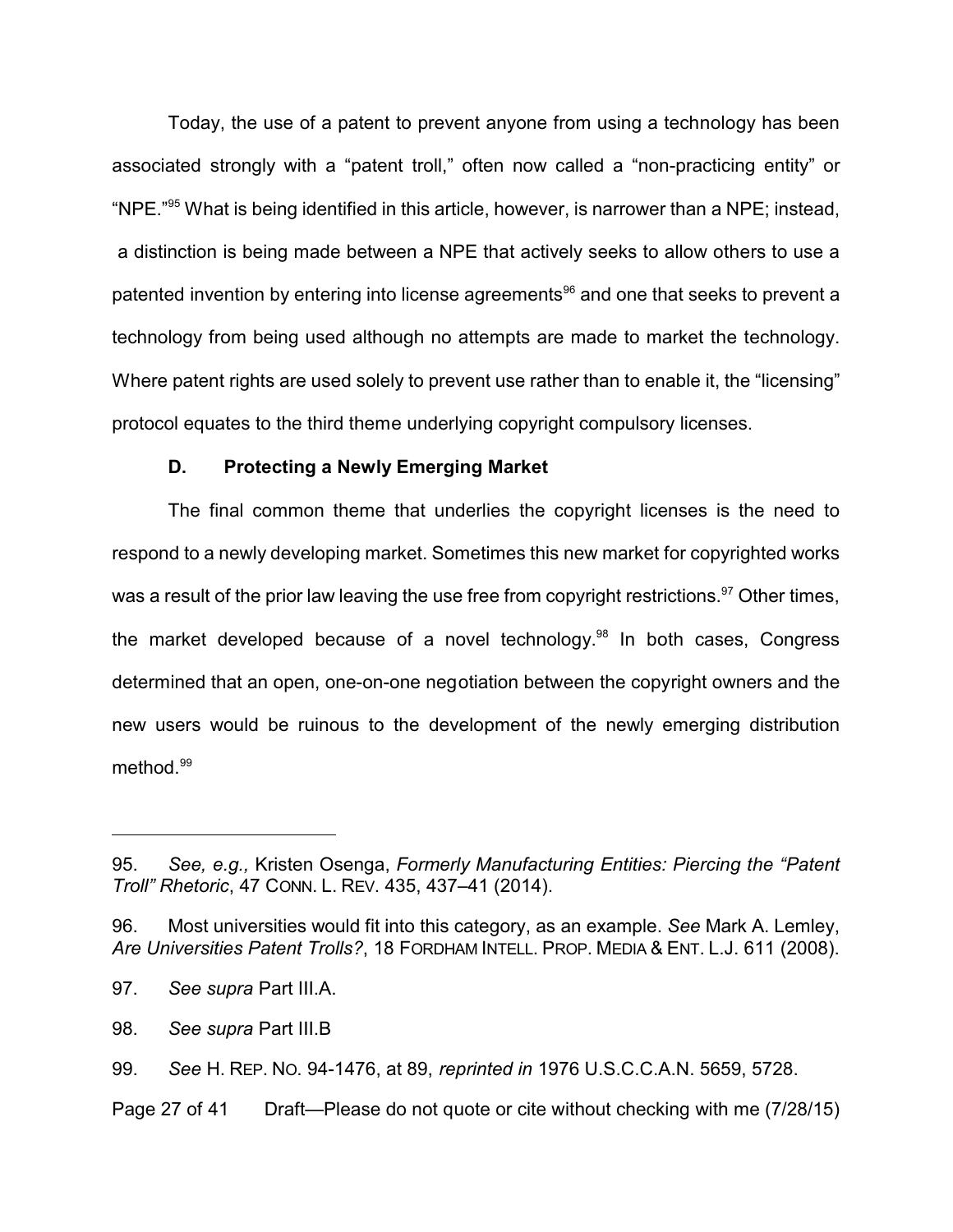The primary example of a market being protected because earlier law did not address the use is the jukebox provision in the 1976 Copyright Act.<sup>100</sup> The 1909 Act left the use of music by a jukebox completely free from copyright limitations.<sup>101</sup> Congress felt that the transition from not having to pay any compensation to having to negotiate a royalty provision for each song was likely to cause the extinction of the jukebox industry.<sup>102</sup>

A good example of the second type of market-protection need is shown by the cable television provisions.<sup>103</sup> This industry was developing at the time the 1976 Act was being crafted.<sup>104</sup> Congress was fearful that the parties controlling copyrighted works on the existing broadcast media would be likely to prevent the use of their copyrights by the cable industry as a way of preventing the cable industry itself from growing. 105

Here, unlike the first three common themes that unify the copyright mandatory license provisions, patent law differs somewhat dramatically. It is an acceptable motive, as a general matter, for the owner of a patent to use it to prevent a competitor from entering a marketplace. The basic legal right given by each system explains this difference. A copyright holder has the affirmative right to use the copyrighted work;<sup>106</sup> a patent holder

- 103. *See supra* Part III.B.
- 104. *See id.*

105. *See id.*

106. *See* 17 U.S.C. § 106 (2012) ("[T]he owner of copyright under this title has the exclusive rights *to do and to authorize* any of the following: ...." (emphasis added)).

Page 28 of 41 Draft—Please do not quote or cite without checking with me (7/28/15)

<sup>100.</sup> *See supra* Part III.A.

<sup>101.</sup> *See id.*

<sup>102.</sup> *See id.*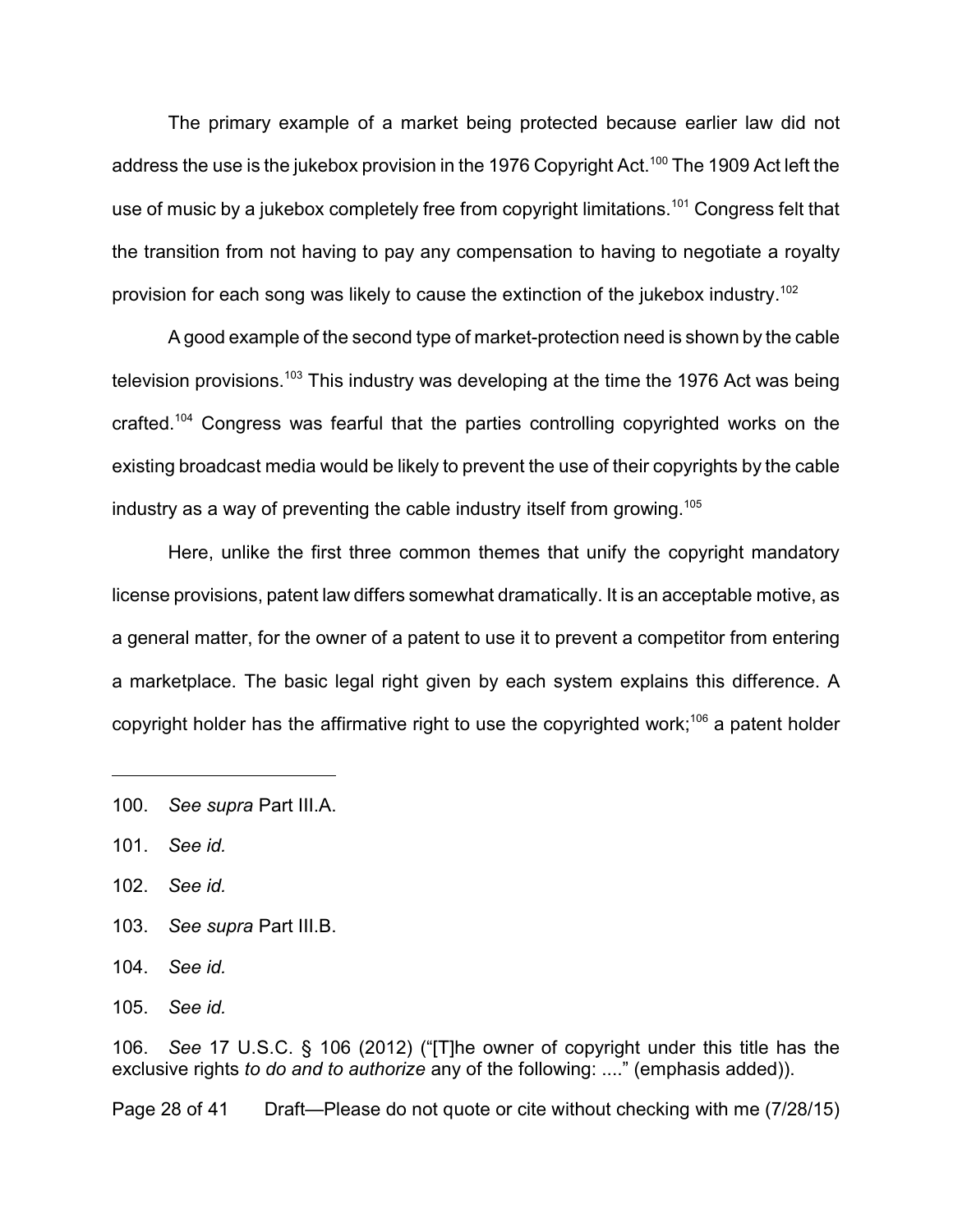does not and can only prevent others from using the invention.<sup>107</sup> More fundamentally, however, is the purpose of the patent system—the development of new technology, broadly defined. As the patent law is specifically designed to regulate the entry of new technologies into society, the overall system is not affected adversely by new inventions in the way the copyright system often is.

# **V. Applying Compulsory Licensing to Patents**

# **A. Why Patent Licenses Are Needed**

The current patent system does not, in general, use compulsory licenses and patent holders—outside of a few narrow areas $^{\rm 108}$  or where required as a remedy $^{\rm 109}$ —can choose when and if to authorize others to use their patented technology.<sup>110</sup> As discussed above, however, the current way businesses are using patents introduce significant problems and result in the redefinition of the underlying principle of the patent system of rewarding disclosure with the ability to monopolize the technology. Numerous articles have been

<sup>107.</sup> *See* 35 U.S.C. § 154(a)(1) (2012) ("Every patent shall ... grant to the patentee ... *the right to exclude* others from making, using, offering for sale, or selling the invention ...." (emphasis added)).

<sup>108.</sup> *See, e.g.*, Clean Air Act, 42 U.S.C. § 7608 (2012); Atomic Energy Act, *id.* § 2183.

<sup>109.</sup> *See* U.S. v. Glaxo Group, Ltd., 410 U.S. 52, 58–59 (1973) (acknowledging that a "demand for mandatory sales and reasonable-royalty licensing [are] well-established forms of relief when necessary to an effective remedy.").

<sup>110.</sup> *See* SCM Corp. v. Xerox Corp., 645 F.2d 1195, 1204 (2d Cir. 1981) ("Where a patent holder, however, merely exercises his right to exclude others from making, using, or selling the invention by refusing unilaterally to license his patent for its seventeen-year term, such conduct is expressly permitted by the patent laws." (citations and quotation marks omitted)); Intergraph Corp. v. Intel Corp., 195 F.3d 1346, 1362–63 (Fed. Cir. 1999).

Page 29 of 41 Draft—Please do not quote or cite without checking with me (7/28/15)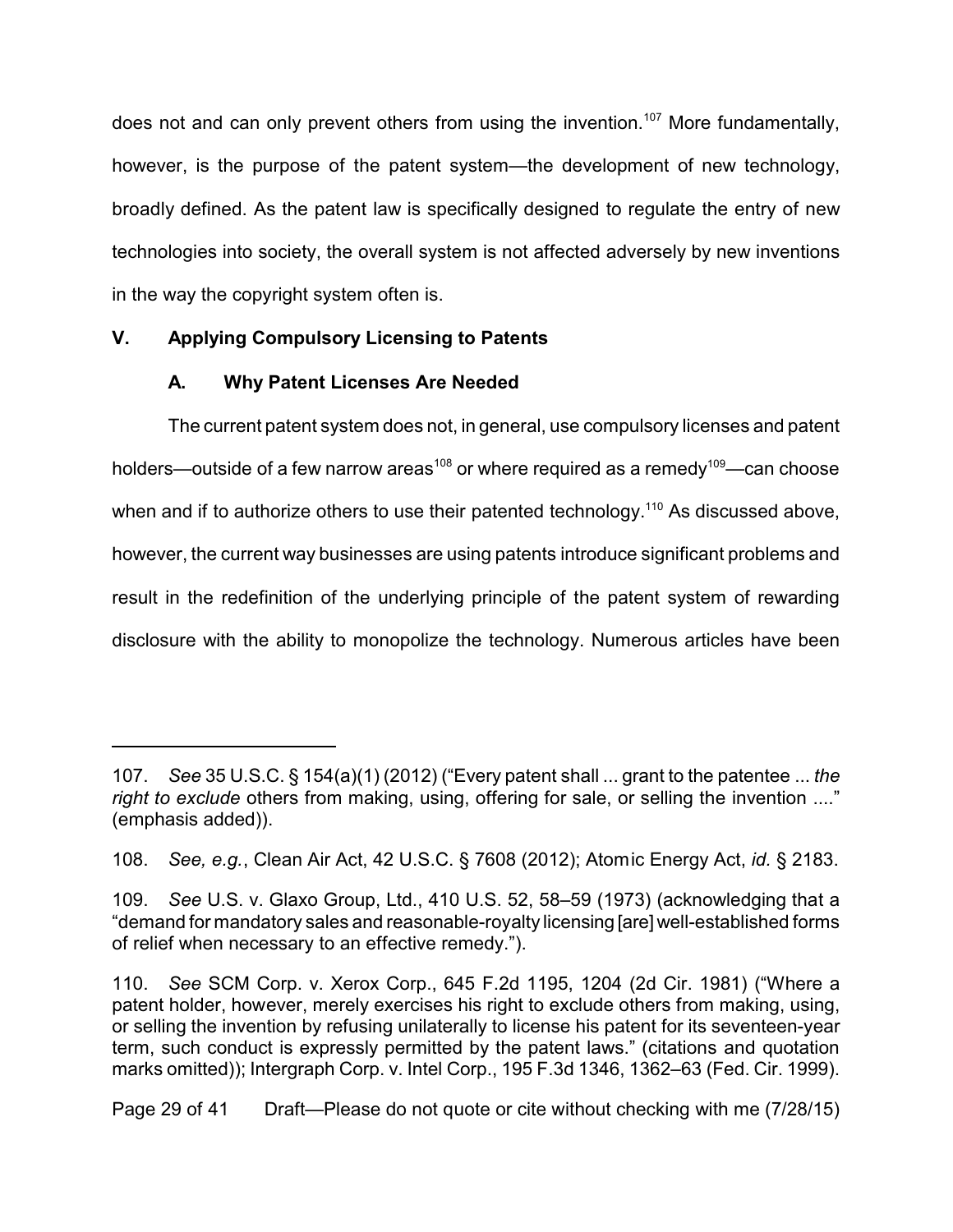written which attempt to address some of these problems.<sup>111</sup> It may be time to acknowledge, however, that the actors who operate the patent system as well as those who gain its benefits have insufficient motivation to do anything but preserve the status quo.<sup>112</sup> Consequently, in order to restore its operating principles, alternative mechanisms need to be explored to redirect the system to serves society's requisites. This basic thesis expressed here is that mandatory licenses patterned after the ones used in the copyright system would serve to re-equilibrate the system and, in particular, would resolve the two primary problems that were identified for solution in Part I of this paper: using patent portfolios as "haystack clubs" and overcoming disabling numerosity.

## **1. Haystack Clubs**

Using a patent portfolio, rather than individual patents, as a litigation club presents the same kind of system failure as justified the special copyright rules for jukeboxes and cable television. For both of these copyright systems, individual negotiations would be impractical because there are too many rights holders involved and the odds are too great

<sup>111.</sup> *See, e.g.,* Maayan Perel, *From Non-Practicing Entities (NPES) to Non-Practiced Patents (NPPS): A Proposal for A Patent Working Requirement*, 83 U. CIN. L. REV. 747 (2015); Osenga, *supra* note 95; Colleen Chien, *Startups and Patent Trolls*, 17 STAN.TECH. L. REV. 461 (2014); David L. Schwartz & Jay P. Kesan, *Analyzing the Role of Non-Practicing Entities in the Patent System*, 99 CORNELL L. REV. 425 (2014); Mark A. Lemley & A. Douglas Melamed, *Missing the Forest for the Trolls*,113 COLUM. L. REV. 2117 (2013); Robert P. Merges, *The Trouble with Trolls: Innovation, Rent-Seeking, and Patent Law Reform*, 24 BERKELEY TECH. L.J. 1583 (2009); Lemley, *supra* note 96.

<sup>112.</sup> *See* R. Polk Wagner, *Understanding Patent-Quality Mechanisms*, 157 U.PA.L.REV. 2135, 2137 (2009) ("What has largely been lost in this drumbeat for improved patent quality is that the modern patent system affirmatively encourages low patent quality—the incentives at work are such that we cannot reasonably expect anything other than very large numbers of low-quality patents." (footnote omitted)).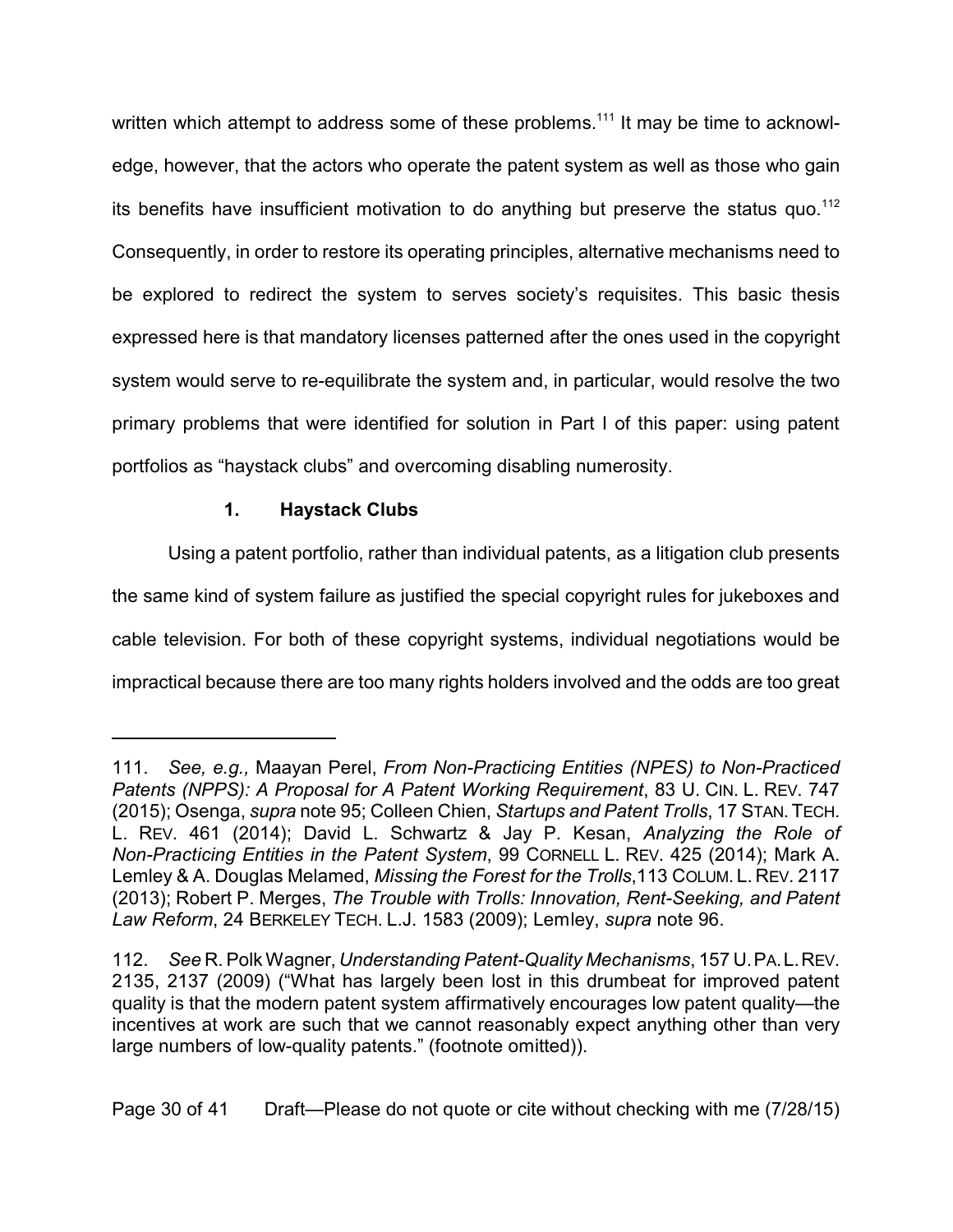that a mistake as to coverage will result in liability. $^{113}$  Consequently, automatic negotiations in the form of a statutory license is used.

Allowing the use of a haystack of patents causes a similar failure. Just as an operator of a jukebox or cable system cannot realistically deal with thousands of individual rights negotiations to be allowed to engage in its everyday operation, a company cannot do so when faced with hundreds or thousands of patents. Without a viable mechanism to determine if each of a thousand patents read on to a company's product, the company is left with no harbor to avoid potential infringement. The reality is, like the copyrighted music in a jukebox or television shows being rebroadcast by a cable system, individual patent-bypatent analysis for the ones in a haystack portfolio is impossible.

#### **2. Disabling Numerosity**

While the haystack club is an tactical business approach that has been adopted to maximize the economic return from a patent portfolio—often beyond the legally justifiable return from the individual patents contained within it—numerosity is a problem inherent in the current patent system. With 300,000 newly issued patents each year on top of the base of 3,000,000 active patents, it has become impossible to absorb the newly disclosed technology, particularly within the most innovative fields.<sup>114</sup> The most similar copyright problem is the public performance of music as there are millions of public performances

Page 31 of 41 Draft—Please do not quote or cite without checking with me (7/28/15)

<sup>113.</sup> *See supra* Parts III.A & III.B.

<sup>114.</sup> *See supra* Part II.B.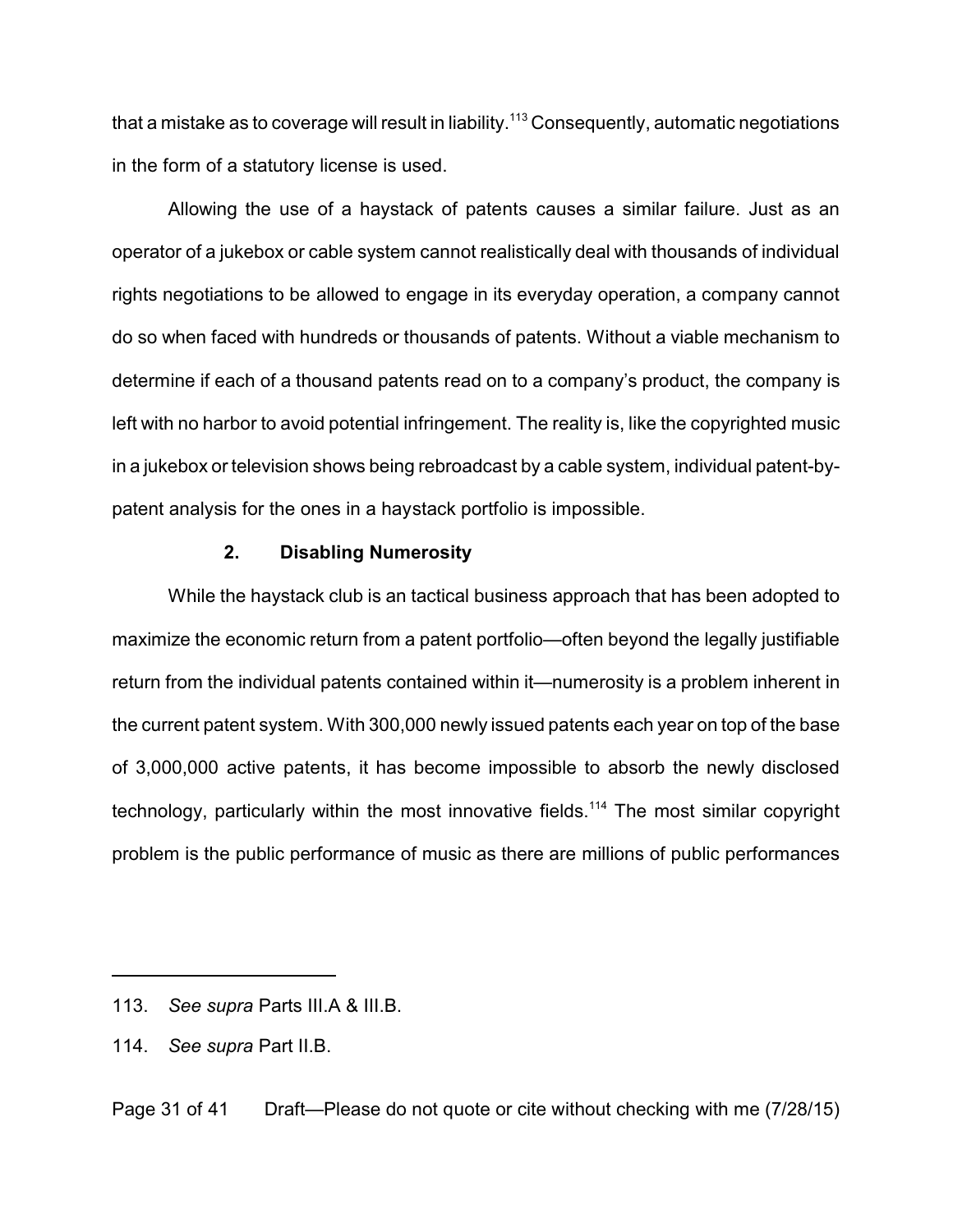of copyrighted music on an annual basis.<sup>115</sup> The primary copyright response to this are the recognition of the performing rights societies.<sup>116</sup> These groups allow one negotiation to occur which results in the authorized use of large catalogs of protected works.<sup>117</sup> The user of copyrighted music can be assured that the use of any of the multitude of works within the catalog will be authorized, even new works developed after the original negotiation with the performing rights society was concluded.<sup>118</sup>

For patents, no system is available to acquire rights to use a patent by entering into a collective licensing agreement with multiple patent holders. Although this absence does not affect the licensing of all patents—a patent that pioneers a new field is particularly appropriate for one-on-one licensing—for a vast majority of them, it creates a significant impediment. Specifically, the market value associated with the license of a patent that claims a minor advancement<sup>119</sup> in a technological area should be correspondingly small.

Page 32 of 41 Draft—Please do not quote or cite without checking with me (7/28/15)

<sup>115.</sup> "Performance" is a term of art under the Copyright Act that includes "recit[ing], render[ing], play[ing], danc[ing], or act[ing] it, either directly or by means of any device or process." 17 U.S.C. § 101, para. 30 (2012). Similarly, "publicly" is defined broadly to include personal or transmitted performances to groups other than one's family and friends. *Id.*, para. 37. Consequently, public performances are quite common and are somewhat in conflict with a layperson's understanding of what is a public performance. *See* Am. Broad. Companies, Inc. v. Aereo, Inc., 134 S. Ct. 2498, 2507–10 (2014); Red Baron-Franklin Park, Inc. v. Taito Corp., 883 F.2d 275, 278–79 (4th Cir. 1989); Columbia Pictures Ind., Inc. v. Redd Horne, Inc., 749 F.2d 154, 158–59 (3d Cir. 1984).

<sup>116.</sup> *See supra* Part III.E. There is also a strong resemblance with jukeboxes. *See supra* Part III.A.

<sup>117.</sup> *See supra* Part III.E.

<sup>118.</sup> *See id.*

<sup>119.</sup> As is well recognized in the literature, many of these patents are, in fact, invalid as they are anticipated or obvious. *See, e.g.*, Christi J. Guerrini, *Defining Patent Quality*, 82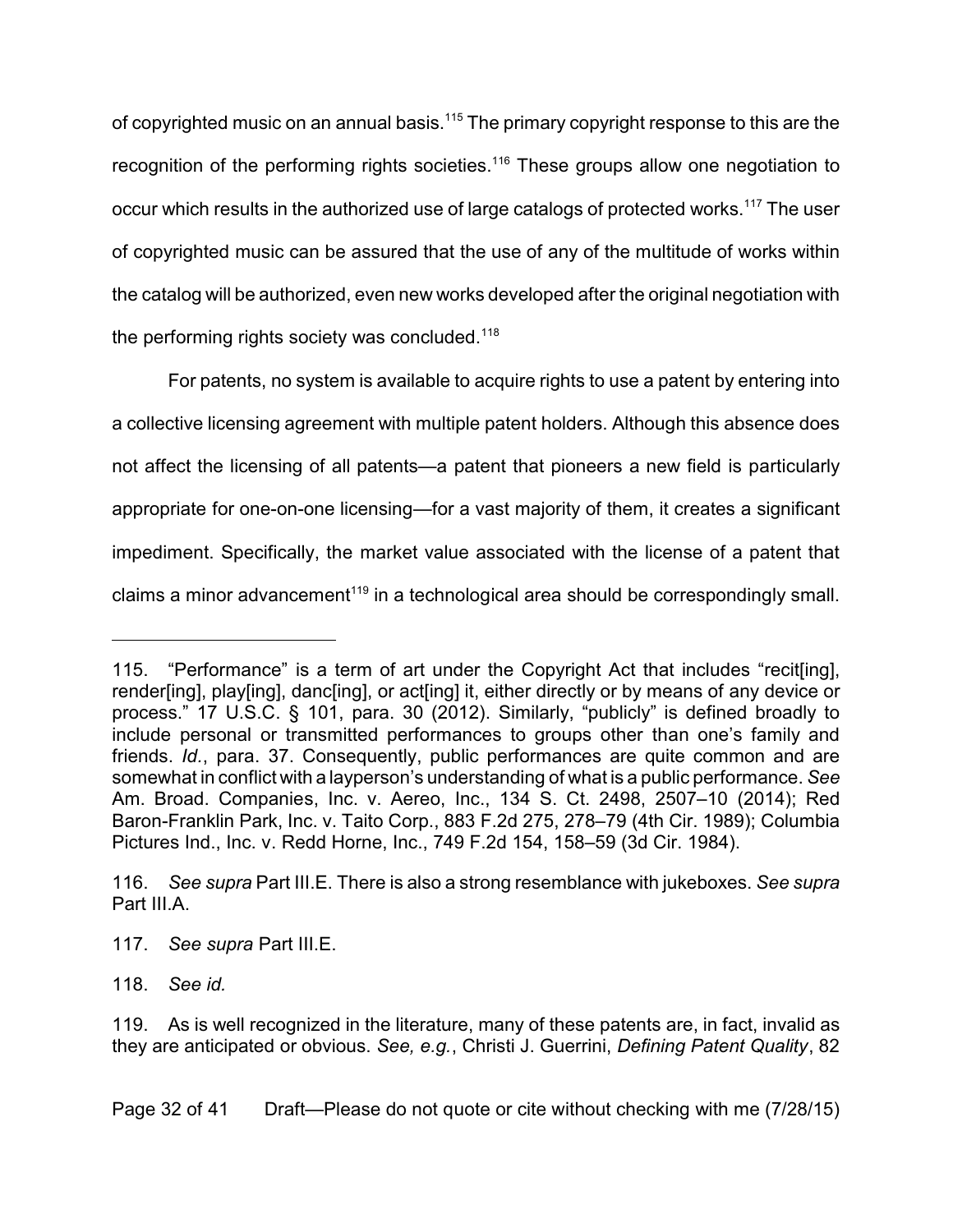In reality, however, the value that can be claimed is greatly enlarged because of the costs associated with litigating patent rights.<sup>120</sup>

#### **B. How Mandatory Patent Licenses Would Work**

In this part of the article, the operations of the mandatory licensing system will be described. First, the concept of a field-license will be introduced along with an approach for defining fields and establishing how to handle exceptional patents that should not be limited to the mandatory licensing approach. Then, the method for determining how the mandatory rates should be established will be stated.

#### **1. Establishing Field-Licenses**

To implement the proposed system, there would need to be two classifications for patents. Most patents—specifically the ones that add only a minimal amount to the known technology—would be subject to the mandatory licensing system. This type of patent will be referred to as a "field-licensed patent." The others that do more significantly advance knowledge, could be excluded from the mandatory licensing system, thereby requiring an individually negotiated license. These will be termed as an "individually-licensed patent."

For the field-licensed patents, a neutral magistrate<sup>121</sup> would define a royalty rate for all patents within a particular field of technology. Once the rate for the field is established,

Page 33 of 41 Draft—Please do not quote or cite without checking with me (7/28/15)

FORDHAM L. REV. 3091, 3092–94 (2014); Wagner, *supra* note 112, at 2138–39. The cost of licensing a non-patentable technology should be zero.

<sup>120.</sup> *See* AILPA, *supra* note 9. For an invalid patent, any license fee is presumably associated with the costs of litigating the invalidity.

<sup>121.</sup> This would presumably be an administrative judge operating a system of adjudication similar to that established in the Copyright Act. *See* 17 U.S.C. §§ 801–05 (2012).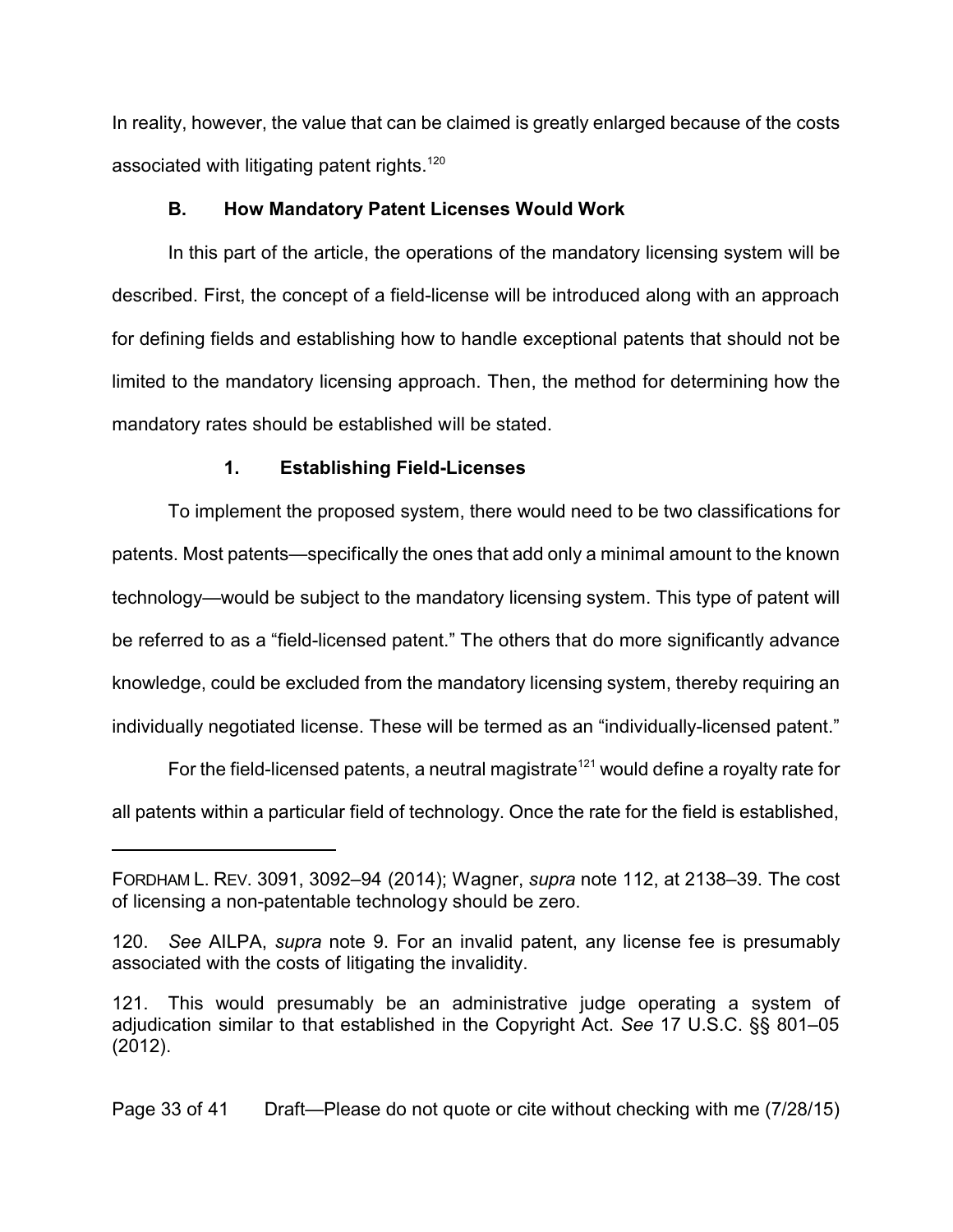a company could buy a license to use all of the patents within a particular field. In other words, the mandatory license would allow others to "make<sup>[]</sup>, use<sup>[]</sup>, offer<sup>[]</sup> to sell, or sell<sup>[]"122</sup> a product that practices anything claimed by a patent within the field upon payment of the required license fee. The fees collected for these licenses would be distributed to all who own a field-licensed patent within the relevant field. As a result, the inventor receives compensation for the use of the invention—potentially more than would have been received without the mandatory system functioning<sup>123</sup>—thus satisfying the system's fundamental purpose of rewarding inventors for disclosing their inventions while giving product developers an effective safe harbor against a multitude of patent claims, whether by patent trolls or by more legitimate companies.

It is important to note that no attempt need be made to determine that a particular product reads on to a particular patent within the field. If the product practices an art within the field, the mandatory license would apply and the compensation paid for the fieldlicense would make the use of any field-licensed patent non-infringing.

There are numerous ways that a patent's "field" could be defined for the purpose of mandatory licensing. The easiest approach would be to use the patent office's "class"

122. 35 U.S.C. § 271(a) (2012)

Page 34 of 41 Draft—Please do not quote or cite without checking with me (7/28/15)

<sup>123.</sup> In fact, the most inventors are likely to receive more compensation under this system than they do now as most patents fail to achieve any financial remuneration. *See* Mark A. Lemley & Carl Shapiro, *Probabilistic Patents*, 19 J. ECON. PERSP. 75, 75 (2005) (noting that "[m]ost issued patents turn out to have little or no commercial significance"), *available at*, https://www.aeaweb.org/articles.php?doi=10.1257/0895330054048650.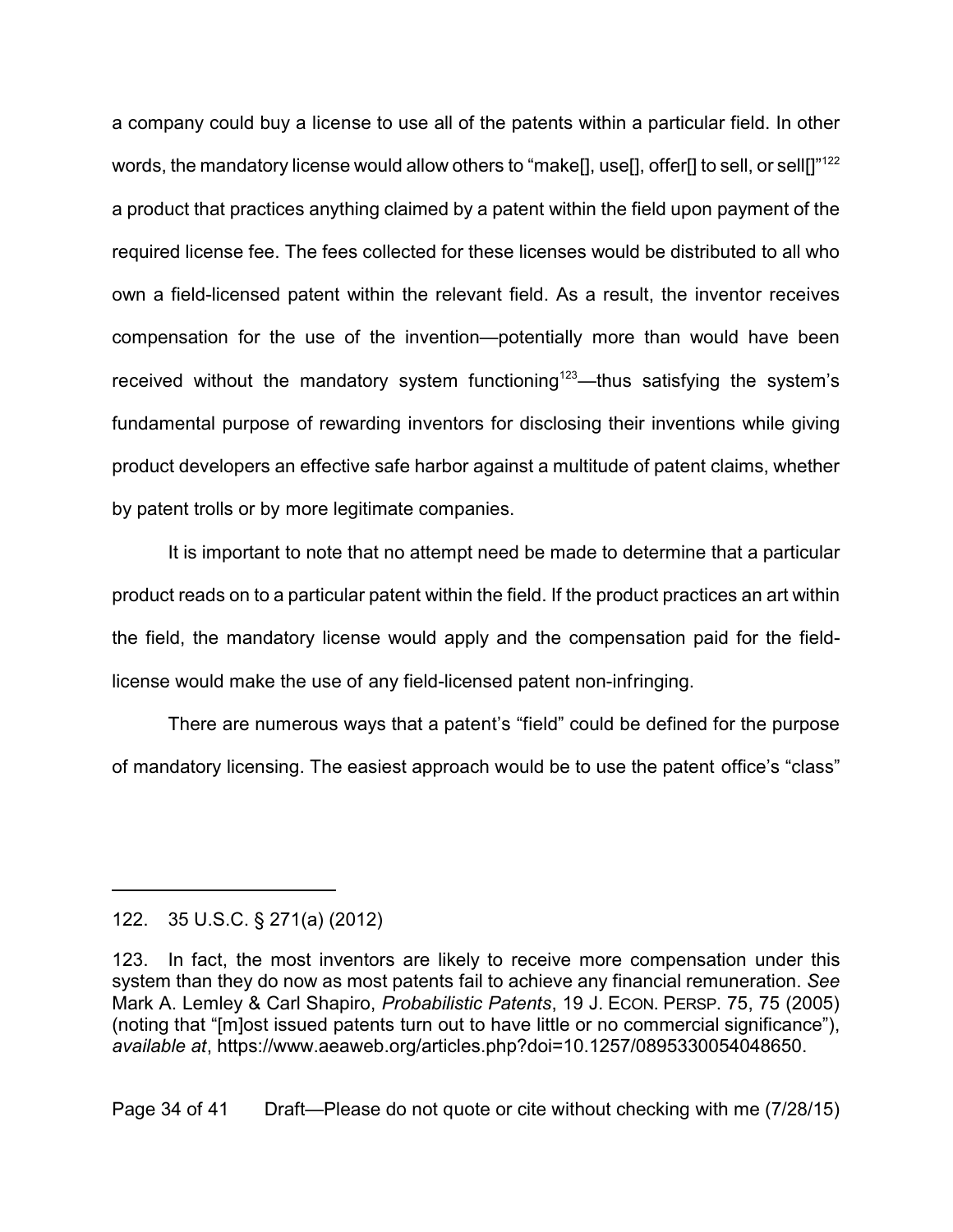definitions that designate a patent's technological field.<sup>124</sup> For some of these classes, however, the code covers an immense amount of technology that differs more than the single class implies.<sup>125</sup> Consequently, if considering the most commonly patented technologies, the sub-classes defined by the patent office may be more appropriate. $^{126}$  In contrast to this, of course, are the least popular PTO classes where subdividing beyond the primary class definition would seem to be a colossal over definition.<sup>127</sup> Consequently, it may be more appropriate to give regulatory authority to the Patent Office to define and potentially redefine the "fields" that are used for mandatory licensing. This would allow the system to be responsive to the different sizes of each patent class as well as the relative

<sup>124.</sup> *See US Classes by Number with Title Menu*, U.S. PATENT AND TRADEMARK OFFICE, http://www.uspto.gov/web/patents/classification/selectnumwithtitle.htm (last modified July 10, 2012 07:08) (listing the classes defined by the Patent Office) [hereinafter "USPTO Classifications"]. The Patent Office has announced that it will be moving from its traditional class definitions to one established in agreement with the European Union. *See Classification Standards and Development*, U.S. PATENT AND TRADEMARK OFFICE, http://www.uspto.gov/patents-application-process/patent-search/classification-standardsand-development (last modified Jul. 1, 2015 4:50 PM). To do a translation between the two systems, *see Classification Search*, U.S. PATENT AND TRADEMARK OFFICE, http://www.uspto.gov/web/patents/classification/index.htm (last modified: Apr. 16, 2013 4:31:16 PM) (cross-referencing system to translate USPTO classes into the new CPC system and vice versa).

<sup>125.</sup> Class 705 (Data Processing: Financial, Business Practice, Management, or Cost/Price Determination) has over 100 subclassifications, *see* USPTO Classifications, *supra* note 124 (push the "go" button next to 705), and is associated with numerous patents, *see* USPTO Patent Counts, *supra* note 26, while class 054 (Harness for Working Animal) has far fewer subclasses, *see* USPTO Classifications, *supra* note 124 (push the "go button next to 054) and accounts for few modern patent applications, *See* USPTO Patent Counts, *supra* note 26.

<sup>126.</sup> *See* USPTO Classifications, *supra* note 124.

<sup>127.</sup> *See* USPTO Patent Counts, *supra* note 26 (noting that only 13 patents were issued in class 054 in 2014).

Page 35 of 41 Draft—Please do not quote or cite without checking with me (7/28/15)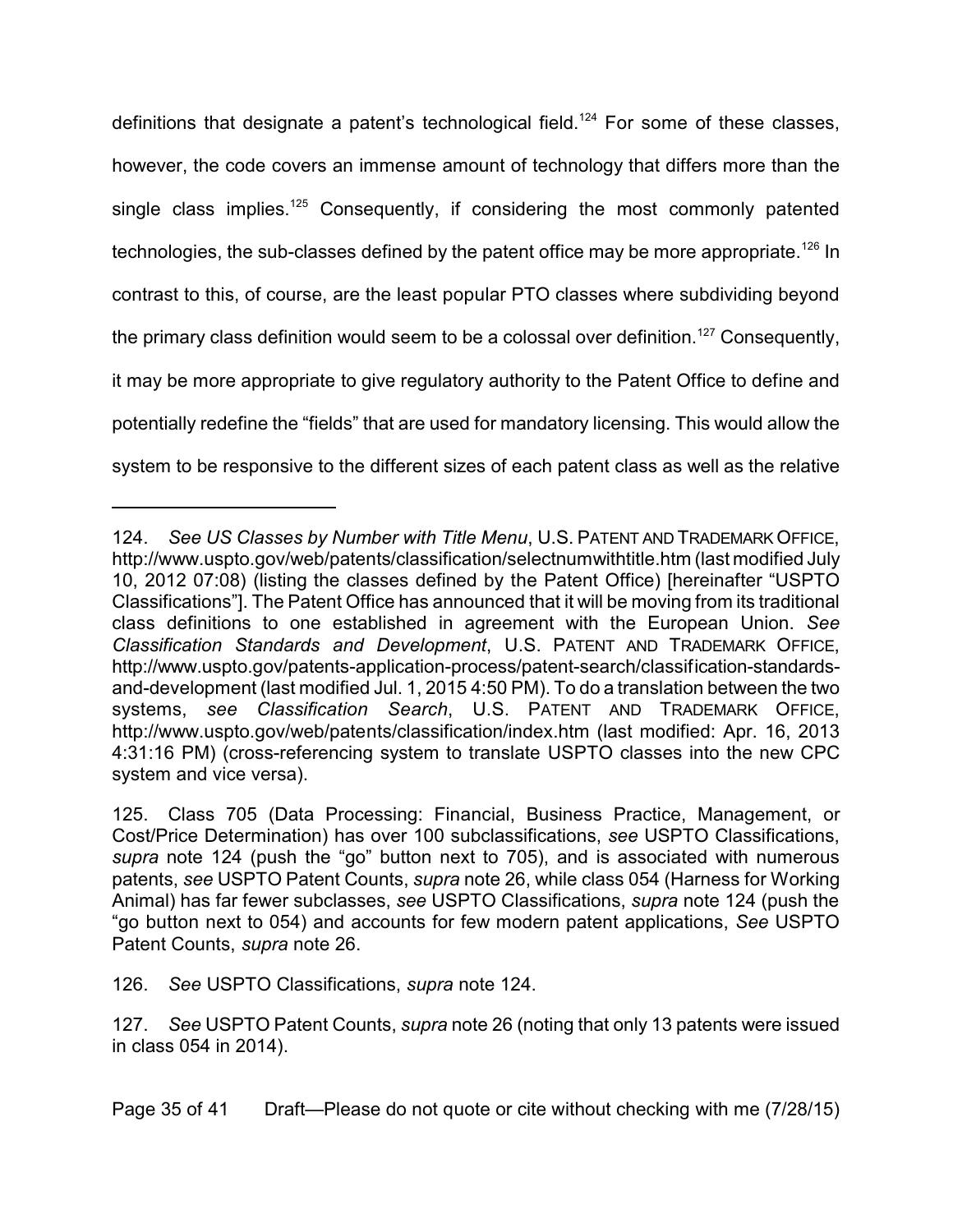popularity of them and would allow the PTO to keep the system appropriate as technology changes.

Although field-licensing would work better than the current system for most patents, an exception is needed for some patents. When an inventor creates something that is going to create a broad field of technology—a pioneering invention—field-license compensation would be an insufficient reward. The patent system has long recognized that the quantity of the reward provided needs to be dependant on the scope of the invention, giving a greater reward to the inventor of a more significant invention.<sup>128</sup> Consequently, some way is needed to exempt a patent from the field-licensing system. Two basic methods are possible: an attempt can be made to globally define what constitutes a pioneering invention so that this occurs automatically or, alternatively, the inventor could be allowed to decide for him or her self that the invention is a major transformation of existing technology.

The first approach is likely to be extraordinarily difficult to achieve as the breadth of technology that is subject to patent is effectively illimitable, including technological fields that have yet to be conceived.<sup>129</sup> It would indeed be hard, if not impossible, to define what

<sup>128.</sup> *See* Eibel Process Co. v. Minnesota & Ontario Paper Co., 261 U.S. 45, 63 (1923) (" In administering the patent law, the court first looks into the art, to find what the real merit of the alleged discovery or invention is, and whether it has advanced the art substantially. If it has done so, then the court is liberal in its construction of the patent, to secure to the inventor the reward he deserves. If what he has done works only a slight step forward, and that which he says is a discovery is on the border line between mere mechanical change and real invention, then his patent, if sustained, will be given a narrow scope, and infringement will be found only in approximate copies of the new device.")

<sup>129.</sup> *See* Diamond v. Chakrabarty, 447 U.S. 303, 309 (1980) (determining that "anything under the sun that is made by man" is potentially patentable (quotation marks and citations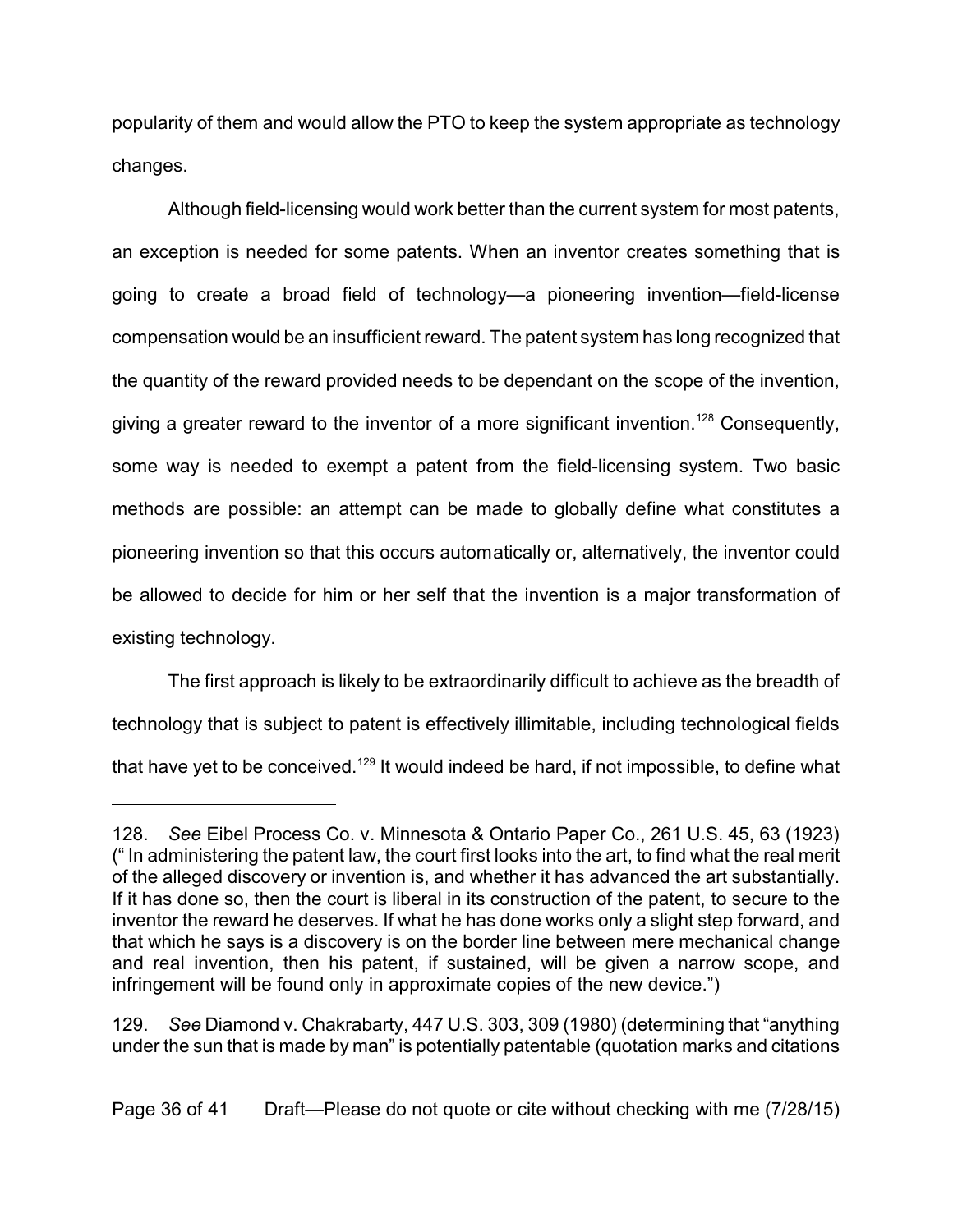a pioneering invention is as this can often only be determined in hindsight.<sup>130</sup> Additionally, any definitional approach is likely to introduce significant uncertainty about whether the field-license applies to a particular patent, thus removing one of the principle justifications for creating them.

If the alternate approach of self-definition is taken, the election out of the fieldlicensing system cannot be without cost. After all, if all inventors elect out of the system, we return to the status quo. Consequently, the inventor must pay a cost to elect out of fieldlicensing that is high enough that the inventor is expressing a high degree of confidence that more compensation will be obtained from individually negotiated license fees than would be earned from field-license royalties. The opt-out system would be taking advantage of an inventor's appreciation of the risks associated with obtaining potentially higher compensation against the surety of obtaining compensation at a lower level.

Of the two approaches, the second seem more likely to be effective. Developing a predictive algorithm that determines reliably which inventions will be pioneering is extraordinarily unlikely. As with establishing something as being obscene, determining when a patent is pioneering is likely to require its effect in the marketplace to be

Page 37 of 41 Draft—Please do not quote or cite without checking with me (7/28/15)

omitted)).

<sup>130.</sup> A good example demonstrating this can be found in the early days of electronics. Although Fleming is credited with inventing the vacuum tube diode having starting his work in 1895, there is strong evidence that Thomas Edison had practiced one in 1883. *See Early Tube History, supra* note 92. Edison failed to appreciate the value of what he had conceived an abandoned the device. *Id.*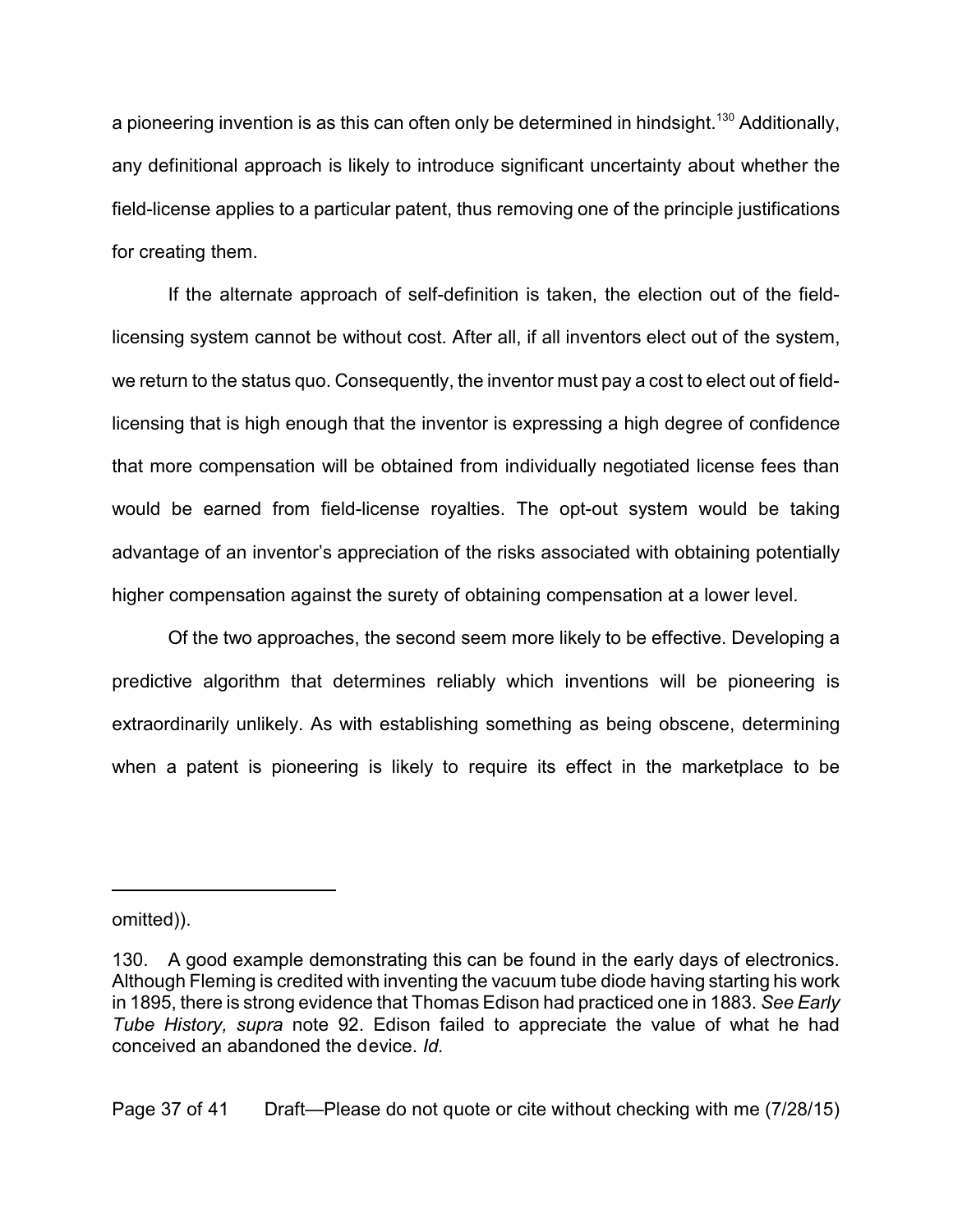measured.<sup>131</sup> On the other hand, if it is assumed that inventors as a class are likely to be rational market actors, their collective decisions about whether to treat their patents as pioneering will be a relatively reasonable predictor of that fact.

The second approach is dependent on establishing an appropriate opt-out fee. The fee forces each inventor to engage in a calculation about each patent. If the patent remains part of the field-licensing system, its royalty return will be limited by the modest rate that is likely to be defined for each field and by the number of patents that claim inventions within the field.<sup>132</sup> On the other hand, a field-licensed patent holder is effectively guaranteed a royalty return of some amount unless the field itself is not of interest to any operating company.<sup>133</sup> Similarly, the cost of enforcing patent rights should be significantly less with the current system as it should be in the economic interest of most developers of technology to obtain field-licenses in the fields in which their operations lie.

<sup>131.</sup> *See* Jacobellis v. State of Ohio, 378 U.S. 184, 197 (1964) (Stewart, concurring) (" I shall not today attempt further to define the kinds of material I understand to be embraced within [obscenity] ... [b]ut I know it when I see it ....").

<sup>132.</sup> As will be more fully developed in part V.B.2, *infra*, the royalties paid to obtain a field-license will be split among all holders of a patent within the field.

<sup>133.</sup> There have been no patents filed in the "typecasting" field (class 199) since before 1993. *See* USPTO Patent Counts, *supra* note 26. As the technology of typecasting is now obsolete and computer generated typesetting has replaced the old physical technologies, *see* Mark Collard, *The History of Typesetting*, PROFESSIONAL REPORTS, http://www.professionalreports.co.uk/the-history-of-typesetting/ (last visited July 27, 2015), no company is likely to obtain a field license covering it.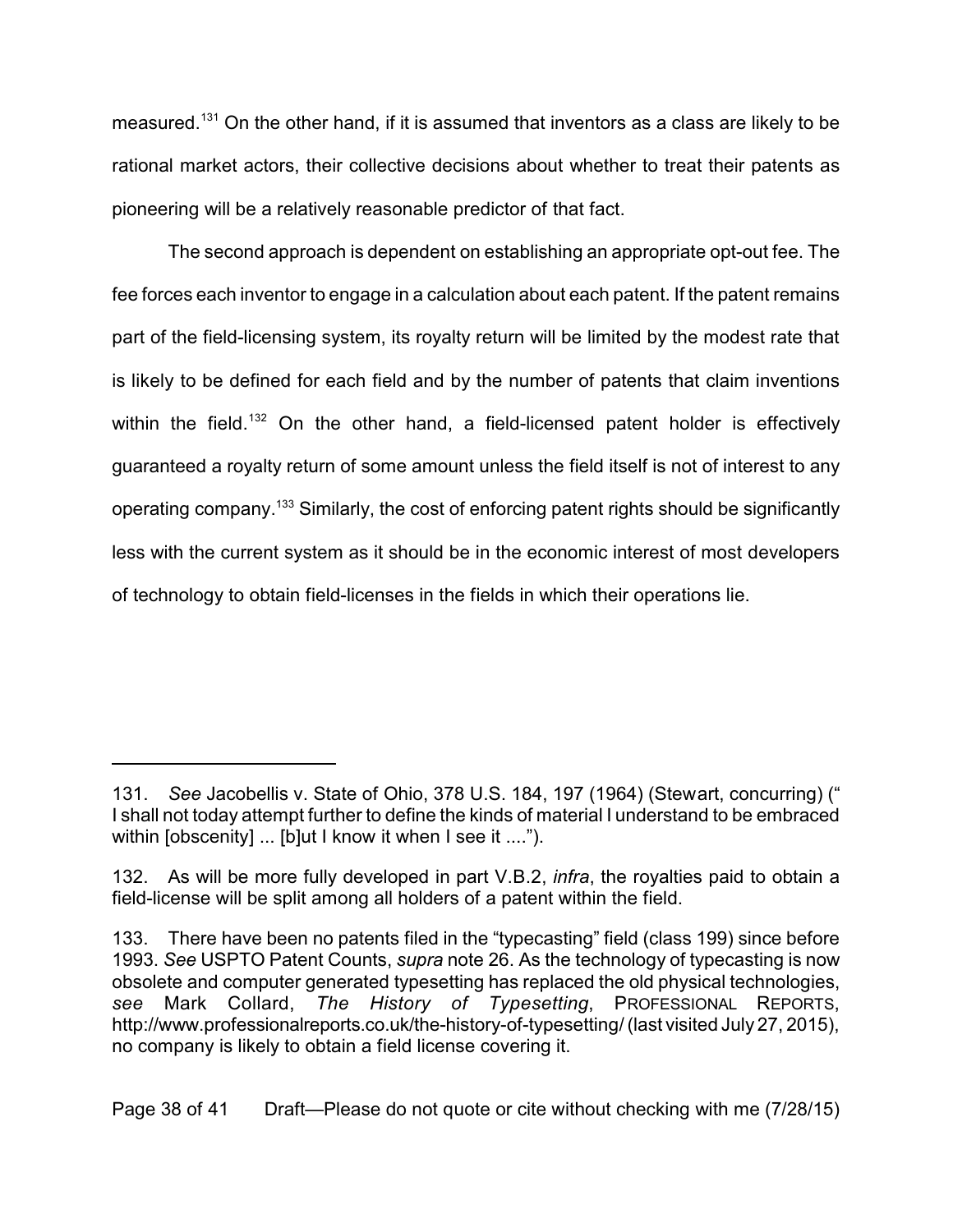#### **2. Determining Royalty Rates for Field-Licenses**

The hardest part of implementing the proposal for field-licenses is likely to be establishing an appropriate rate to be paid for each license. To start the analysis, it is necessary to articulate what is being acquired if a field-license is being purchased. A fieldlicense is, effectively, a type of site license similar to the licenses used by the copyright performing rights organizations. It would give its holder the right to practice any invention that has a claim within the particular field unless the patent has been properly excluded from the field-licensing system. The practice could be a one-time occurrence (to overcome the limitations of the experimental use defense, $^{134}$  for example) or could be used to distribute millions of products that practice a covered claim. In each case, the field-license royalty would be the compensation to which the patent owner is entitled.

As the rate is set, therefore, the typical economic importance of a non-pioneering patent needs to be determined. Several factors are important to this analysis, some favoring a high royalty rate while others suggest not:

*Rewarding Inventors:* The first and broadest factor favors establishing a high rate for a field-license. The underlying purpose of the patent system itself is to reward inventors for disclosing inventions.<sup>135</sup> The holders of a patent have a granted a monopoly by the Patent and Trademark Office based on its determination that the statutory requisites have

Page 39 of 41 Draft—Please do not quote or cite without checking with me (7/28/15)

<sup>134.</sup> *See* Madey v. Duke University, 307 F.3d 1351, 1360–62 (Fed. Cir. 2002).

<sup>135.</sup> *See, e.g.,* United States v. Univis Lens Co., 316 U.S. 241, 250 (1942) ("The declared purpose of the patent law is to promote the progress of science and the useful arts by granting to the inventor a limited monopoly, the exercise of which will enable him to secure the financial rewards for his invention.")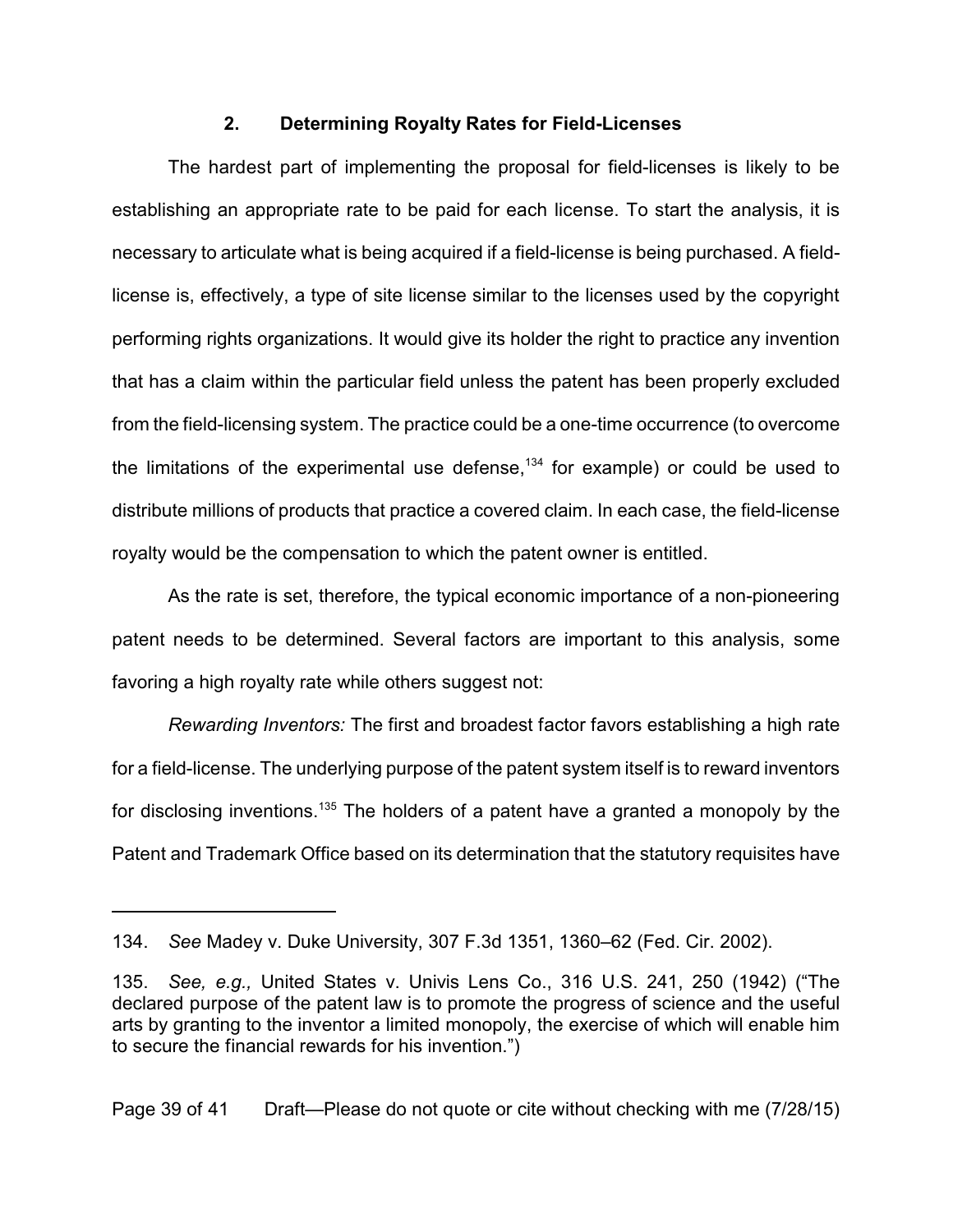been met.<sup>136</sup> Consequently, as the patent owners have disclosed a technology that was not yet within the prior art, it is important to ensure that the reward provided is significant enough to serve as a motivation for future inventors to continue both inventing and disclosing new technology.

*Encouraging More Innovation:* The second factor also favors setting higher rates. It recognizes that, although most new inventions do not move technology forward in a significant manner, they do represent a economically valuable improvements to the technology. A good example of this is the intermittent wiper on automobiles.<sup>137</sup> That feature is not needed to operate an automobile, not even when it is raining. At the same time, it created a better way of responding to a light rain in an automobile as is demonstrated by its universal adoption. Further, it was shown to have considerable economic value before it expired.<sup>138</sup> Royalty rates for field-licenses, therefore, need to be responsive to the likely economic value of a patent within the field.

*Field of Innovation:* The third factor could raise or lower the compensation in a field. Whatever rates are established need to be sensitive to the differing economic value that an invention has based on the technology being developed. A new design for a horse-and-

<sup>136.</sup> *See* 35 U.S.C. § 101–03 (2012). This paper will not address the underlying quality problems that have been identified within the U.S. patent system and assumes that all active patents were granted appropriately and are thus entitled to be enforced. *But see* Guerrini, *supra* note 119; Clifford, *supra* note 5; Ralph D. Clifford, *Is it Time for a Rule 11 for the Patent Bar?*, 53 IDEA 351 (2013).

<sup>137.</sup> *See* U.S. Pat. No. 3,351,836 (filed Dec. 1, 1964).

<sup>138.</sup> *See* Kearns v. Chrysler Corp., 32 F.3d 1541, 1544 (Fed. Cir. 1994) (noting that Ford was ordered to pay \$5,163,842 in royalties and upholding a \$18,740,465.43 judgment against Chrysler).